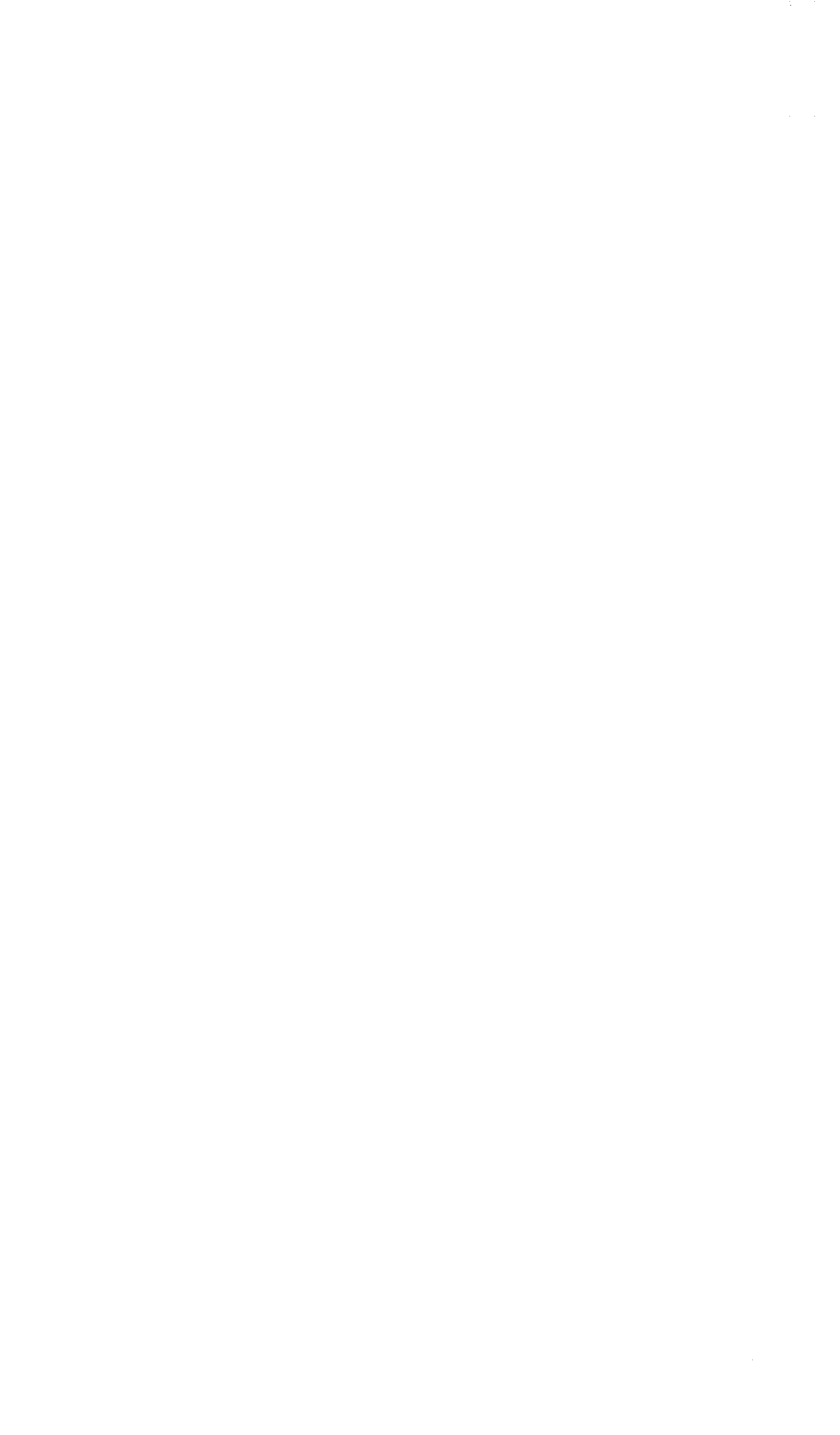### **LETTER OF SUBMITTAL**

HOUSE OF REPRESENTATIVES,<br>Washington, D.C. June 7, 1979. *Washington, D.C. June 7, 1979. Washington, D.C. June 7, 1979.* 

*Speaker of the House of Representatives, Washington, D.C. 20515*

**DEAR** MR. SPEAKER: By direction of the Committee on Appropriationis, I submit herewith the Committee's Report pursuant to Section 302 of the Congressional Budget Act of 1974.

The report is based on the allocations for Fiscal 1979 and Fiscal 1980 of the First Concurrent Resolution on the Budget, Fiscal Year 1980, (H. Con. Res. 107), as published in the *Congressional Record* of June 4,1979.

Sincerely,

**JAMIE L. WHITTEN,** *Chairman.*

**(M)**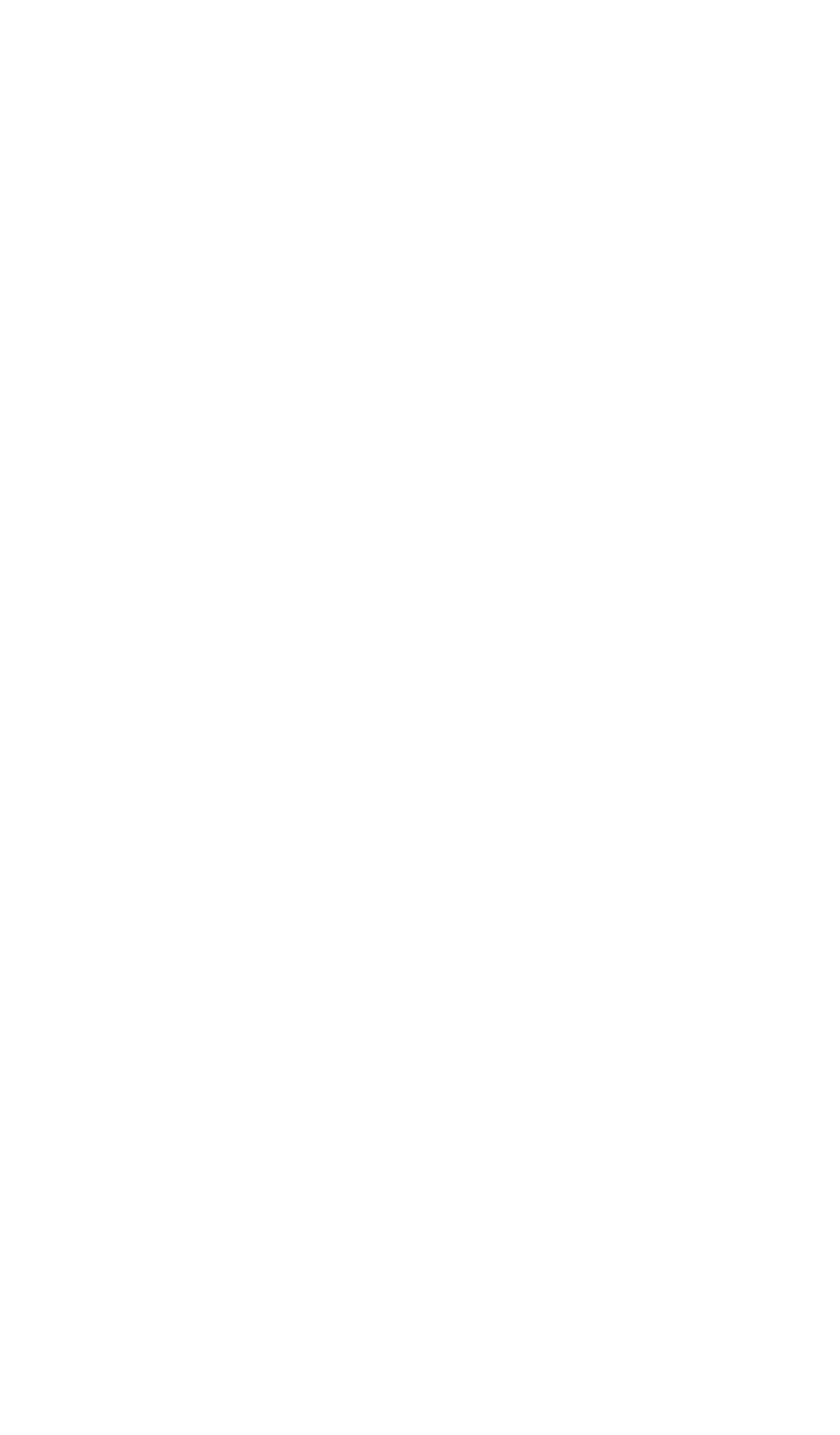#### REPORT **ON** SUBDIVISION **OF BUDGET TOTALS** AGREED TO **IN** FIRST **CONCURRENT** RESOLUTION **ON** THE **BUDGET** (H. **CON.** RES. **107)** FOR FISCAL YEARS **1979 AND 1980**

JUNE 7, 1979.—Committed to the Committee of the Whole House on the State of the Union and ordered to be printed

Mr. **WHITTEN,** from the Committee on Appropriations, submitted the following

# REPORT

### **SUBDIVISION OF BUDGET TOTALS TO SUBCOMMITTEES**

The Committee on Appropriations submits the following report in compliance with Sec.  $302(b)(1)$  and  $302(c)$  of the Congressional Budget Act of 1974.

The First Concurrent Resolution on the Budget-Fiscal Year **1980** (H. Con. Res. **107)** was adopted **by** the Senate on May **23, 1979,** and **by** the House on May 24. The Resolution both modifies fiscal year **1979** totals as well as setting targets for fiscal year **1980.** The Congressional Budget Act requires that as soon as practicable after a concurrent resolution on the budget is agreed to, the Committee on Appropriations shall submit to the House a report subdividing among the subcommittees the outlays and budget authority allocated to the committee. The allocation shall be further subdivided between uncontrollable (mandatory) and other amounts. The committee allocations this year are contained in the Congressional Record of June 4, **1979.**

#### **AMOUNTS CONTAINED IN FIRST BUDGET RESOLUTION**

For fiscal year **1979,** the First Concurrent Resolution on the Budget, Fiscal Year **1980** provides total budget authority of **\$559.2** billion of which **\$353.8** billion is allocated to the Committee on Appropriations. With respect to outlays, the resolution provides \$494.5 billion **of** which **\$313.3** billion is allocated to the Committee on Appropriations.

For fiscal year **1980,** the First Concurrent Resolution on the Budget, Fiscal Year **1980** provides total budget authority of \$604.4 billion of which **\$358.4** billion is allocated to the Committee on Appropriations. With respect to outlays, the resolution provides **\$532** billion of which **\$330** billion is allocated to the Committee on Appropriations.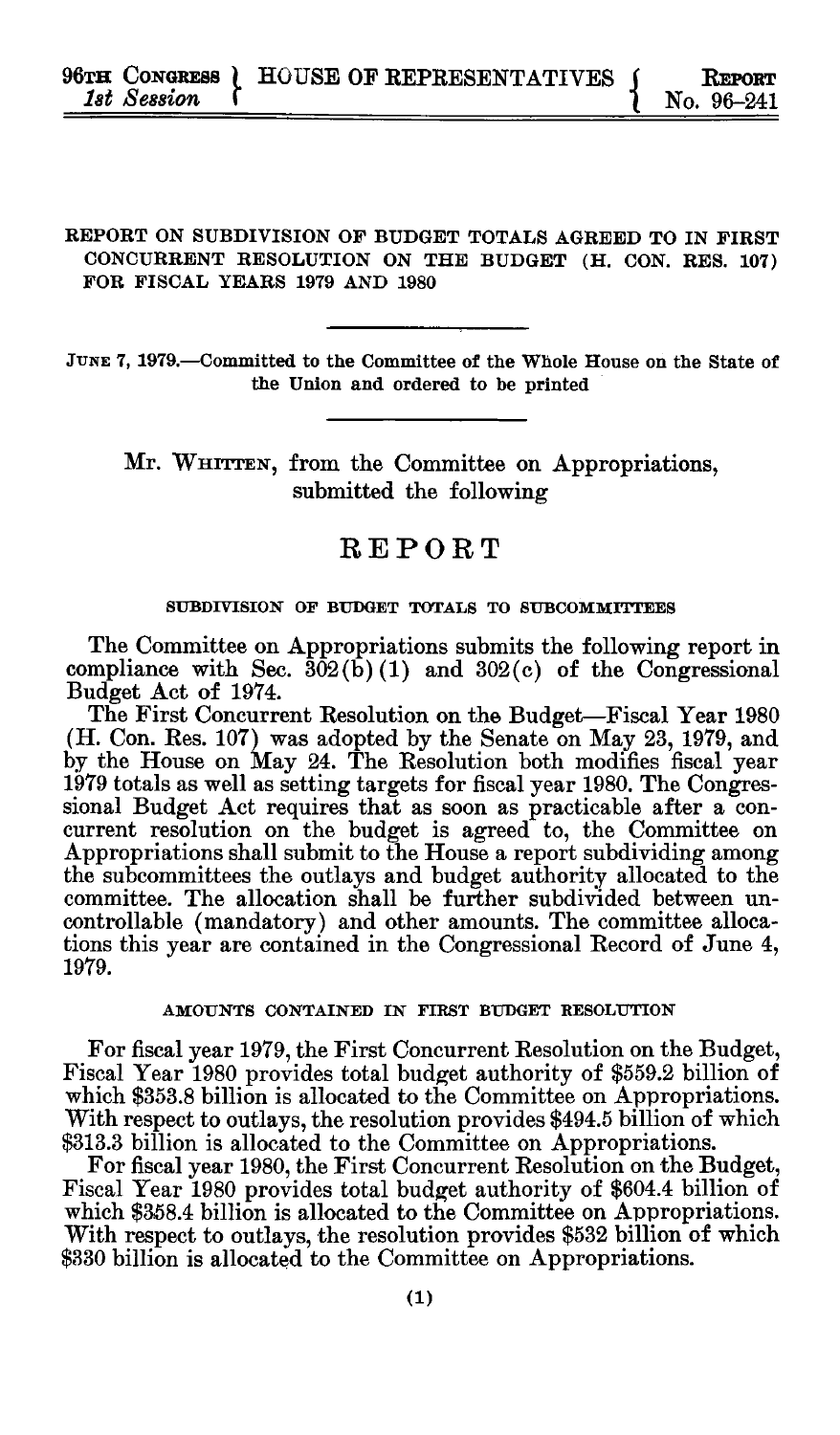#### **NEED FOR TIMELY PASSAGE OF BUDGET RESOLUTION**

The Budget Act requires that action on the First Budget Resolution be completed **by** May **15.** The Budget Committees are required under the Budget Act to allocate the budget totals to various committees which are to be used as Committee targets. **While** the allocations were not officially reported until June 4, the Budget Act contemplates an orderly and timely sequence of events which did not occur. The Committee recognizes that the delay was largely due to extended consideration **by** the House; however, the delay has made it difficult for this Committee in meeting its responsibility to report and complete action on appropriation bills on a timely basis as required **by** the Budget Act.

The First Budget Resolution for fiscal **1980** also contained new fiscal **1979** budget ceilings for budget authority and outlays. With no room in the outlay ceiling prior to passage of the Budget Resolution, the Committee on Appropriations has been unable under the rules to proceed with timely consideration of supplemental appropriations associated with disaster relief and other urgent supplementals.

#### **FISCAL YEAR** 1980

#### **FUNCTIONAL AND MANDATORY AMOUNTS-DISTRIBUTION TO SUBCOMMITTEES**

The fiscal **1980 amounts** subdivided **to** the subcommittees of the **Committee on Appropriations are** distributed **by** budget **function** reflecting the portion "mandatory under existing law" and "other" as follows: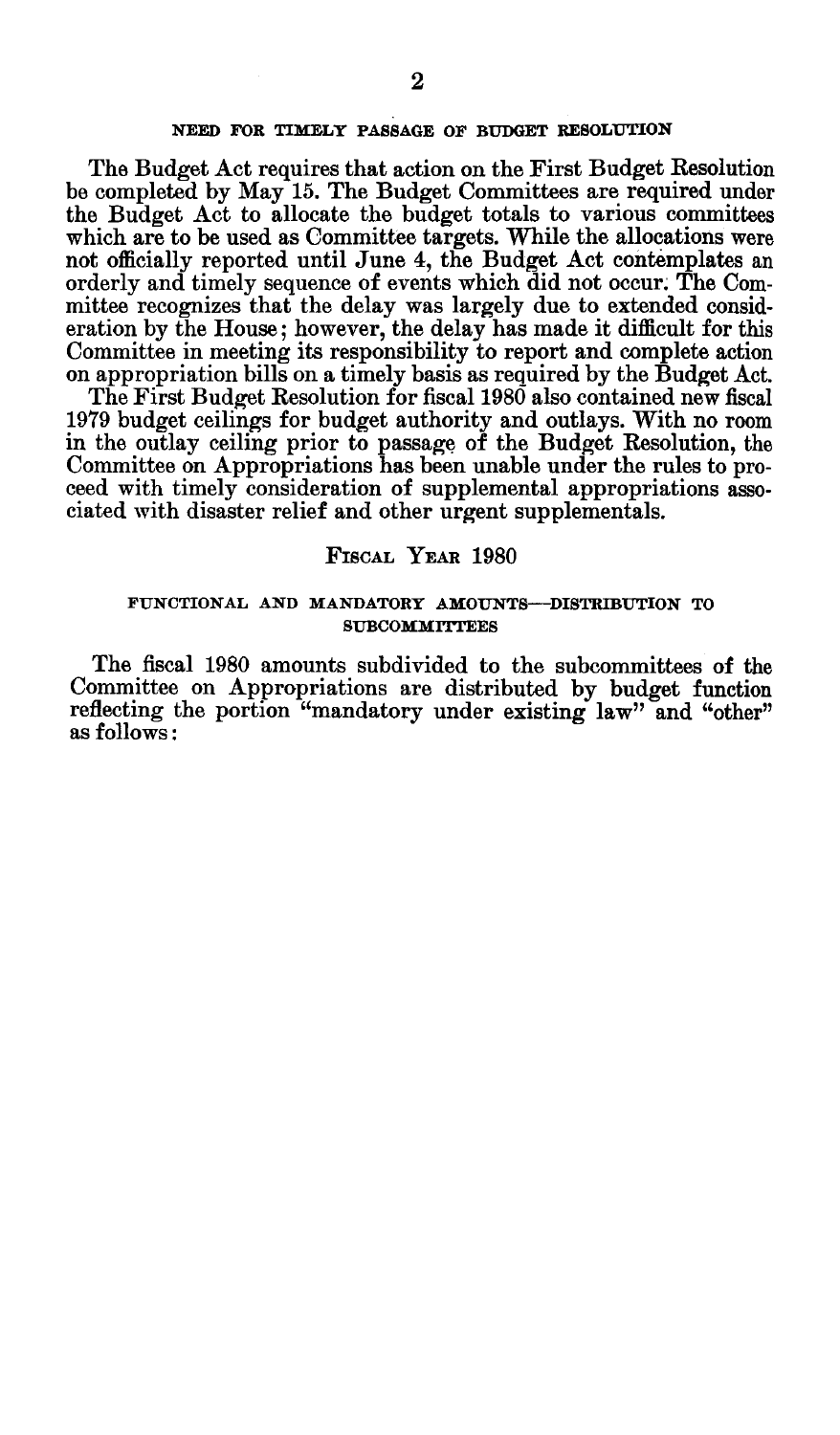#### **HOUSE** COMMITTEE **ON** APPROPRIATIONS COMMITTEE SUBDIVISION REPORT **FY 1980** (IN **THOUSANDS]**

|                                                                           | <b>BUDGET</b><br><b>AUTHORITY</b> | <b>OUTLAYS</b>             |
|---------------------------------------------------------------------------|-----------------------------------|----------------------------|
| AGRICULTURE - RURAL DEVELOPMENT                                           |                                   |                            |
| International Affairs                                                     |                                   |                            |
| Mandatory under existing law                                              |                                   | 228,648                    |
| 0ther                                                                     | 719,476                           | 719,476                    |
| Total                                                                     | 719,476                           | 948, 124                   |
|                                                                           |                                   |                            |
| Energy                                                                    |                                   |                            |
| Mandatory under existing law                                              |                                   | 2,411                      |
| 0ther                                                                     | 26,045                            | 24,174                     |
| Total                                                                     | 26,045                            | 26,585                     |
|                                                                           |                                   | ===================        |
| Natural Resources And Environment                                         |                                   |                            |
| Mandatory under existing law                                              |                                   | 410,942                    |
| 0ther                                                                     | 727, 314                          | 327, 357                   |
| Total                                                                     | 727, 314                          | 738,299                    |
|                                                                           |                                   | $= 10$                     |
| Agriculture                                                               |                                   |                            |
| Mandatory under existing law                                              | 400                               | 264, 166                   |
|                                                                           |                                   | 1,305,068                  |
| $Total \dots \dots \dots \dots \dots \dots \dots \dots \dots \dots \dots$ | 4,963,547                         | 1,569,234                  |
|                                                                           |                                   |                            |
| Commerce And Housing Credit                                               |                                   |                            |
| Mandatory under existing law                                              |                                   | 3,518                      |
| 0ther                                                                     | 445,655                           | 36,632                     |
| Total                                                                     | 445,655                           | 40, 150                    |
|                                                                           |                                   | =========================  |
| Community And Regional Development                                        |                                   |                            |
| Mandatory under existing law                                              |                                   | 315,535                    |
| 0ther                                                                     | 662,692                           | 226,565                    |
| Total                                                                     | 662,692                           | 542,100                    |
|                                                                           |                                   | ========================== |
| Health                                                                    |                                   |                            |
| Mandatory under existing law                                              |                                   | 69,049                     |
| 0ther                                                                     | 600,598                           | 527,307                    |
|                                                                           | 600,598                           | 596, 356                   |
|                                                                           |                                   |                            |

=========================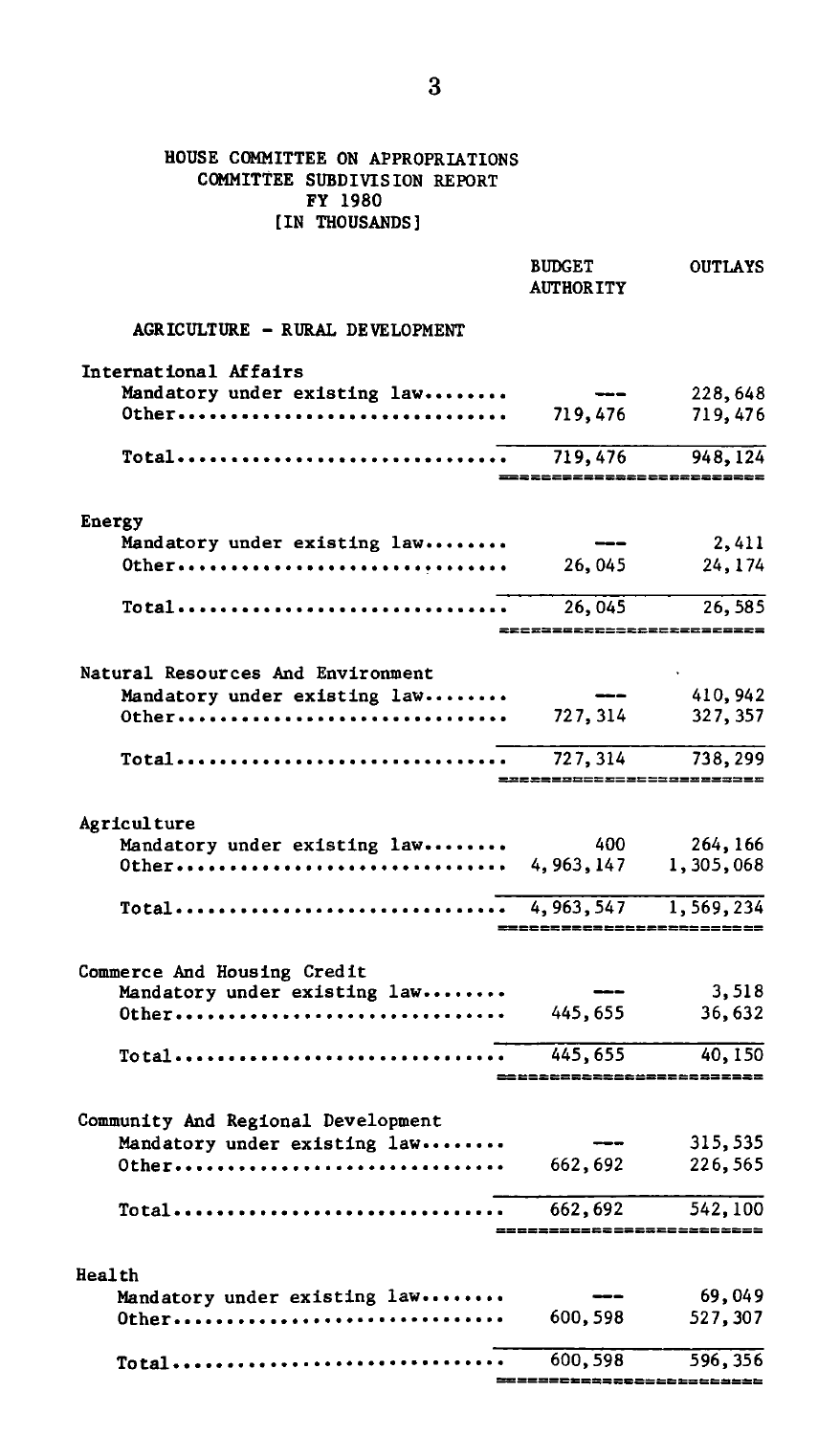|                                                                           | <b>BUDGET</b><br><b>AUTHORITY</b> | OUTLAYS                 |
|---------------------------------------------------------------------------|-----------------------------------|-------------------------|
| AGRICULTURE - RURAL DEVELOPMENT                                           |                                   |                         |
| Income Security<br>Mandatory under existing law 10,771,213<br>$0$ ther    | 220,212                           | 10,613,373<br>222,716   |
| Total 10,991,425                                                          |                                   | 10,836,089              |
| Subcommittee Total<br>Mandatory under existing law 10,771,613<br>$0$ ther | 8,365,139                         | 11,907,642<br>3,389,295 |
| Total 19.136.752                                                          | ======================            | 15,296,937              |

 $\mathcal{L}^{\text{max}}_{\text{max}}$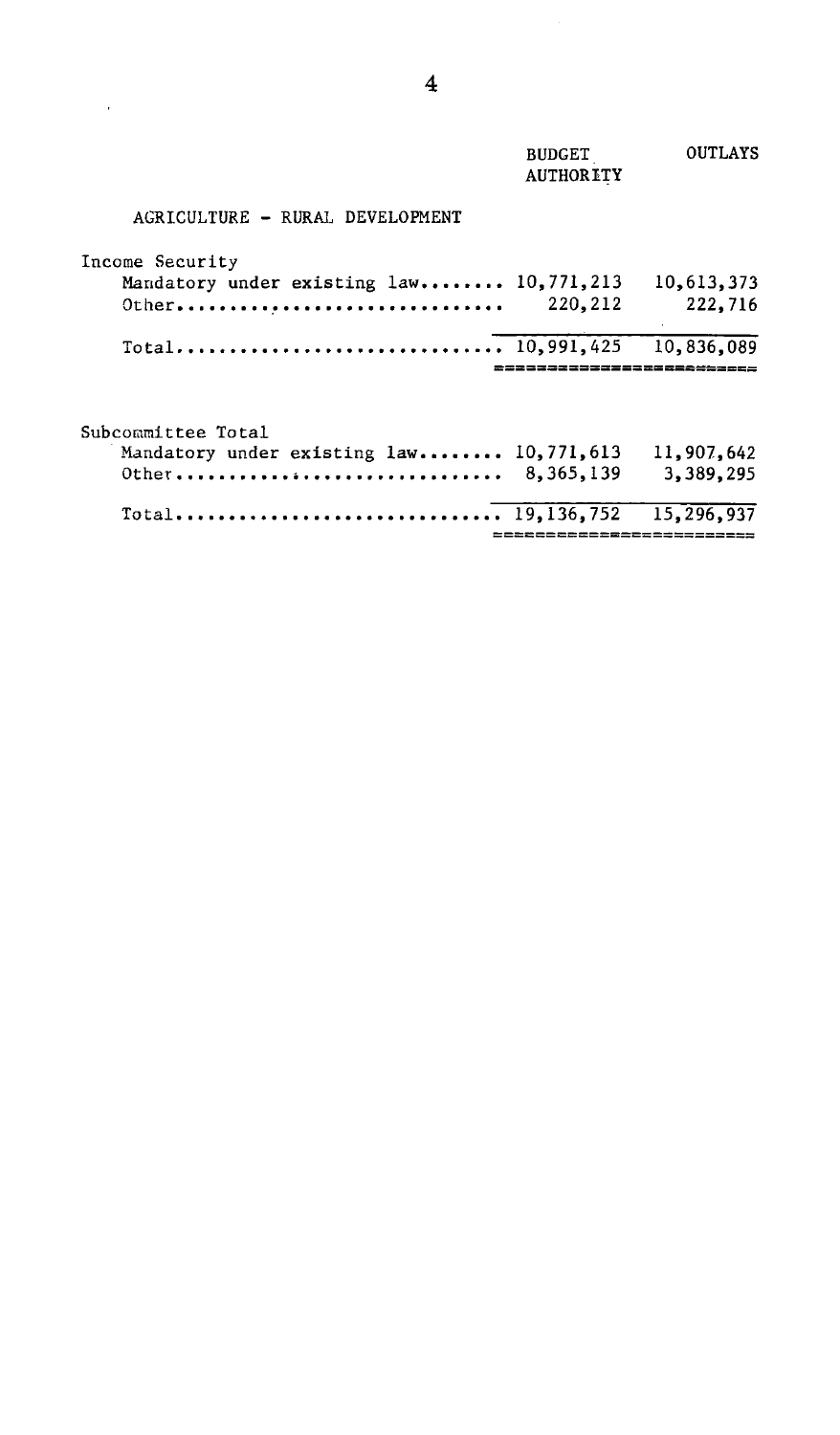|                                                                                     | <b>BUDGET</b><br><b>AUTHORITY</b> | OUTLAYS                    |
|-------------------------------------------------------------------------------------|-----------------------------------|----------------------------|
| <b>DEFENSE</b>                                                                      |                                   |                            |
| National Defense<br>Mandatory under existing law 11,616,300<br>0ther118,475,511     |                                   | 44,289,697<br>74, 113, 918 |
|                                                                                     |                                   |                            |
| Natural Resources And Environment<br>Mandatory under existing law<br>0ther<br>Total | 1,500<br>1,500                    | 1,500<br>1,500             |
| Subcommittee Total<br>Mandatory under existing law 11,616,300<br>0ther118,477,011   |                                   | 44,289,697<br>74, 115, 418 |
|                                                                                     | ==========================        |                            |
|                                                                                     |                                   |                            |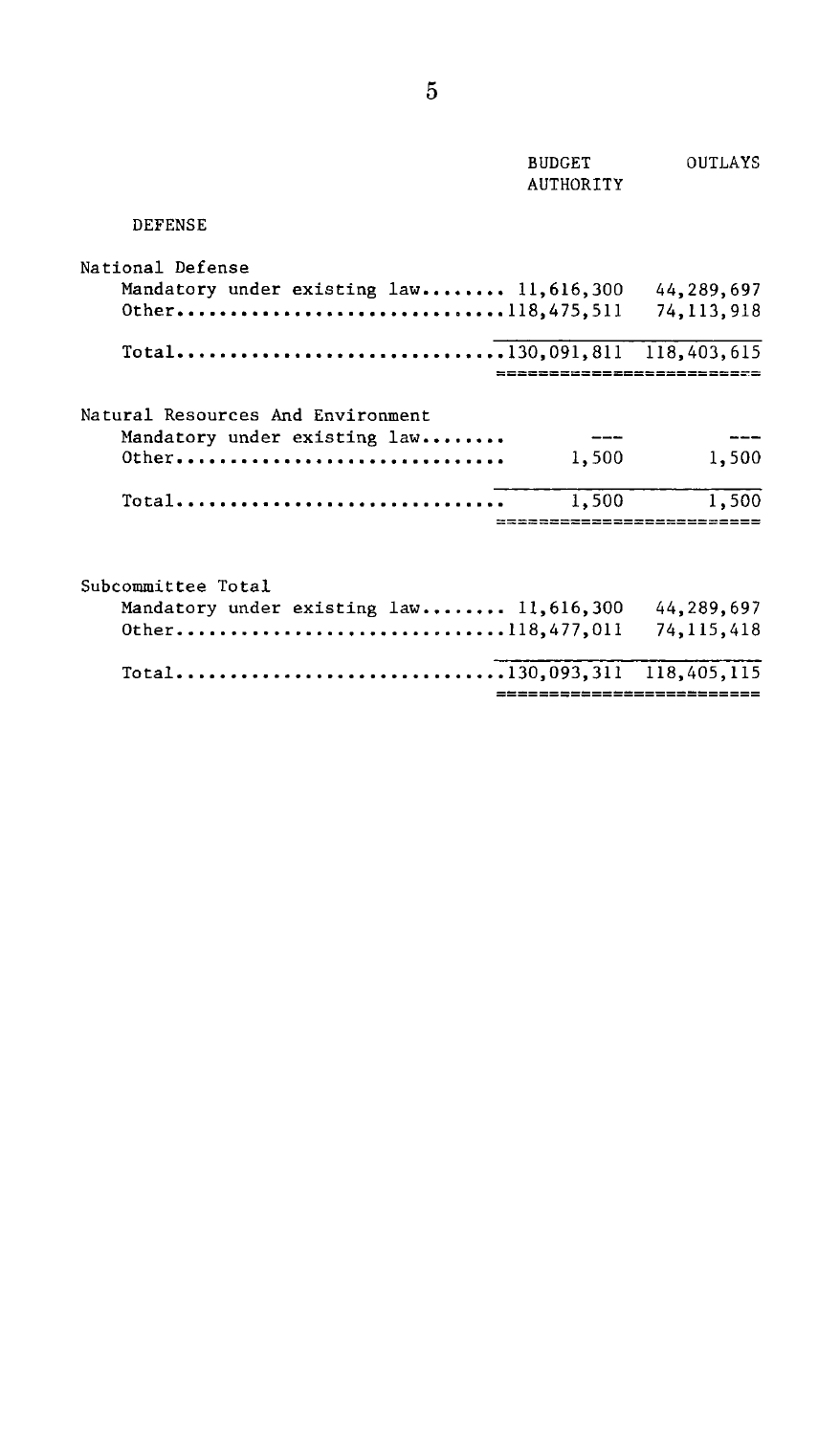|                                                                        | <b>BUDGET</b><br><b>AUTHORITY</b> | OUTLAYS   |
|------------------------------------------------------------------------|-----------------------------------|-----------|
| DISTRICT OF COLUMBIA                                                   |                                   |           |
| General Government                                                     |                                   |           |
| Mandatory under existing law                                           |                                   | 3,808     |
| Other                                                                  | 500                               | 292       |
| Total                                                                  | 500                               | 4.100     |
| General Purpose Fiscal Assistance                                      |                                   |           |
| Mandatory under existing law                                           |                                   | 28,000    |
| $0$ ther                                                               | 486,692                           | 438,733   |
| $Total$                                                                | 486,692                           | 466.733   |
|                                                                        |                                   |           |
| Subcommittee Total                                                     |                                   |           |
| Mandatory under existing law                                           |                                   | 31,808    |
| 0ther                                                                  | 487,192                           | 439,025   |
| $Total \ldots \ldots \ldots \ldots \ldots \ldots \ldots \ldots \ldots$ | 487,192                           | 470,833   |
|                                                                        |                                   | --------- |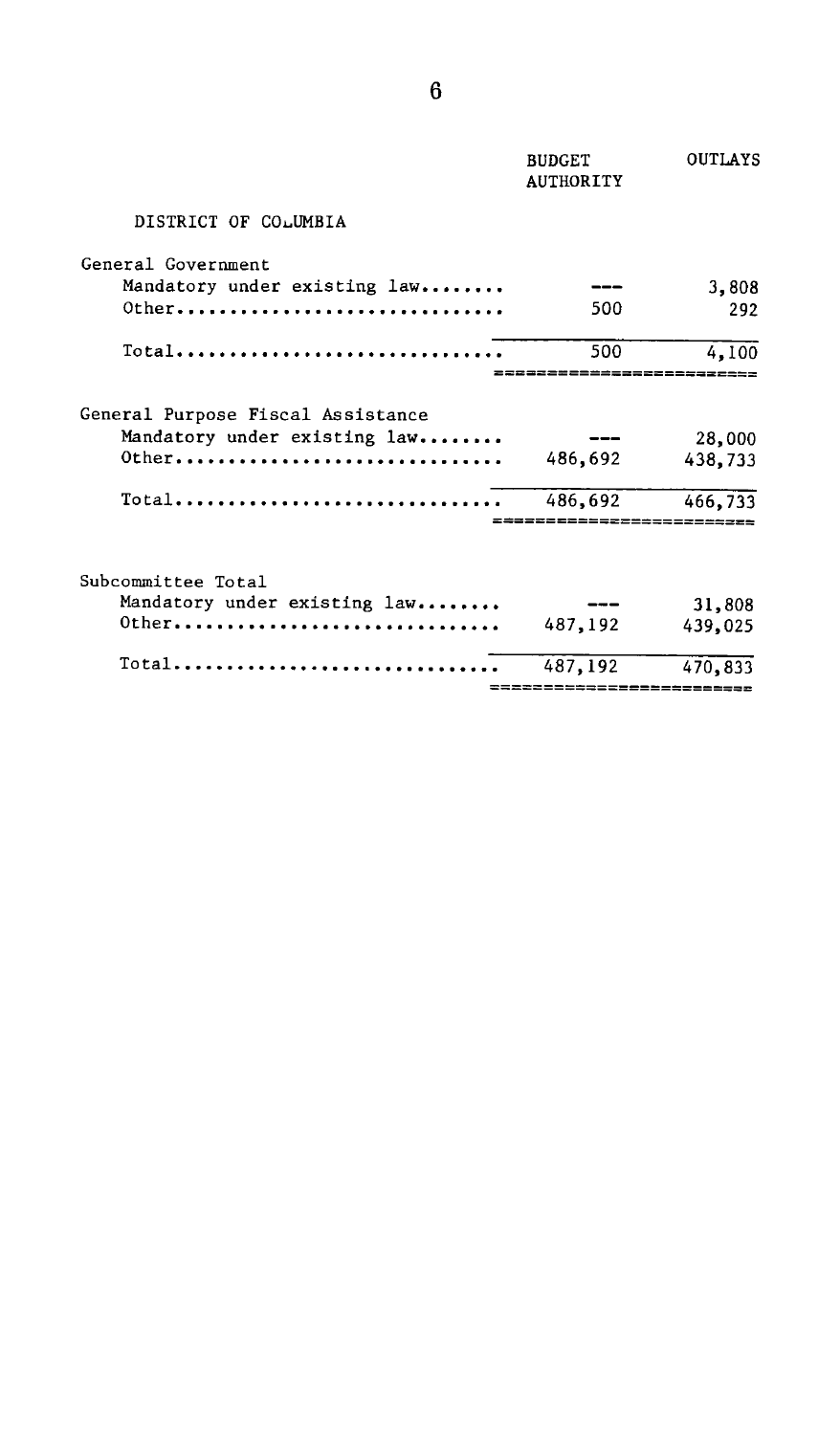|                                                                           | <b>BUDGET</b><br><b>AUTHOR ITY</b> | <b>OUTLAYS</b>               |
|---------------------------------------------------------------------------|------------------------------------|------------------------------|
| ENERGY AND WATER DEVELOPMENT                                              |                                    |                              |
| National Defense                                                          |                                    |                              |
| Mandatory under existing law                                              | $-$                                | 1,113,661                    |
| 0ther                                                                     | 3,019,979                          | 1,509,764                    |
| Total                                                                     | 3,019,979                          | 2,623,425                    |
|                                                                           |                                    |                              |
| General Science, Space, & Technology                                      |                                    |                              |
| Mandatory under existing law                                              |                                    | 65,731                       |
| 0ther                                                                     | 473,400                            | 386, 547                     |
|                                                                           | 473,400                            | 452,278                      |
|                                                                           |                                    | ,,,,,,,,,,,,,,,,,,,,,        |
| Energy                                                                    |                                    |                              |
| Mandatory under existing law                                              |                                    | 1,186,515                    |
|                                                                           |                                    | 1,777,921                    |
|                                                                           |                                    |                              |
|                                                                           |                                    | ____________________________ |
| Natural Resources And Environment                                         |                                    |                              |
| Mandatory under existing law                                              | ---                                | 1,311,075                    |
|                                                                           |                                    | 2,102,422                    |
| Total                                                                     | 3,677,210                          | 3, 413, 497                  |
|                                                                           |                                    |                              |
| Community And Regional Development                                        |                                    |                              |
| Mandatory under existing law                                              |                                    | 376,320                      |
| 0ther                                                                     | 500,667                            | 82,722                       |
| $Total \dots \dots \dots \dots \dots \dots \dots \dots \dots \dots \dots$ | 500,667                            | 459,042                      |
|                                                                           |                                    |                              |
|                                                                           |                                    |                              |
| Subcommittee Total<br>Mandatory under existing law                        |                                    | 4,053,302                    |
|                                                                           |                                    | 5,859,376                    |
|                                                                           |                                    |                              |
|                                                                           |                                    | 9,912,678                    |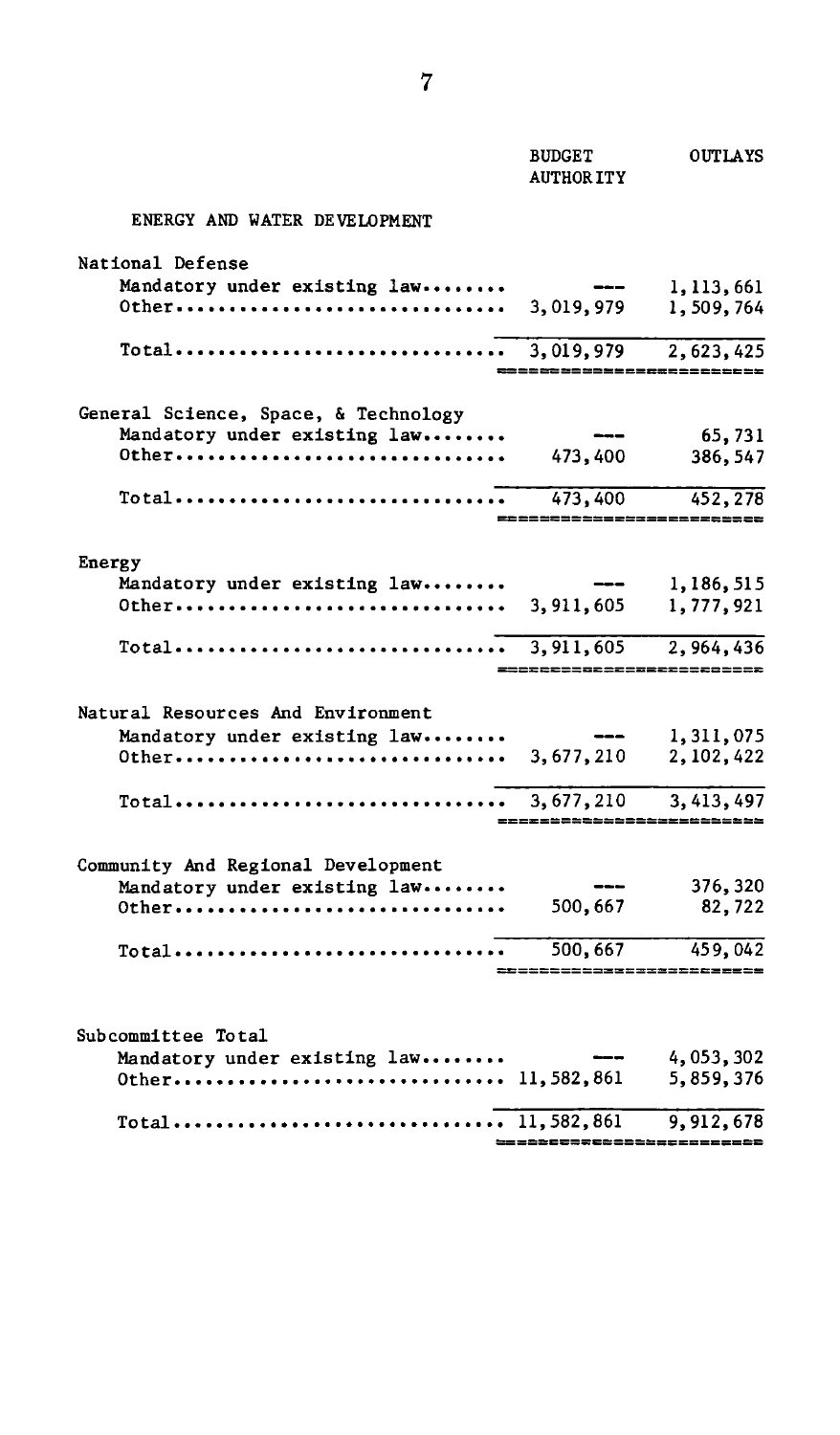|                              | <b>BUDGET</b><br><b>AUTHORITY</b> | OUTLAYS                            |
|------------------------------|-----------------------------------|------------------------------------|
| FOREIGN OPERATIONS           |                                   |                                    |
| International Affairs        |                                   |                                    |
| Mandatory under existing law | 25,676                            | 3,793,382                          |
| Other                        | 8,129,876                         | 2,524,682                          |
| Total                        | 8.155.552                         | 6,318,064<br>;==================== |
|                              |                                   |                                    |
| Subcommittee Total           |                                   |                                    |
| Mandatory under existing law | 25,676                            | 3,793,382                          |
| 0ther                        | 8,129,876                         | 2,524,682                          |
| Total                        | 8.155.552                         | 6,318,064                          |
|                              |                                   |                                    |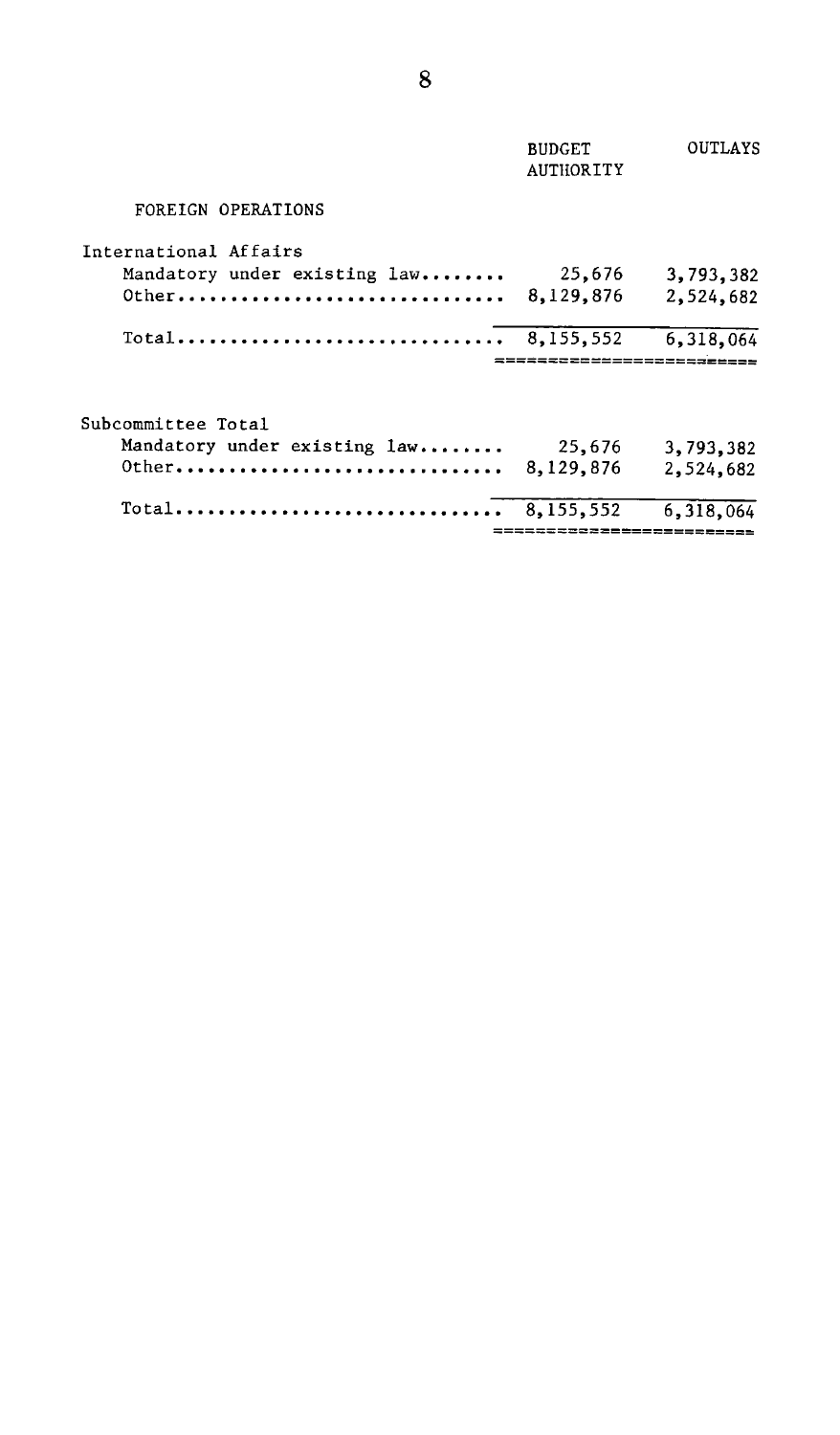|                                                                        | <b>BUDGET</b><br>AUTHORITY                              | OUTLAYS                         |
|------------------------------------------------------------------------|---------------------------------------------------------|---------------------------------|
| HUD-INDEPENDENT AGENCIES                                               |                                                         |                                 |
| National Defense                                                       |                                                         |                                 |
| Mandatory under existing law                                           |                                                         | 33,165                          |
| 0ther                                                                  | 148,946                                                 | 116,422                         |
| $Total $                                                               | 148,946                                                 | 149,587<br>==================== |
|                                                                        |                                                         |                                 |
| General Science, Space, & Technology                                   |                                                         |                                 |
| Mandatory under existing law                                           |                                                         | 1,441,404                       |
|                                                                        |                                                         | 3,602,284                       |
| Total                                                                  | $\overline{5,222,501}$<br>_____________________________ | 5,043,688                       |
|                                                                        |                                                         |                                 |
| Energy<br>Mandatory under existing law                                 |                                                         | 109,500                         |
| 0ther                                                                  | 102,461                                                 | 21,500                          |
|                                                                        |                                                         |                                 |
| $Total \ldots \ldots \ldots \ldots \ldots \ldots \ldots \ldots \ldots$ | 102,461                                                 | 131,000                         |
|                                                                        | ===========================                             |                                 |
| Natural Resources And Environment                                      |                                                         |                                 |
| Mandatory under existing law                                           |                                                         | 4,073,864                       |
| Other 4,990,777                                                        |                                                         | 628,172                         |
|                                                                        |                                                         |                                 |
| Total                                                                  | 4,990,777<br>=========================                  | 4,702,036                       |
|                                                                        |                                                         |                                 |
| Commerce And Housing Credit                                            |                                                         |                                 |
| Mandatory under existing law                                           | 16,971                                                  | 656,321                         |
|                                                                        |                                                         | 121,411                         |
| Total                                                                  | 1,383,813                                               | 777,732                         |
|                                                                        |                                                         | ----------------------          |
| Transportation                                                         |                                                         |                                 |
| Mandatory under existing law                                           |                                                         | 196,147                         |
| 0ther                                                                  | 556,900                                                 | 316,311                         |
| $Total$                                                                | 556,900                                                 | 512,458                         |
|                                                                        | $= = = = =$                                             | ;==================             |
| Community And Regional Development                                     |                                                         |                                 |
| Mandatory under existing law                                           |                                                         | 3,966,365                       |
|                                                                        |                                                         | 854,140                         |
| Total                                                                  | 5,345,705                                               | 4,820,505                       |
|                                                                        |                                                         |                                 |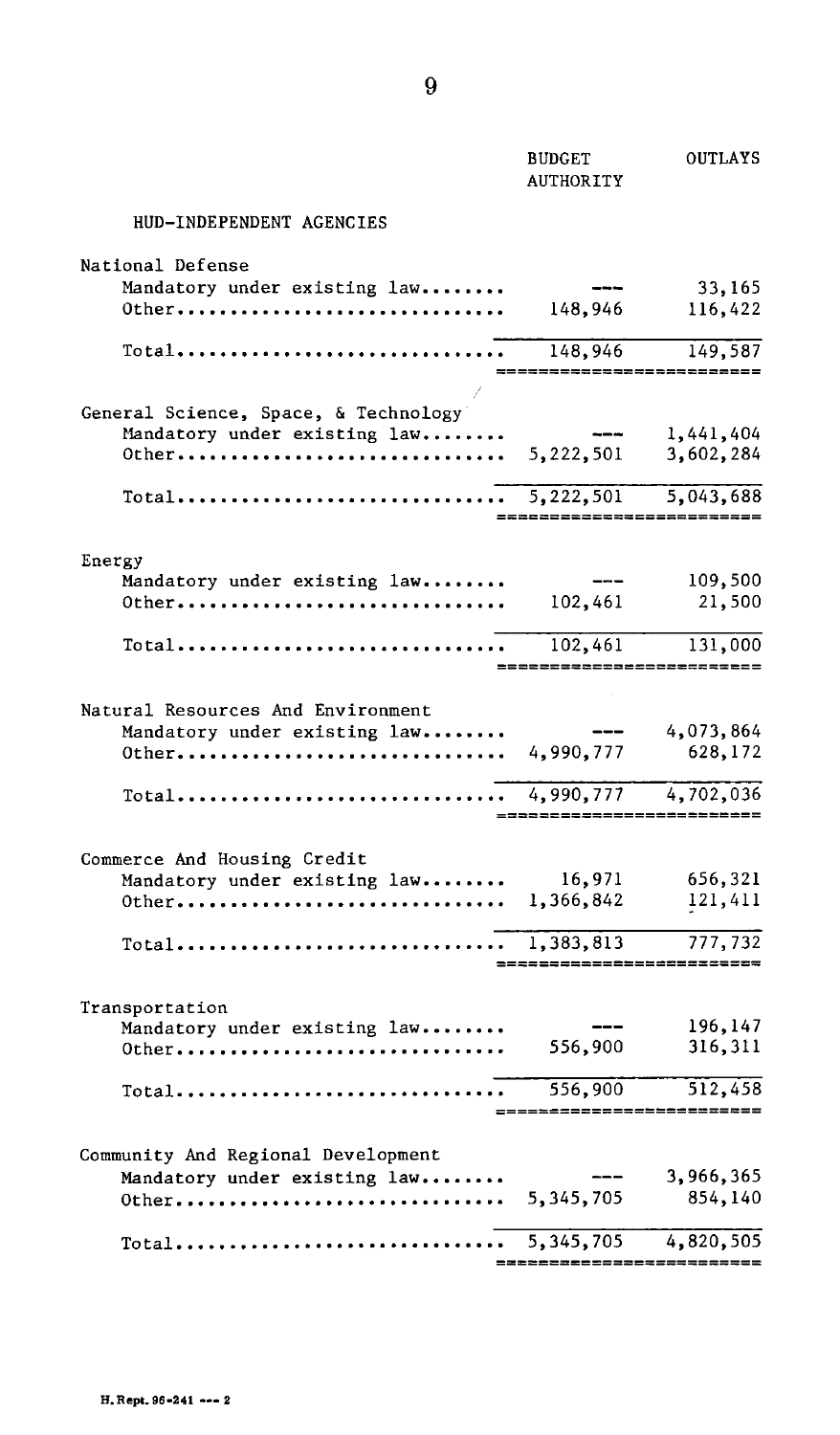|                                                                           | <b>BUDGET</b><br><b>AUTHORITY</b>   | OUTLAYS                               |
|---------------------------------------------------------------------------|-------------------------------------|---------------------------------------|
| HUD-INDEPENDENT AGENCIES                                                  |                                     |                                       |
| Education, Training, Employment                                           |                                     | 2,635                                 |
| Mandatory under existing law<br>0ther                                     | 10,861                              | 8,462                                 |
| Total                                                                     | 10,861<br>========================= | 11,097                                |
| Health                                                                    |                                     |                                       |
| Mandatory under existing law<br>0ther                                     | 41,776                              | 13,998<br>29,061                      |
|                                                                           | 41,776<br>===============           | 43,059<br>;========                   |
| Income Security                                                           |                                     |                                       |
| Mandatory under existing law<br>Other 27,381,171                          |                                     | 4,890,668<br>401,633                  |
|                                                                           |                                     | $\overline{5, 292, 301}$<br>========= |
| Veterans Benefits And Services                                            |                                     |                                       |
| Mandatory under existing law 13,858,794                                   |                                     | 14,811,282<br>5,709,706               |
|                                                                           | ==========================          | 20,520,988                            |
| Administration of Justice                                                 |                                     |                                       |
| Mandatory under existing law<br>0ther                                     | 20,941                              | 3,285<br>16,913                       |
| $Total \dots \dots \dots \dots \dots \dots \dots \dots \dots \dots \dots$ | 20,941                              | 20,198<br>==================          |
| General Government                                                        |                                     |                                       |
| Mandatory under existing law<br>0ther                                     | 6,026                               | 1,246<br>4,925                        |
|                                                                           | 6,026                               | 6,171<br>;======================      |
| General Purpose Fiscal Assistance                                         |                                     |                                       |
| Mandatory under existing law 6,321,156<br>0ther                           | 7,371                               | 6,340,665<br>5,603                    |
|                                                                           |                                     | 6,346,268                             |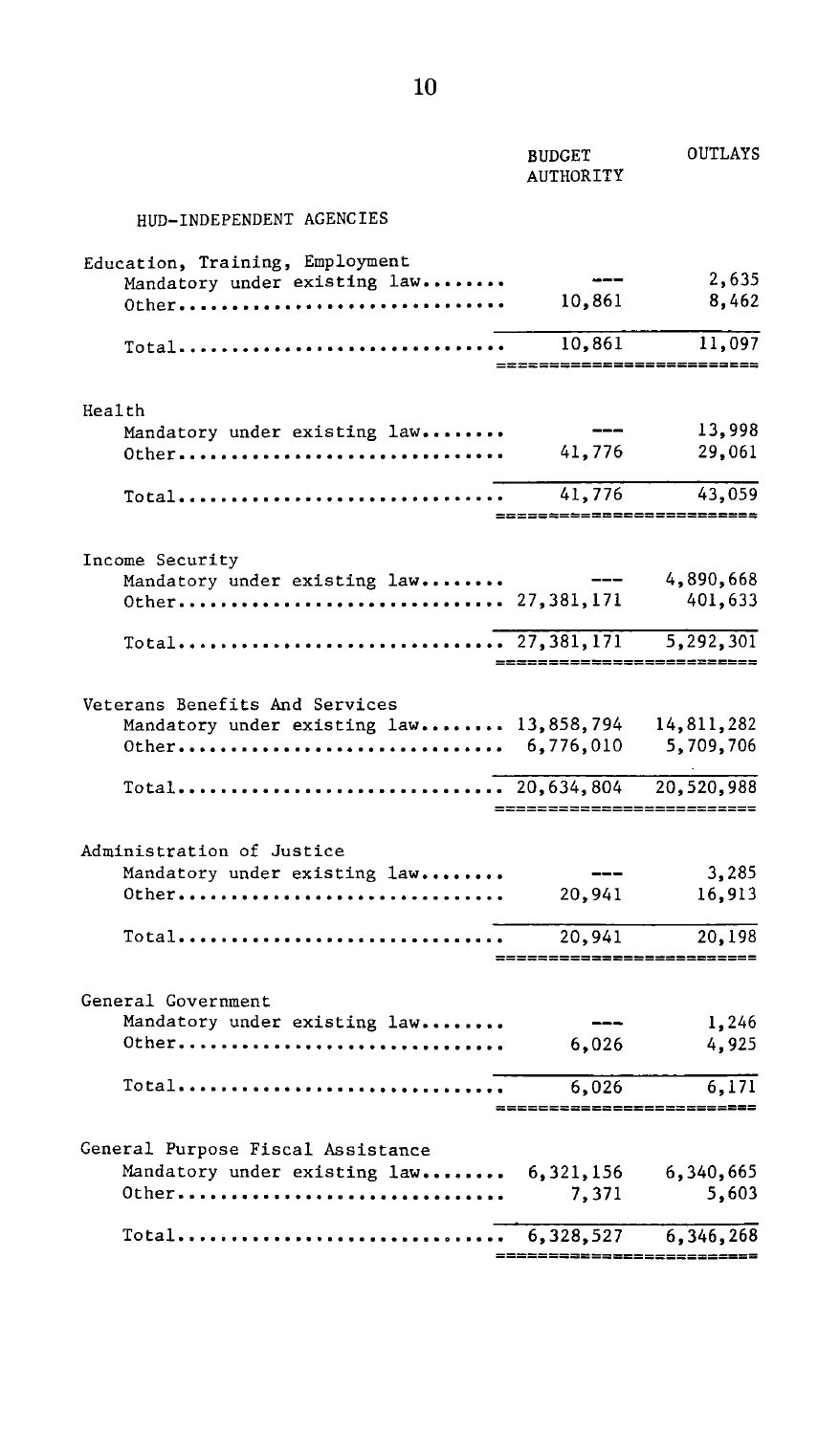| <b>BUDGET</b>    | <b>OUTLAYS</b> |
|------------------|----------------|
| <b>AUTHORITY</b> |                |
|                  |                |

## HUD-INDEPENDENT AGENCIES

| 11,836,543 |
|------------|
| 36,540,545 |
|            |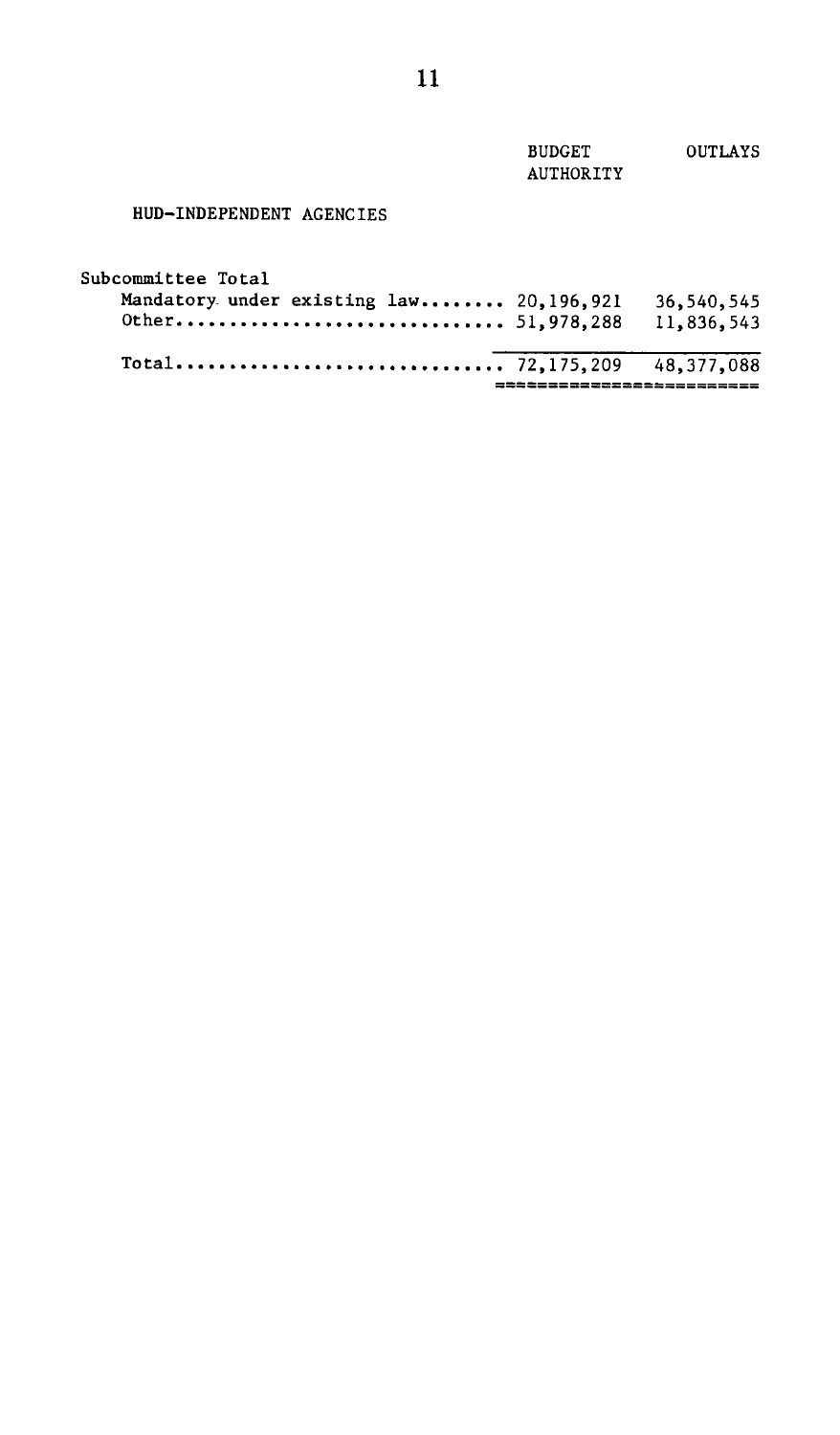|                                                                     | <b>BUDGET</b><br><b>AUTHOR ITY</b> | <b>OUTLAYS</b>                    |
|---------------------------------------------------------------------|------------------------------------|-----------------------------------|
| INTERIOR                                                            |                                    |                                   |
| Energy                                                              |                                    |                                   |
| Mandatory under existing law                                        |                                    | 2,863,416                         |
| Other                                                               | 938,467                            | 193, 141                          |
| Total                                                               | 938,467                            | 3,056,557<br>;=================== |
|                                                                     |                                    |                                   |
| Natural Resources And Environment                                   | 66,300                             | 1,503,013                         |
| Mandatory under existing law<br>0ther                               | 4,070,835                          | 2, 357, 368                       |
|                                                                     |                                    |                                   |
| Total                                                               | 4, 137, 135                        | 3,860,381                         |
|                                                                     |                                    |                                   |
| Community And Regional Development                                  |                                    |                                   |
| Mandatory under existing law                                        | 26,000                             | 288,630                           |
| Other                                                               | 632,775                            | 375, 291                          |
| Total                                                               | 658,775                            | 663,921                           |
|                                                                     |                                    |                                   |
| Education, Training, Employment                                     |                                    |                                   |
| Mandatory under existing law                                        |                                    | 279, 145                          |
| 0ther                                                               | 823, 573                           | 514,196                           |
| $Total \dots \dots \dots \dots \dots \dots \dots \dots \dots \dots$ | 823, 573                           | 793, 341                          |
|                                                                     |                                    |                                   |
| Health                                                              |                                    |                                   |
| Mandatory under existing law                                        |                                    | 166,681                           |
| 0ther                                                               | 585,356                            | 434,626                           |
| Total                                                               | 585,356                            | 601,307                           |
|                                                                     |                                    |                                   |
| Administration of Justice                                           |                                    |                                   |
| Mandatory under existing law                                        |                                    | 52                                |
| 0ther                                                               |                                    |                                   |
| Total                                                               |                                    | 52                                |
|                                                                     |                                    | zzzerz                            |
| General Government                                                  |                                    |                                   |
| Mandatory under existing law                                        | 30,000                             | 117,527                           |
| 0ther                                                               | 146,774                            | 78,882                            |
|                                                                     |                                    |                                   |
| Total                                                               | 176, 774                           | 196,409                           |
|                                                                     |                                    |                                   |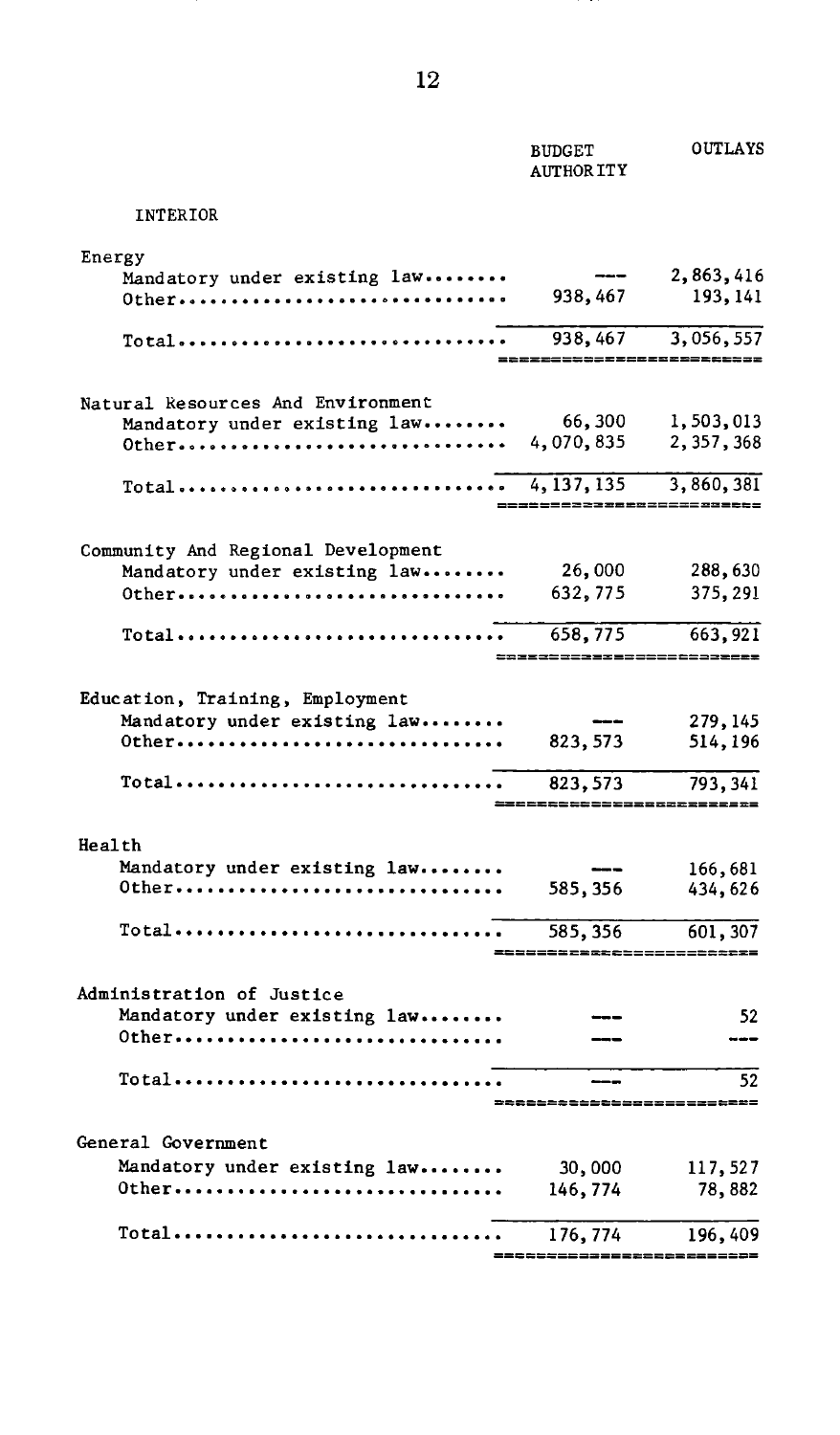|                                                                            | <b>BUDGET</b><br><b>AUTHORITY</b> | <b>OUTLAYS</b> |
|----------------------------------------------------------------------------|-----------------------------------|----------------|
| <b>INTERIOR</b>                                                            |                                   |                |
| General Purpose Fiscal Assistance<br>Mandatory under existing law<br>Other | 108,000                           | 108,000        |
| Total                                                                      | 108,000<br>==================     | 108,000        |
| Subcommittee Total<br>Mandatory under existing law                         | 122,300                           | 5,218,464      |
|                                                                            |                                   | 4.061,504      |
| $Total \dots \dots \dots \dots \dots \dots \dots \dots \dots \dots \dots$  | 7,428,080                         | 9.279.968      |
|                                                                            | &&&&&&&&&&&&&&&&&&&&&&&           |                |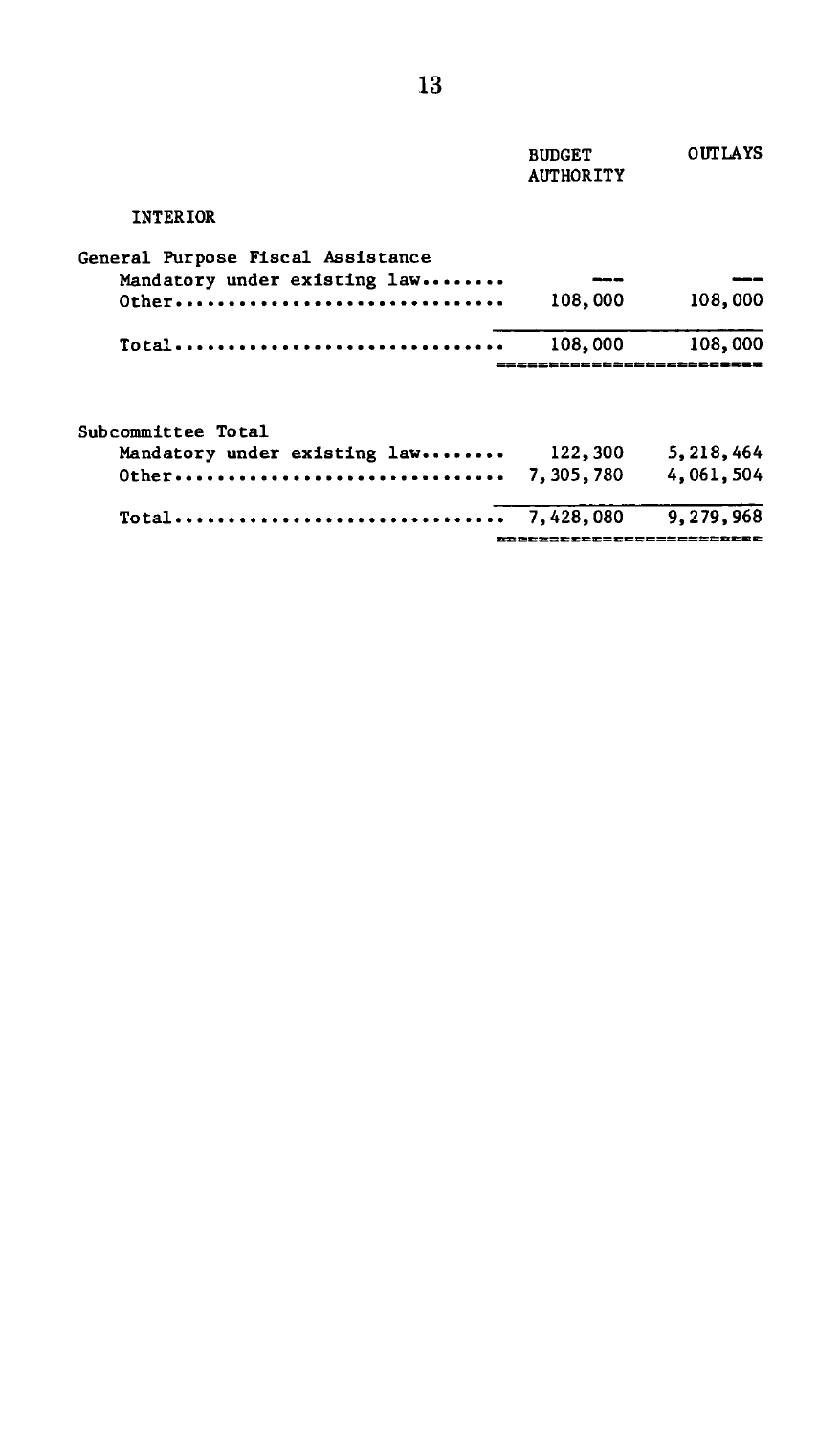|                                                                           | <b>BUDGET</b><br><b>AUTHORITY</b> | OUTLAYS                       |
|---------------------------------------------------------------------------|-----------------------------------|-------------------------------|
| LABOR-HEALTH, EDUCATION & WELFARE                                         |                                   |                               |
| Community And Regional Development                                        |                                   |                               |
| Mandatory under existing law                                              |                                   |                               |
| 0ther                                                                     | 12,000                            | 3,000                         |
| --<br>Total                                                               | 12,000                            | 3,000                         |
|                                                                           |                                   |                               |
| Education, Training, Employment<br>Mandatory under existing law 3,746,135 |                                   | 18,763,091                    |
|                                                                           |                                   | 10,756,849                    |
|                                                                           |                                   |                               |
|                                                                           |                                   | 29,519,940                    |
|                                                                           |                                   |                               |
| Health                                                                    |                                   |                               |
| Mandatory under existing law 20,712,630<br>0ther                          | 7,771,927                         | 24, 212, 683<br>4,397,636     |
|                                                                           |                                   |                               |
|                                                                           |                                   |                               |
|                                                                           |                                   | =========================     |
| Income Security                                                           |                                   |                               |
| Mandatory under existing law 17,495,590                                   |                                   | 17,320,437                    |
| 0ther                                                                     | 464,183                           | 4,498,192                     |
|                                                                           |                                   | 21,818,629                    |
|                                                                           | 2523222255555555555555            |                               |
| Veterans Benefits And Services                                            |                                   |                               |
| Mandatory under existing law                                              |                                   | 1,369                         |
| 0ther                                                                     | 18,471                            | 17,102                        |
|                                                                           | 18,471                            | 18,471                        |
|                                                                           |                                   | *************************     |
| Administration of Justice                                                 |                                   |                               |
| Mandatory under existing law                                              |                                   | 16,541                        |
| 0ther                                                                     | 65,092                            | 49,960                        |
|                                                                           | 65,092                            | 66,501                        |
|                                                                           |                                   | ---------------------------   |
|                                                                           |                                   |                               |
| Subcommittee Total                                                        |                                   |                               |
| Mandatory under existing law 41,954,355                                   |                                   | 60, 314, 121                  |
|                                                                           |                                   | 19,722,739                    |
|                                                                           |                                   | 80,036,860                    |
|                                                                           |                                   | _____________________________ |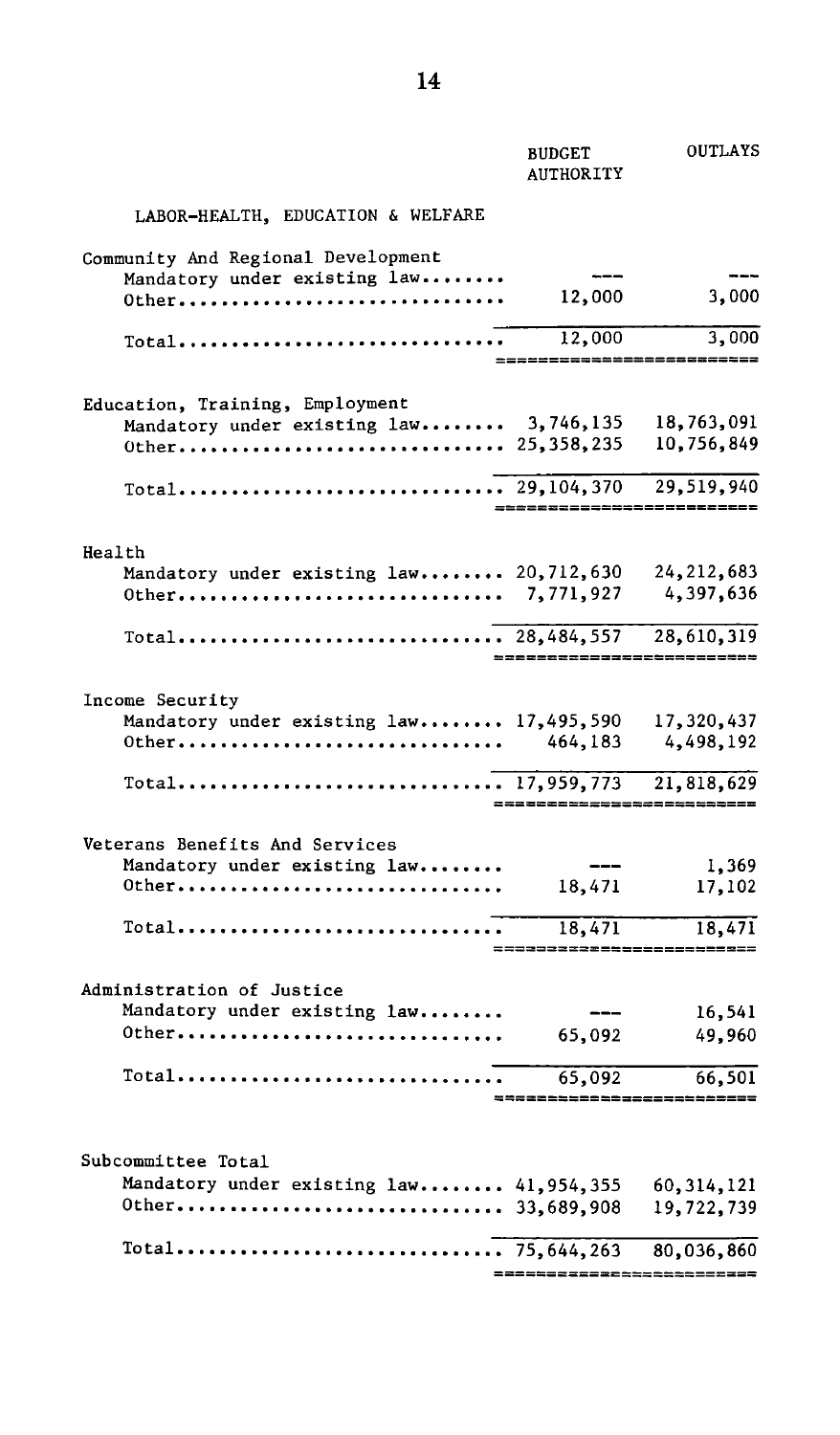|                                                          | <b>BUDGET</b><br><b>AUTHORITY</b> | <b>OUTLAYS</b> |
|----------------------------------------------------------|-----------------------------------|----------------|
| LEGISLATIVE BRANCH                                       |                                   |                |
| Commerce And Housing Credit                              |                                   |                |
| Mandatory under existing law                             |                                   | 815            |
| $0$ ther                                                 | 11,173                            | 10,328         |
| $Total \ldots \ldots \ldots \ldots \ldots \ldots \ldots$ | 11,173                            | 11,143         |
|                                                          |                                   |                |
| Education, Training, Employment                          |                                   |                |
| Mandatory under existing law                             |                                   | 37,444         |
| $0$ ther                                                 | 152,023                           | 123,729        |
| $Total$                                                  | 152,023                           | 161,173        |
|                                                          |                                   |                |
| General Government                                       |                                   |                |
| Mandatory under existing law                             | 603,493                           | 649.668        |
| $0$ ther                                                 | 489.512                           | 417,478        |
|                                                          |                                   |                |
|                                                          | ;===============                  |                |
| Subcommittee Total                                       |                                   |                |
| Mandatory under existing law                             | 603,493                           | 687,927        |
| $0$ ther                                                 | 652,708                           | 551,535        |
| Total                                                    | 1,256,201                         | 1,239,462      |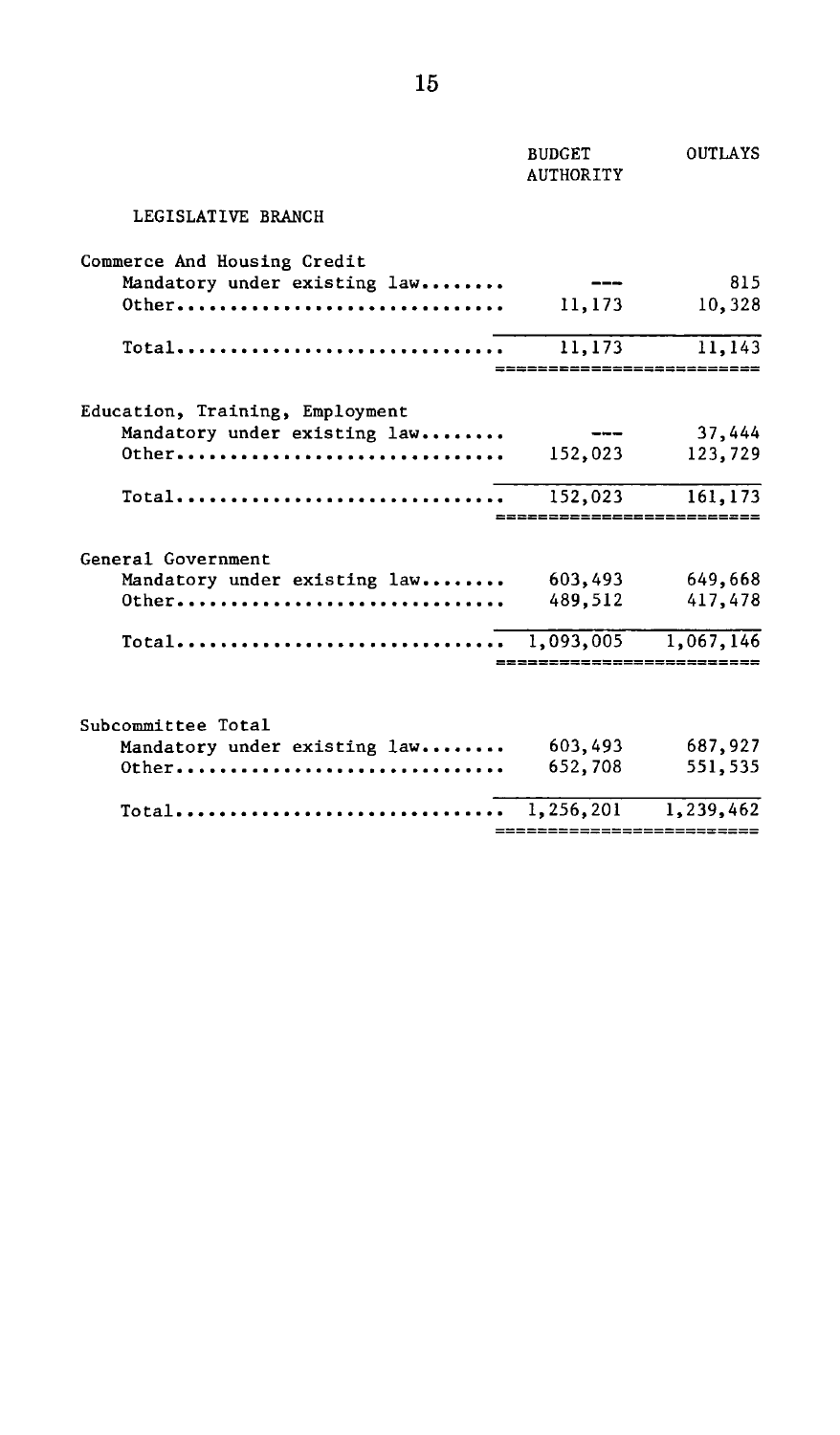|                                                                | <b>BUDGET</b><br>AUTHORITY      | <b>OUTLAYS</b>         |
|----------------------------------------------------------------|---------------------------------|------------------------|
| MILITARY CONSTRUCTION                                          |                                 |                        |
| National Defense<br>Mandatory under existing law<br>$0$ ther   | 5,000<br>3,728,200              | 2,331,776<br>1,104,433 |
| $Total$                                                        | 3,733,200<br>================== | 3,436,209              |
| Subcommittee Total<br>Mandatory under existing law<br>$0$ ther | 5,000<br>3,728,200              | 2,331,776<br>1,104,433 |
| Total                                                          | 3.733.200                       | 3.436.209              |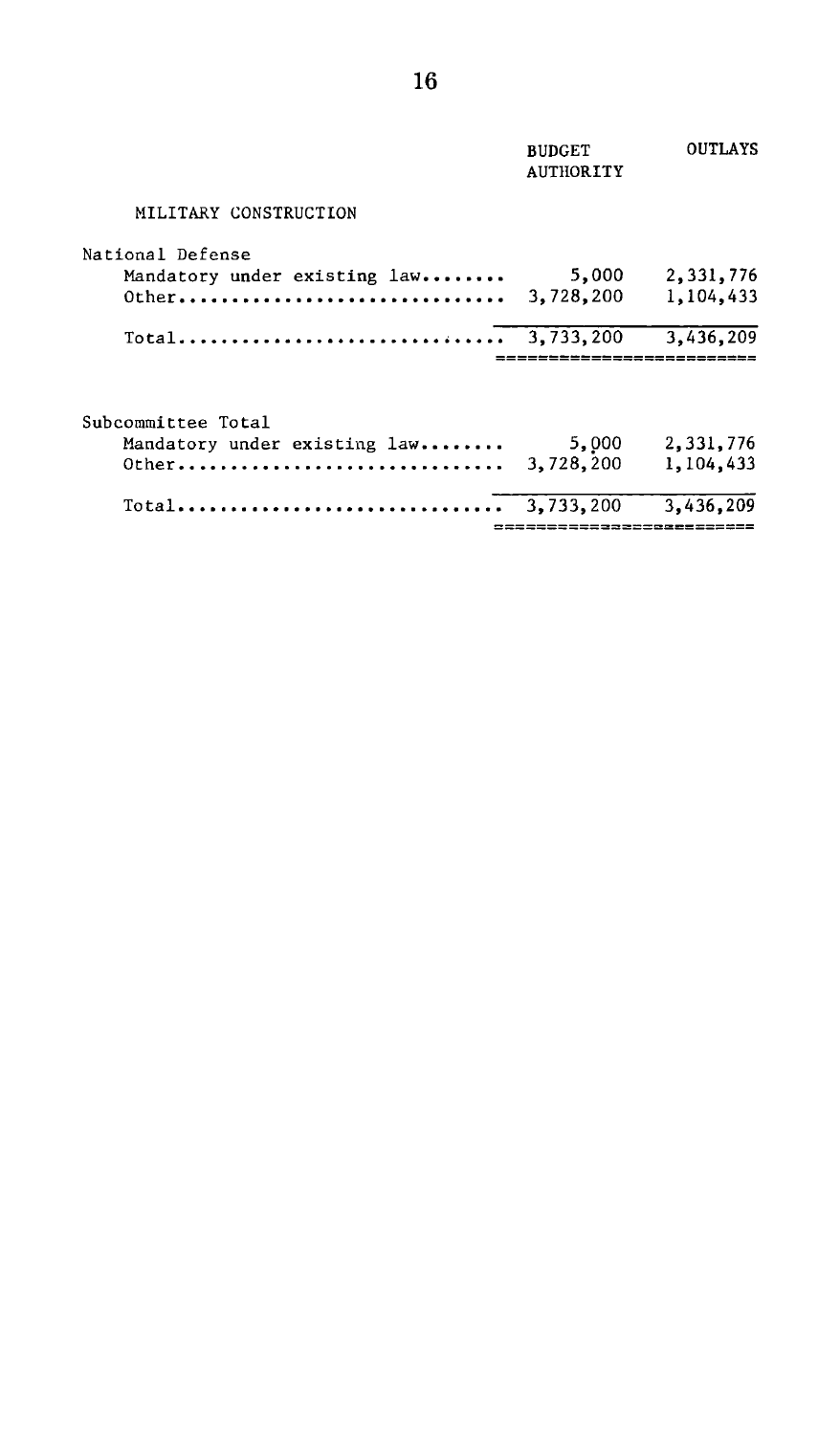|                                                                            | <b>BUDGET</b><br><b>AUTHORITY</b>                                                                                                                                                                                                                                                                                                                                                            | OUTLAYS                     |
|----------------------------------------------------------------------------|----------------------------------------------------------------------------------------------------------------------------------------------------------------------------------------------------------------------------------------------------------------------------------------------------------------------------------------------------------------------------------------------|-----------------------------|
| STATE-JUSTICE-COMMERCE-JUDICIARY                                           |                                                                                                                                                                                                                                                                                                                                                                                              |                             |
| National Defense                                                           |                                                                                                                                                                                                                                                                                                                                                                                              |                             |
| Mandatory under existing law                                               |                                                                                                                                                                                                                                                                                                                                                                                              | 367                         |
| 0ther                                                                      | 7,363                                                                                                                                                                                                                                                                                                                                                                                        | 6,993                       |
| $\text{Total} \dots \dots \dots \dots \dots \dots \dots \dots \dots \dots$ | 7,363                                                                                                                                                                                                                                                                                                                                                                                        | 7,360                       |
| $=$ $=$ $=$ $=$                                                            |                                                                                                                                                                                                                                                                                                                                                                                              | ==================          |
| International Affairs                                                      |                                                                                                                                                                                                                                                                                                                                                                                              |                             |
| Mandatory under existing law 421,531                                       |                                                                                                                                                                                                                                                                                                                                                                                              | 749,213                     |
|                                                                            |                                                                                                                                                                                                                                                                                                                                                                                              | 1,177,901                   |
|                                                                            |                                                                                                                                                                                                                                                                                                                                                                                              |                             |
|                                                                            |                                                                                                                                                                                                                                                                                                                                                                                              | =========================== |
| Natural Resources And Environment                                          |                                                                                                                                                                                                                                                                                                                                                                                              |                             |
| Mandatory under existing law                                               |                                                                                                                                                                                                                                                                                                                                                                                              | 259,307                     |
| 0ther                                                                      | 811,733                                                                                                                                                                                                                                                                                                                                                                                      | 517,414                     |
| $\text{Total} \dots \dots \dots \dots \dots \dots \dots \dots \dots \dots$ |                                                                                                                                                                                                                                                                                                                                                                                              | $811,733$ 776,721           |
|                                                                            |                                                                                                                                                                                                                                                                                                                                                                                              | ==========================  |
| Commerce And Housing Credit                                                |                                                                                                                                                                                                                                                                                                                                                                                              |                             |
| Mandatory under existing law                                               | $\overline{a}$                                                                                                                                                                                                                                                                                                                                                                               | 710,972                     |
|                                                                            |                                                                                                                                                                                                                                                                                                                                                                                              |                             |
|                                                                            |                                                                                                                                                                                                                                                                                                                                                                                              |                             |
|                                                                            |                                                                                                                                                                                                                                                                                                                                                                                              | =================           |
| Transportation                                                             |                                                                                                                                                                                                                                                                                                                                                                                              |                             |
| Mandatory under existing law                                               | $\frac{1}{2} \frac{1}{2} \frac{1}{2} \frac{1}{2} \frac{1}{2} \frac{1}{2} \frac{1}{2} \frac{1}{2} \frac{1}{2} \frac{1}{2} \frac{1}{2} \frac{1}{2} \frac{1}{2} \frac{1}{2} \frac{1}{2} \frac{1}{2} \frac{1}{2} \frac{1}{2} \frac{1}{2} \frac{1}{2} \frac{1}{2} \frac{1}{2} \frac{1}{2} \frac{1}{2} \frac{1}{2} \frac{1}{2} \frac{1}{2} \frac{1}{2} \frac{1}{2} \frac{1}{2} \frac{1}{2} \frac{$ | 274,825                     |
| 0ther                                                                      | 190,049                                                                                                                                                                                                                                                                                                                                                                                      | 339,156                     |
|                                                                            |                                                                                                                                                                                                                                                                                                                                                                                              |                             |
|                                                                            |                                                                                                                                                                                                                                                                                                                                                                                              | ****************            |
| Community And Regional Development                                         |                                                                                                                                                                                                                                                                                                                                                                                              |                             |
| Mandatory under existing law                                               | $\sim$ $\sim$ $\sim$                                                                                                                                                                                                                                                                                                                                                                         | 1,300,042                   |
|                                                                            |                                                                                                                                                                                                                                                                                                                                                                                              | 485,563                     |
|                                                                            |                                                                                                                                                                                                                                                                                                                                                                                              |                             |
|                                                                            |                                                                                                                                                                                                                                                                                                                                                                                              | ==========================  |
| Administration of Justice                                                  |                                                                                                                                                                                                                                                                                                                                                                                              |                             |
| Mandatory under existing law                                               | 75,866                                                                                                                                                                                                                                                                                                                                                                                       | 1,036,921                   |
| 0ther                                                                      | 3, 272, 375                                                                                                                                                                                                                                                                                                                                                                                  | 2,517,225                   |
| $Total \dots \dots \dots \dots \dots \dots \dots \dots \dots \dots \dots$  | 3, 348, 241                                                                                                                                                                                                                                                                                                                                                                                  | 3, 554, 146                 |
|                                                                            |                                                                                                                                                                                                                                                                                                                                                                                              |                             |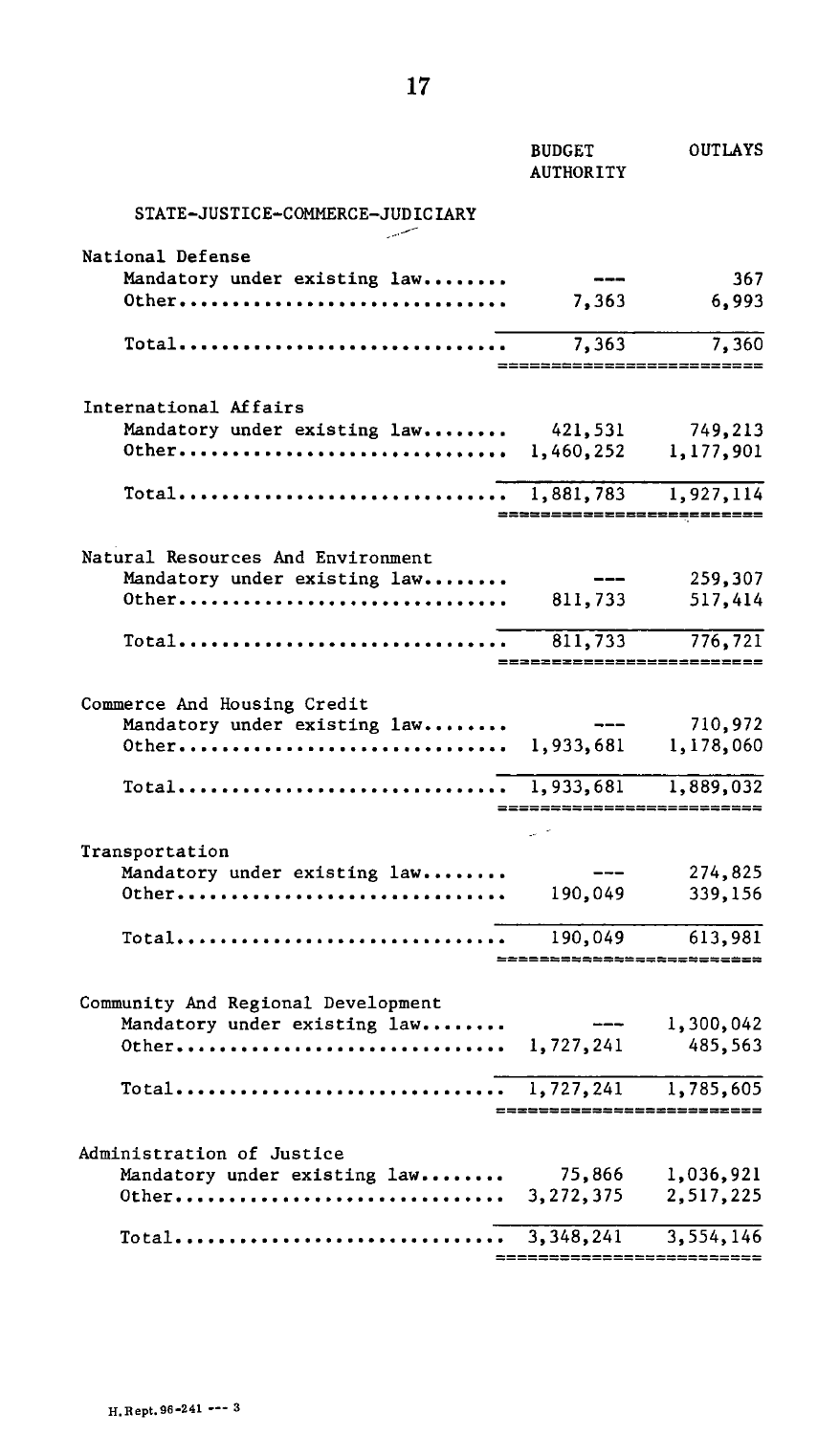|                                  | <b>BUDGET</b><br><b>AUTHORITY</b> | <b>OUTLAYS</b> |
|----------------------------------|-----------------------------------|----------------|
| STATE-JUSTICE-COMMERCE-JUDICIARY |                                   |                |
| General Government               |                                   |                |
| Mandatory under existing law     |                                   | 642            |
| $0$ ther                         | 5,698                             | 4,975          |
| Total                            | 5,698                             | 5,617          |
|                                  |                                   |                |
| Subcommittee Total               |                                   |                |
| Mandatory under existing law     | 497.397                           | 4,332,289      |
| $0$ ther                         | 9,408,392                         | 6,227,287      |
| $Total$                          | 9.905,789                         | 10,559,576     |
|                                  |                                   |                |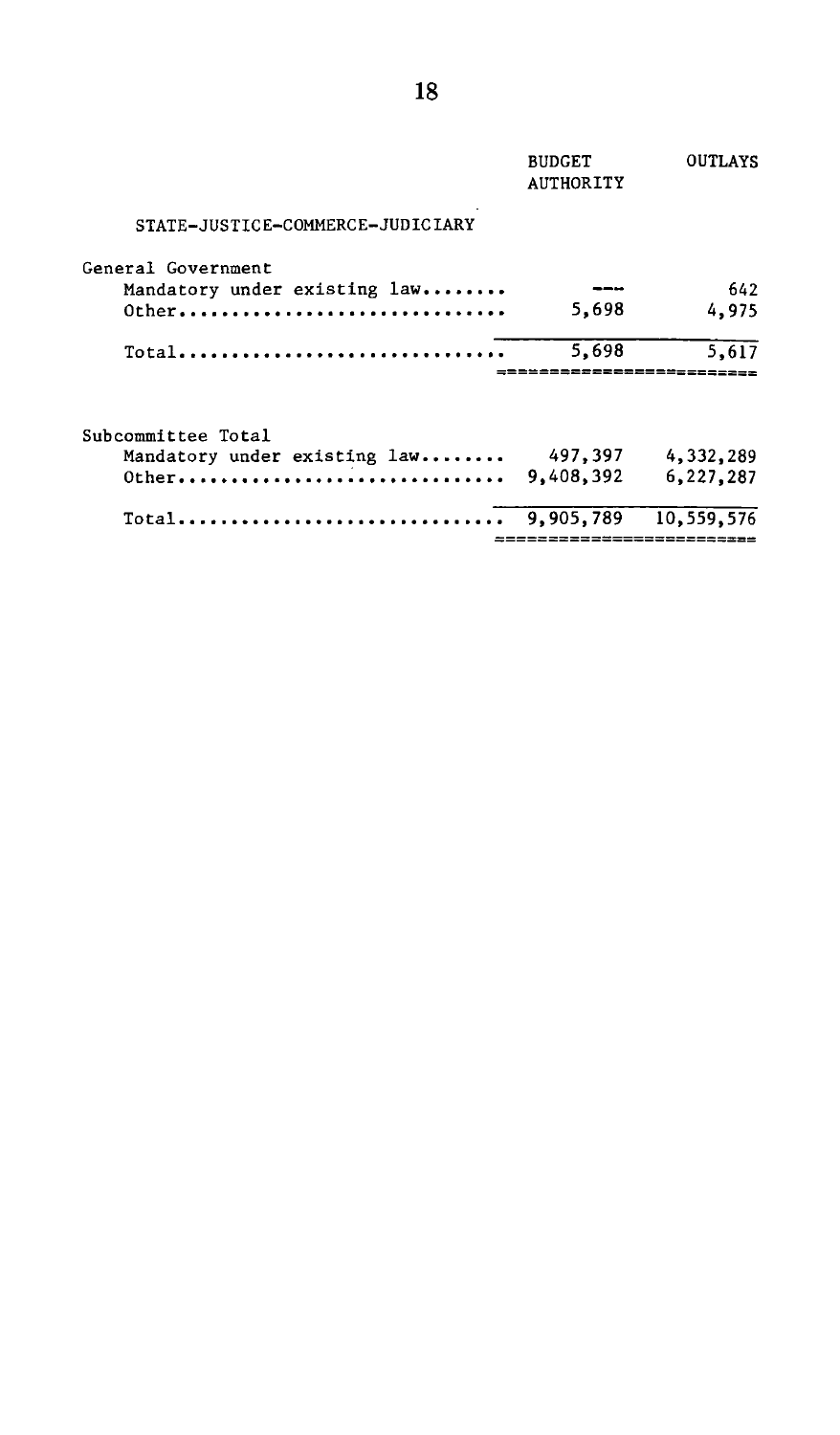|                                                                                 | <b>BUDGET</b><br><b>AUTHORITY</b>   | OUTLAYS   |
|---------------------------------------------------------------------------------|-------------------------------------|-----------|
| <b>TRANSPORTATION</b>                                                           |                                     |           |
| International Affairs                                                           |                                     |           |
| Mandatory under existing law                                                    |                                     | 463       |
| Other                                                                           |                                     |           |
| $\overline{\text{Total}} \dots \dots \dots \dots \dots \dots \dots \dots \dots$ | ==========================          | 463       |
| Natural Resources And Environment                                               |                                     |           |
| Mandatory under existing law                                                    | $---$                               |           |
|                                                                                 | 14,000                              | 14,000    |
| Total                                                                           | 14,000<br>========================= | 14,000    |
| Transportation                                                                  |                                     |           |
| Mandatory under existing law 274,600 11,944,160                                 |                                     |           |
|                                                                                 |                                     |           |
|                                                                                 | 2233333222385585555555955           |           |
| General Government                                                              |                                     |           |
| Mandatory under existing law                                                    |                                     | 10,242    |
| $0$ ther                                                                        |                                     |           |
| $\text{Total} \dots \dots \dots \dots \dots \dots \dots \dots \dots \dots$      |                                     | 10.242    |
|                                                                                 | ==========================          |           |
| Subcommittee Total                                                              |                                     |           |
| Mandatory under existing law 274,600 11,954,865                                 |                                     |           |
|                                                                                 |                                     | 5,722,631 |
|                                                                                 |                                     |           |
| _____________________________                                                   |                                     |           |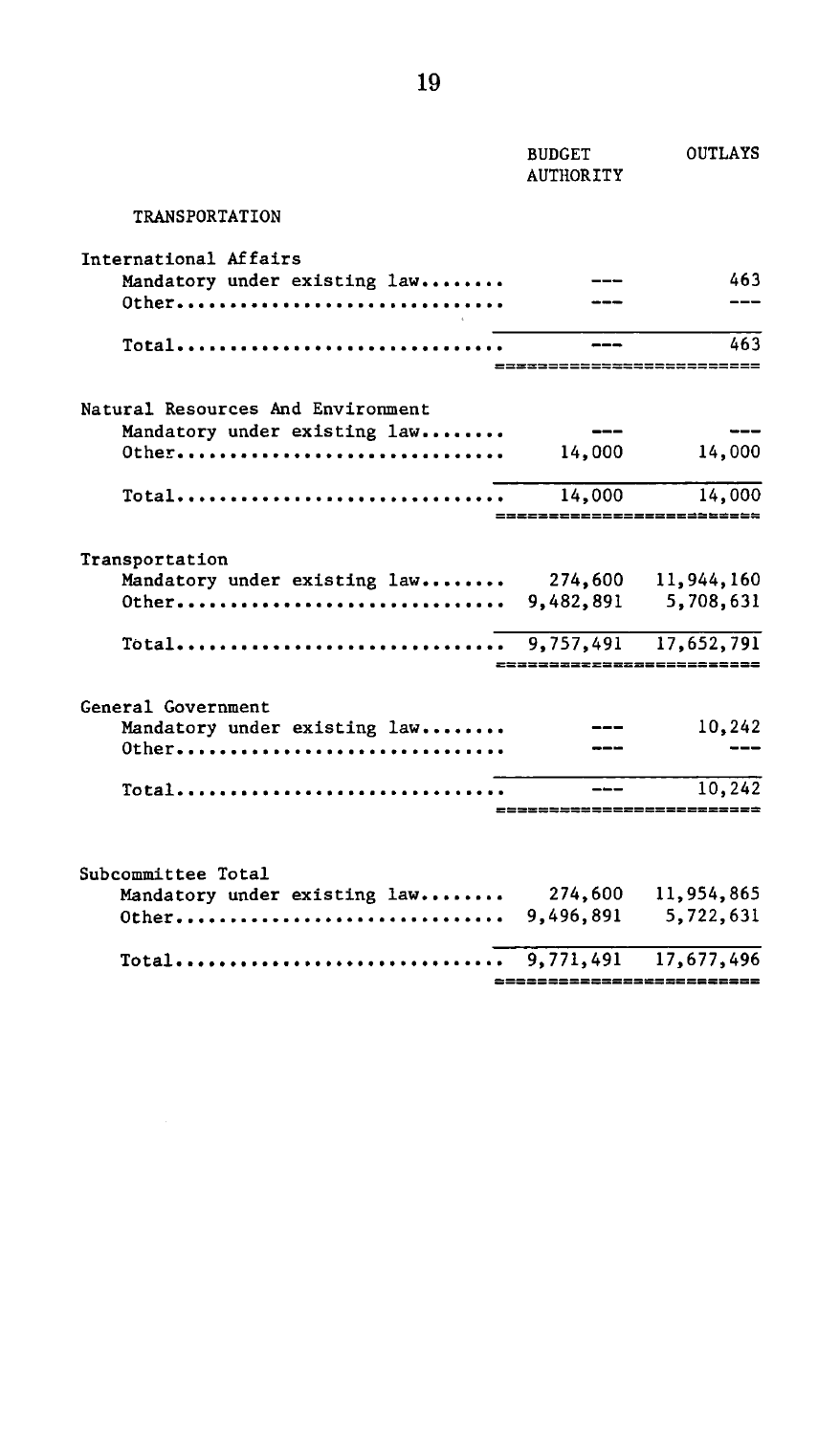|                                           | <b>BUDGET</b><br><b>AUTHORITY</b> | <b>OUTLAYS</b>              |
|-------------------------------------------|-----------------------------------|-----------------------------|
| <b>TREASURY-POSTAL-GENERAL GOVERNMENT</b> |                                   |                             |
| National Defense                          |                                   |                             |
| Mandatory under existing law              |                                   |                             |
| 0ther                                     | 199,829                           | 180,978                     |
| Total                                     | 199,829                           | 180,978<br>===========      |
| Energy                                    |                                   |                             |
| Mandatory under existing law              | 900                               | 900                         |
| 0ther                                     |                                   |                             |
| Total                                     | 900                               | 900                         |
|                                           |                                   |                             |
| Commerce And Housing Credit               |                                   |                             |
| Mandatory under existing law<br>0ther     | 1,697,558                         | 1,697,558                   |
|                                           |                                   |                             |
| Total                                     | 1,697,558                         | 1,697,558                   |
|                                           |                                   |                             |
| Education, Training, Employment           |                                   |                             |
| Mandatory under existing law              |                                   | 28                          |
| 0ther                                     | 481                               | 453                         |
| Total                                     | 481                               | 481<br>==================== |
| Health                                    |                                   |                             |
| Mandatory under existing law              | 626,509                           | 653,404                     |
| 0ther                                     |                                   |                             |
| Total                                     | 626,509                           | 653,404                     |
|                                           | ,2252332552253222223325           |                             |
| Income Security                           |                                   |                             |
| Mandatory under existing law              |                                   |                             |
| 0ther                                     | 2,000                             | 34,564                      |
| Total                                     | 2,000                             | 34,564                      |
|                                           |                                   |                             |
| Administration of Justice                 |                                   |                             |
| Mandatory under existing law<br>0ther     |                                   | 84,801                      |
|                                           | 765,997                           | 679,539                     |
| Total                                     | 765,997                           | 764,340                     |

| 8422888#22222

20

 $\hat{\boldsymbol{\beta}}$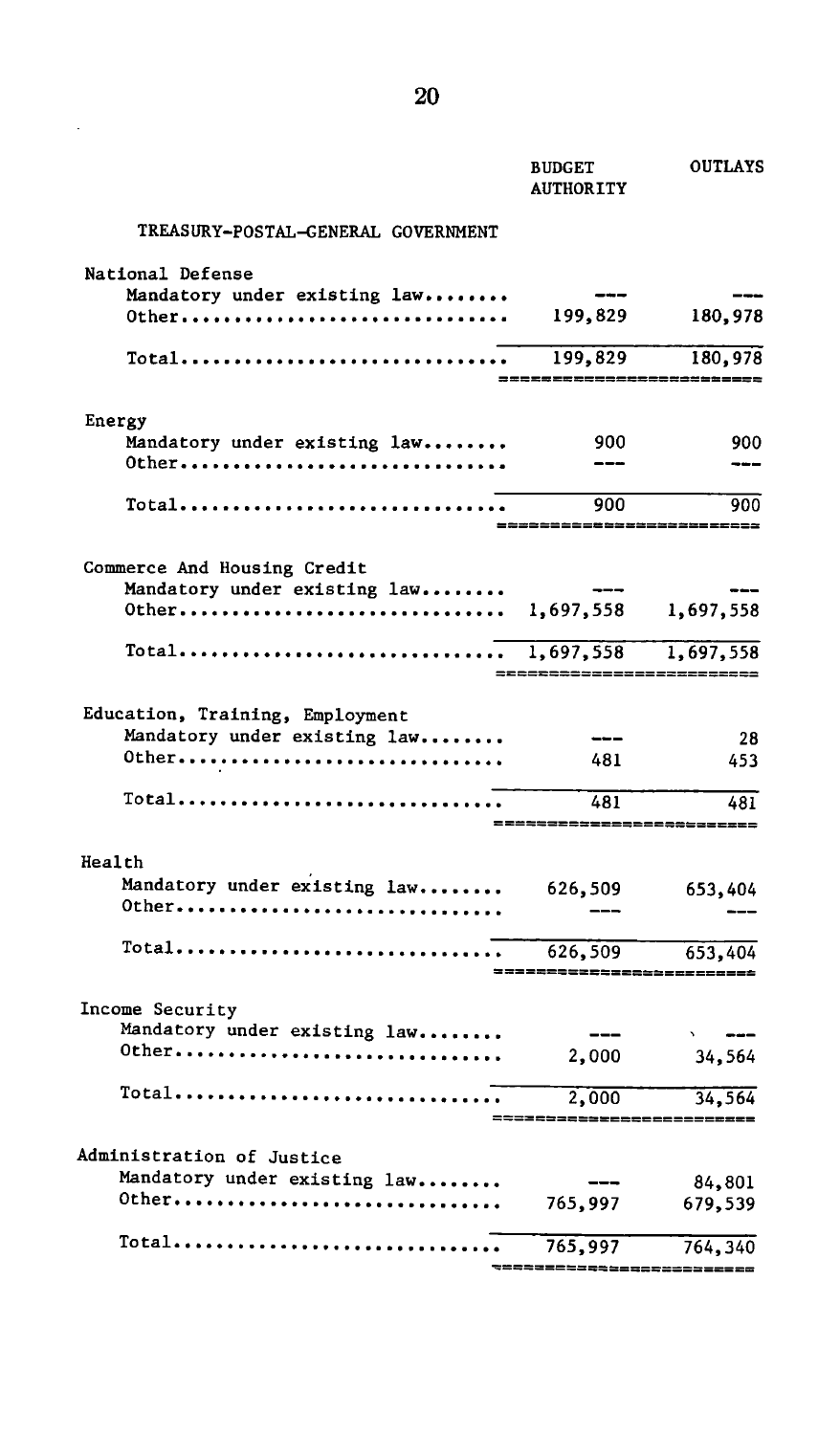|                                          | <b>BUDGET</b><br><b>AUTHORITY</b> | <b>OUTLAYS</b> |
|------------------------------------------|-----------------------------------|----------------|
| TREASURY-POSTAL-GENERAL GOVERNMENT       |                                   |                |
| General Government                       |                                   |                |
| Mandatory under existing law             | 2,411,354                         | 2,616,728      |
| $0$ <sup>t</sup> her                     | 3,446,241                         | 3,129,507      |
|                                          |                                   |                |
| Interest<br>Mandatory under existing law |                                   | 449            |
|                                          |                                   |                |
| Total                                    |                                   | 449            |
|                                          |                                   |                |
| Subcommittee Total                       |                                   |                |
| Mandatory under existing law 3,038,763   |                                   | 3,356,310      |
| $Other$                                  | 6, 112, 106                       | 5,722,599      |
| $Total$                                  | 9,150,869                         | 9,078,909      |
|                                          | ;======================           |                |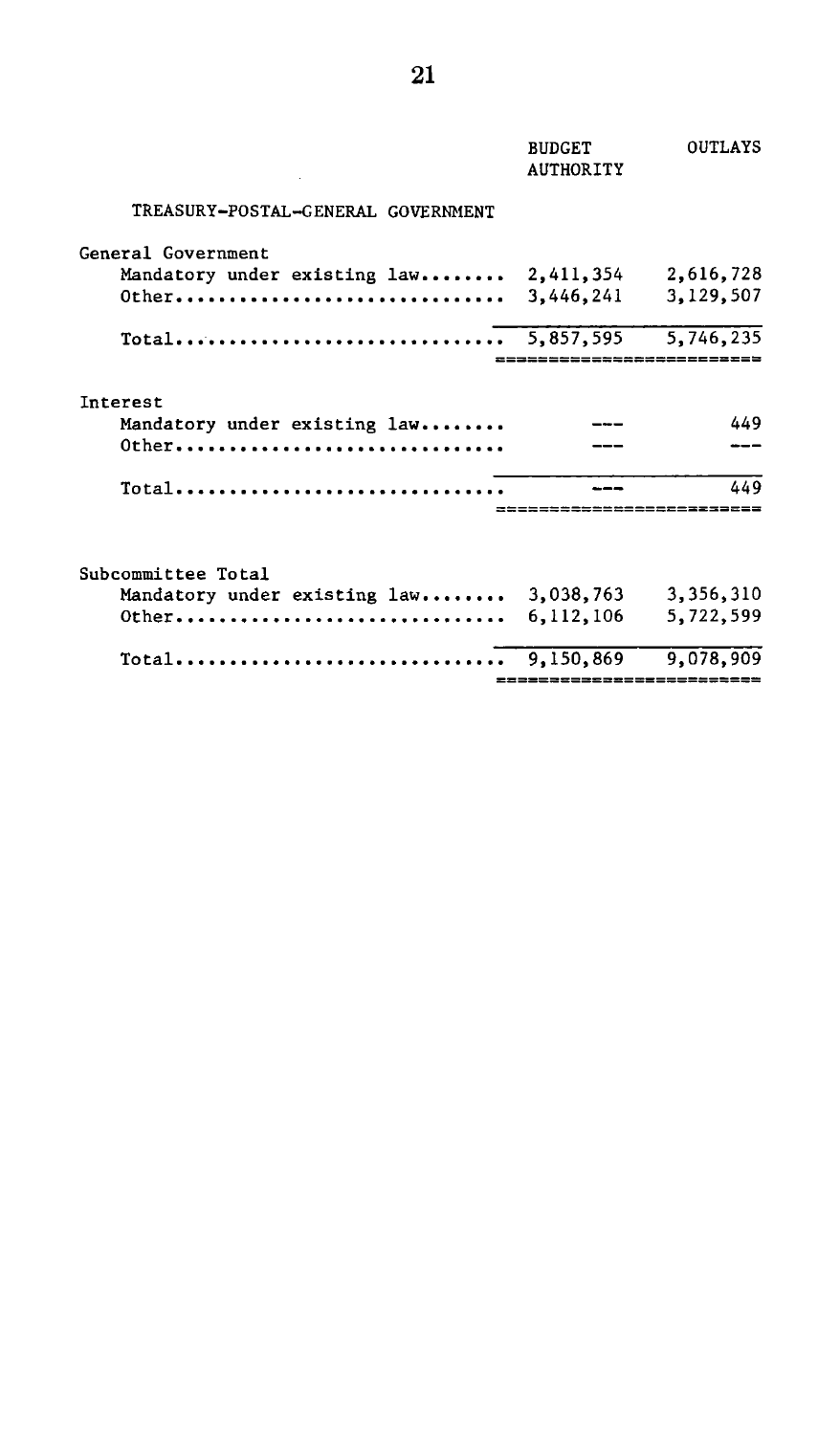|                              | <b>BUDGET</b><br><b>AUTHORITY</b> | <b>OUTLAYS</b> |
|------------------------------|-----------------------------------|----------------|
| UNDISTRIBUTED AT PRESENT     |                                   |                |
| <b>Allowances</b>            |                                   |                |
| Mandatory under existing law |                                   |                |
| $0$ ther                     | $-100,000$                        | $-100,000$     |
| $Total$                      | $-100,000$                        | $-100,000$     |
|                              |                                   |                |
| Total, undistributed         |                                   |                |
| Mandatory under existing law |                                   |                |
| $0$ ther                     | $-100,000$                        | $-100.000$     |
| Total                        | $-100,000$                        | $-100,000$     |
|                              |                                   |                |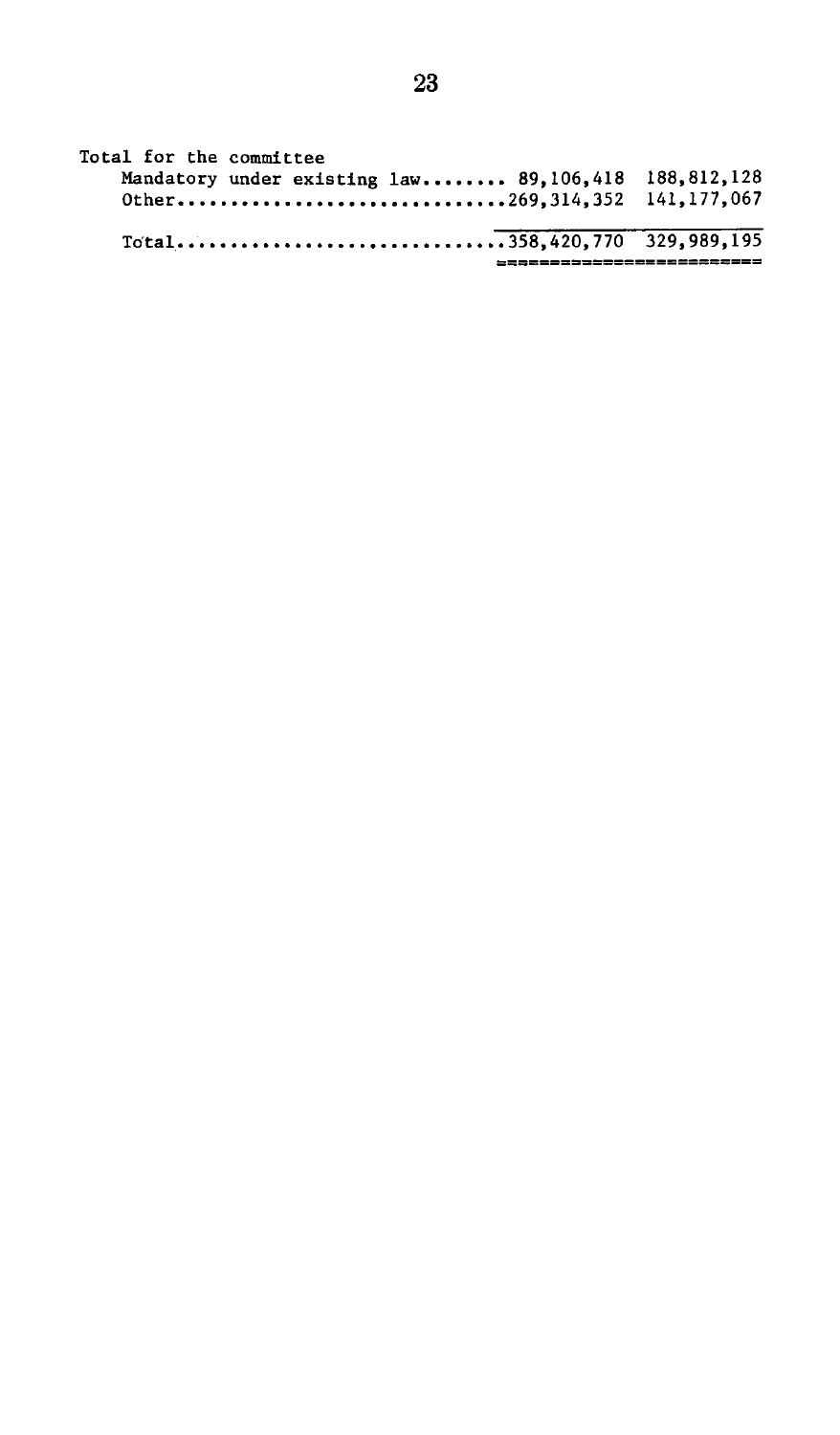### FISCAL **YEAR 1979**

#### **FUNCTIONAL AND MANDATORY AMOUNTS-DISTRIBUTION OF SUBCOMMITTEES**

The fiscal **1979** amounts subdivided to the subcommittees of the Committee on Appropriations are distributed **by** budget function reflecting the portion "mandatory under existing law" and "other" as follows: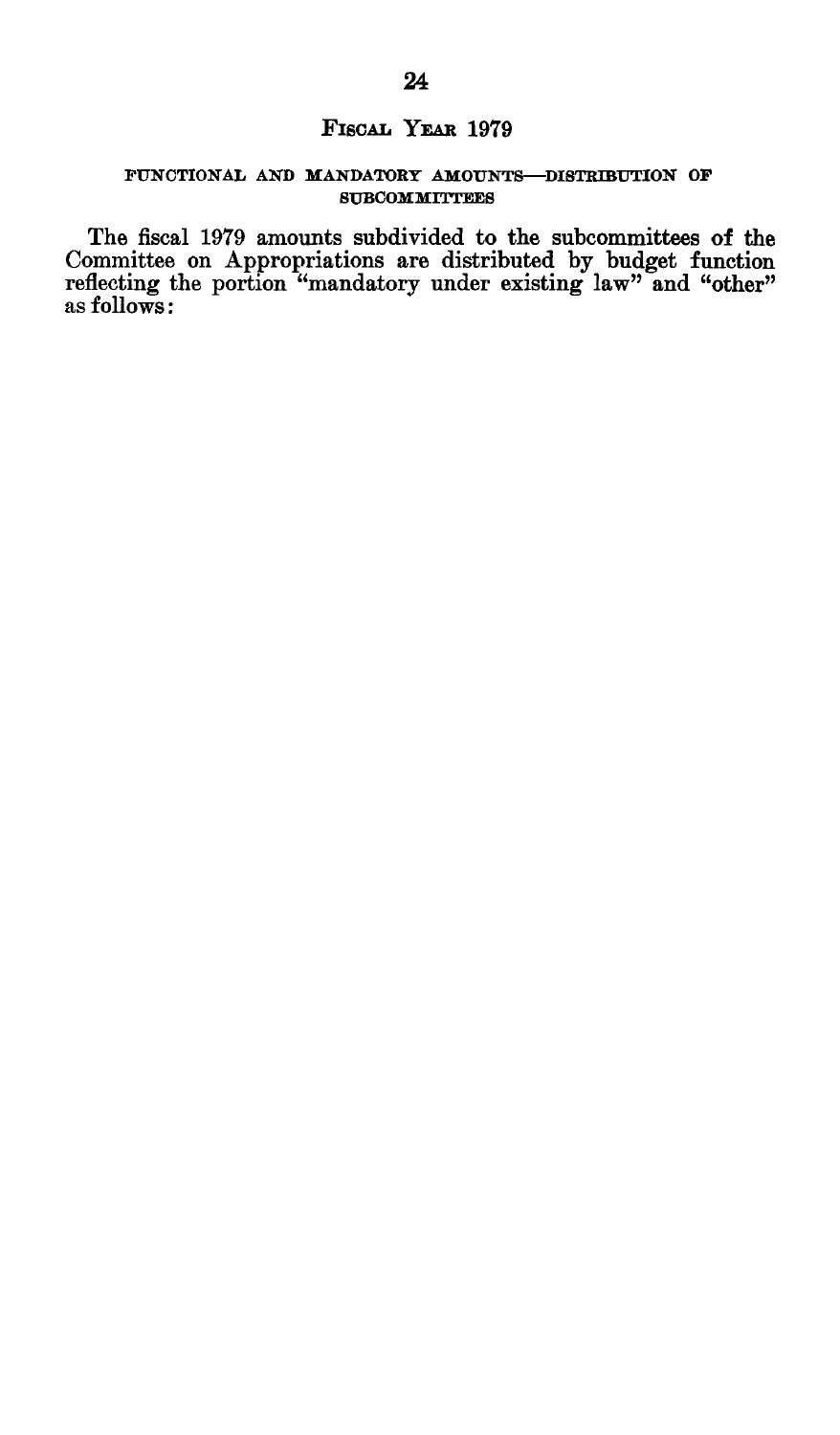#### HOUSE COMMITTEE ON APPROPRIATIONS COMMITTEE SUBDIVISION REPORT FY 1979 [IN THOUSANDS]

|                                                                                 | <b>BUDGET</b><br><b>AUTHORITY</b> | <b>OUTLAYS</b>        |
|---------------------------------------------------------------------------------|-----------------------------------|-----------------------|
| AGRICULTURE - RURAL DEVELOPMENT                                                 |                                   |                       |
| International Affairs                                                           |                                   |                       |
| Mandatory under existing law                                                    | ---                               |                       |
| 0ther                                                                           | 805,900                           | 895,600               |
| $Total \dots \dots \dots \dots \dots \dots \dots \dots \dots \dots \dots \dots$ | 805,900                           | 895,600               |
|                                                                                 |                                   |                       |
| Energy                                                                          |                                   |                       |
| Mandatory under existing law                                                    | 756<br>24,805                     | 2,432                 |
| 0ther                                                                           |                                   | 23,023                |
|                                                                                 | 25,561                            | 25,455<br>=========== |
|                                                                                 |                                   |                       |
| Natural Resources And Environment                                               |                                   |                       |
| Mandatory under existing law                                                    | 7,778                             | 394,155               |
| 0ther                                                                           | 711,695                           | 374,526               |
| $\text{Total} \dots \dots \dots \dots \dots \dots \dots \dots \dots \dots$      | 719,473                           | 768,681               |
|                                                                                 |                                   |                       |
| Agriculture                                                                     |                                   |                       |
| Mandatory under existing law                                                    | 16,400                            | 222,959               |
|                                                                                 |                                   | 1,261,834             |
|                                                                                 |                                   | 1,484,793             |
|                                                                                 |                                   |                       |
| Commerce And Housing Credit                                                     |                                   |                       |
| Mandatory under existing law                                                    | 532                               | 2,451                 |
| 0ther                                                                           | 432,357                           | 31,249                |
| $Total \dots \dots \dots \dots \dots \dots \dots \dots \dots \dots \dots$       | 432,889                           | 33,700                |
|                                                                                 |                                   |                       |
| Community And Regional Development                                              |                                   |                       |
| Mandatory under existing law                                                    | 6,813                             | 297,667               |
| 0ther                                                                           | 636,708                           | 212,467               |
|                                                                                 | 643,521                           | 510,134               |
|                                                                                 |                                   | ============          |
| Health                                                                          |                                   |                       |
| Mandatory under existing law                                                    | 13,477                            | 77,129                |
| 0ther                                                                           | 576,717                           | 504,150               |
| $Total \dots \dots \dots \dots \dots \dots \dots \dots \dots \dots \dots$       | 590,194                           | 581,279               |
|                                                                                 | ***********************           |                       |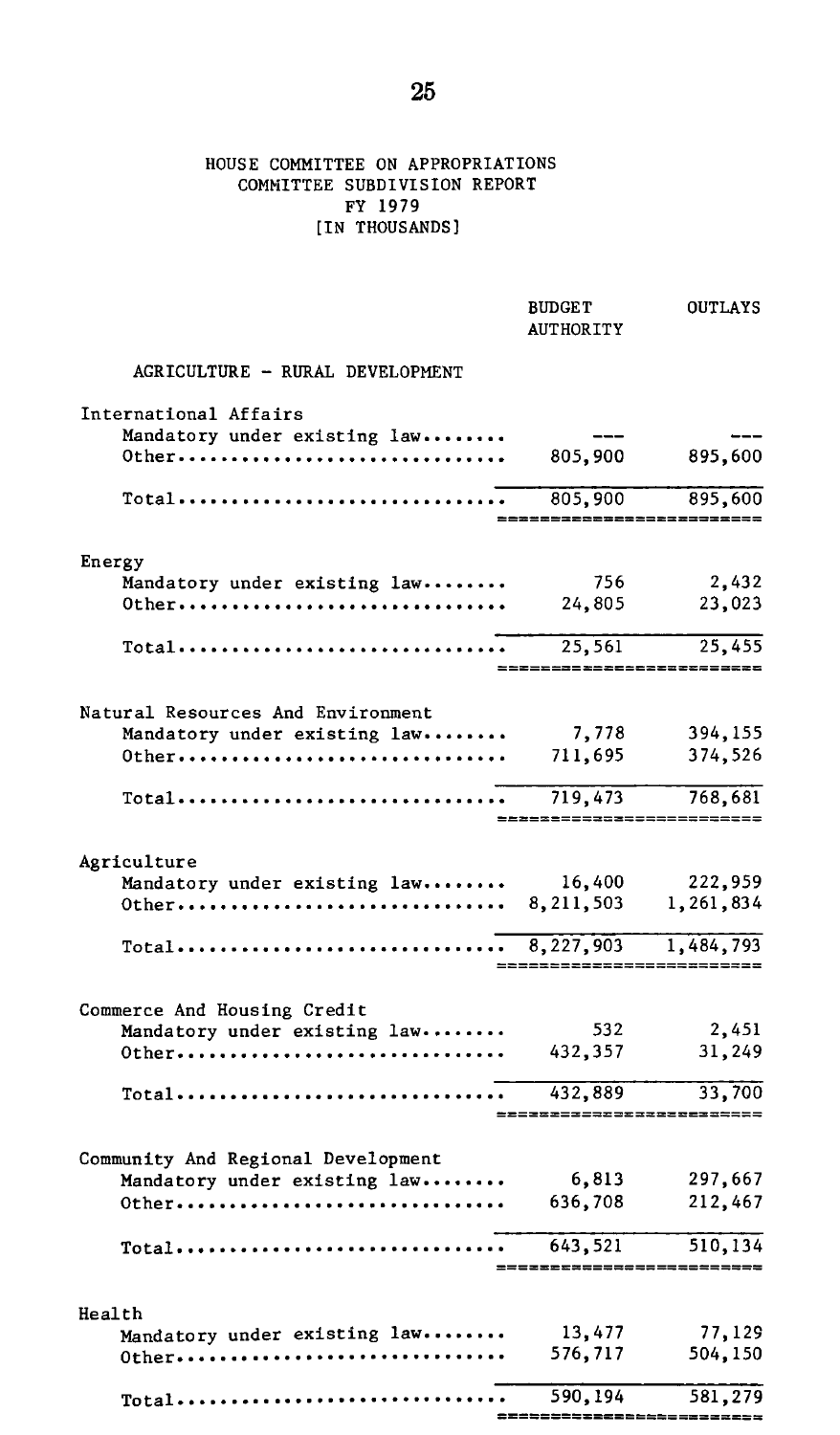|                                                                                   | <b>BUDGET</b><br><b>AUTHORITY</b> | OUTLAYS                               |
|-----------------------------------------------------------------------------------|-----------------------------------|---------------------------------------|
| AGRICULTURE - RURAL DEVELOPMENT                                                   |                                   |                                       |
| Income Security<br>Mandatory under existing law 10,442,058<br>$0$ ther            | 225.441                           | 10,835,391<br>172,101                 |
|                                                                                   |                                   | 11,007,492                            |
| Subcommittee Total<br>Mandatory under existing law 10,487,814<br>0ther 11,625,126 |                                   | 11,832,184<br>3,474,950               |
|                                                                                   |                                   | 15,307,134<br>======================= |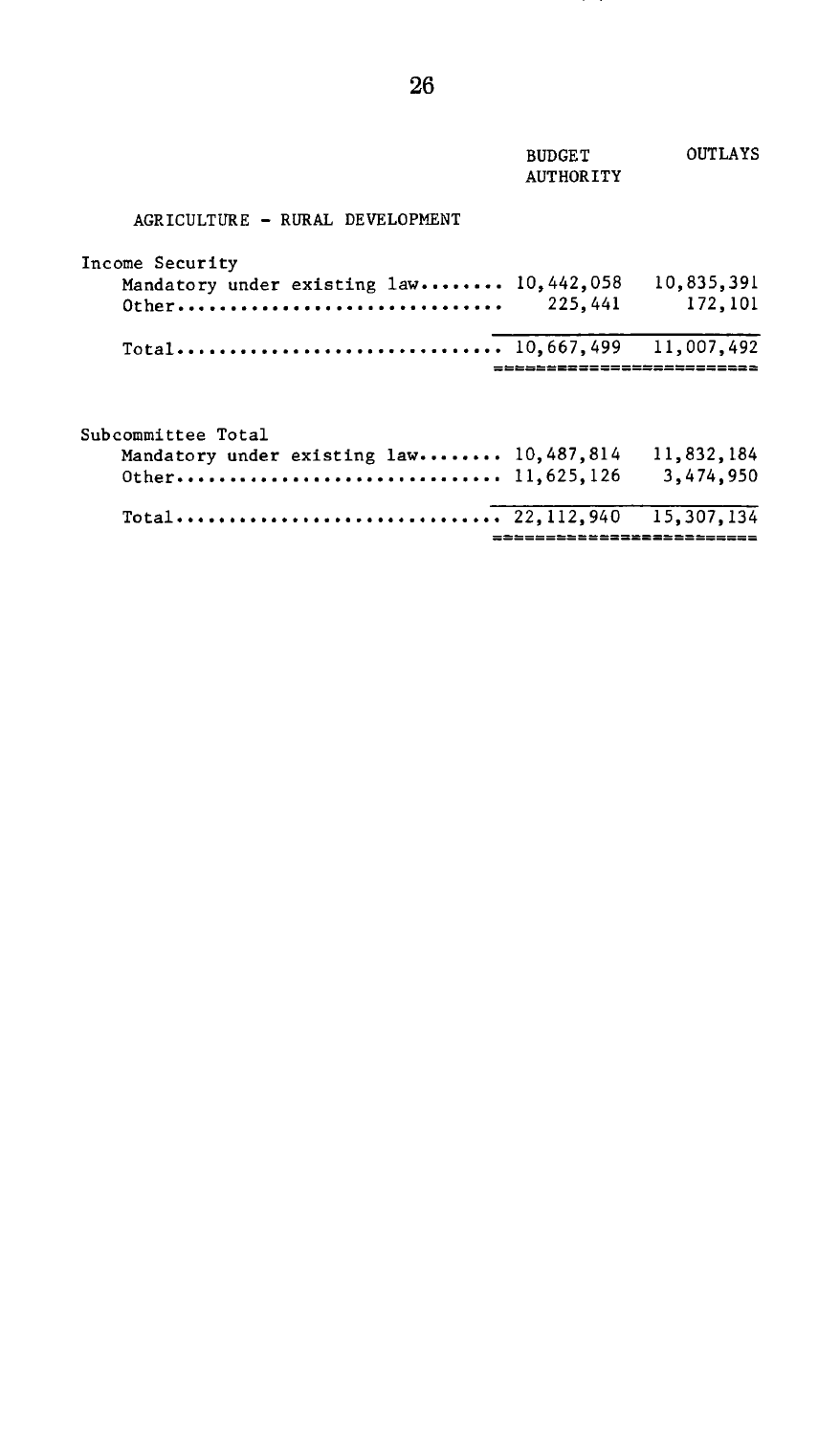|                                           | <b>BUDGET</b><br><b>AUTHORITY</b> | OUTLAYS    |
|-------------------------------------------|-----------------------------------|------------|
| <b>DEFENSE</b>                            |                                   |            |
| <b>National Defense</b>                   |                                   |            |
| Mandatory under existing law 12,184,838   |                                   | 40,640,218 |
|                                           |                                   | 68.411.504 |
| Total120,742,077 109,051,722              | ==========================        |            |
|                                           |                                   |            |
| Subcommittee Total                        |                                   |            |
| Mandatory under existing law 12, 184, 838 |                                   | 40,640,218 |
|                                           |                                   | 68,411,504 |
|                                           |                                   |            |
|                                           |                                   |            |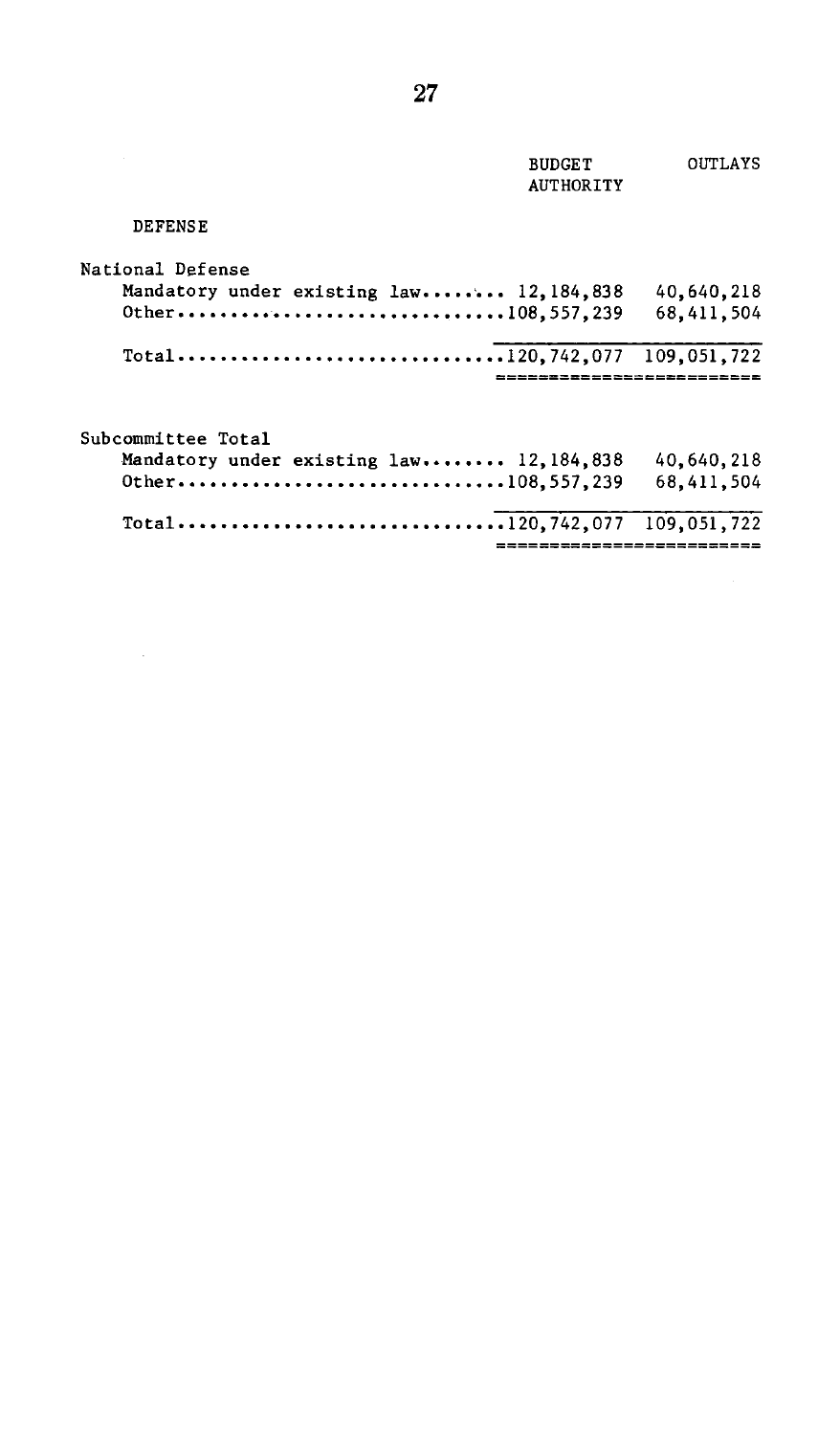|                                                          | <b>BUDGET</b><br>AUTHORITY | OUTLAYS |
|----------------------------------------------------------|----------------------------|---------|
| DISTRICT OF COLUMBIA                                     |                            |         |
| General Government                                       |                            |         |
| Mandatory under existing law                             |                            | 790     |
| 0ther                                                    | 3,000                      | 1,750   |
| Total                                                    | 3,000                      | 2,540   |
| General Purpose Fiscal Assistance                        |                            |         |
| Mandatory under existing law                             |                            | 100,000 |
| $0$ ther                                                 | 255,200                    | 255,200 |
| Total                                                    | 255,200                    | 355.200 |
|                                                          | .===============           |         |
| Subcommittee Total                                       |                            |         |
| Mandatory under existing law                             |                            | 100,790 |
| 0ther                                                    | 258,200                    | 256,950 |
| $Total \ldots \ldots \ldots \ldots \ldots \ldots \ldots$ | 258,200                    | 357,740 |
|                                                          |                            |         |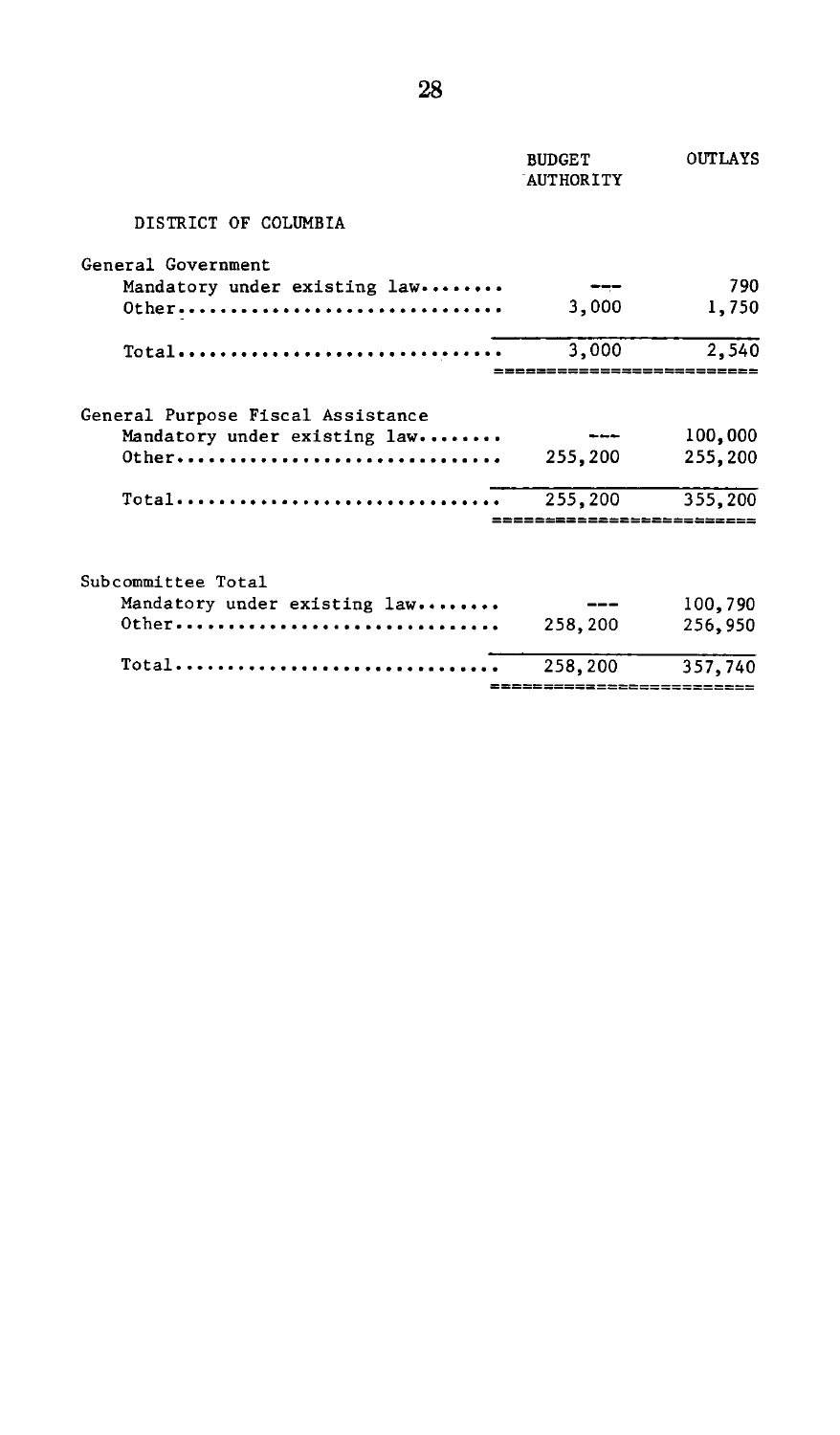|                                                                                  | <b>BUDGET</b><br><b>AUTHORITY</b> | <b>OUTLAYS</b>             |
|----------------------------------------------------------------------------------|-----------------------------------|----------------------------|
| ENERGY AND WATER DEVELOPMENT                                                     |                                   |                            |
| National Defense                                                                 |                                   |                            |
| Mandatory under existing law 1,176                                               |                                   | 1,087,381                  |
|                                                                                  |                                   | 1,330,741                  |
|                                                                                  |                                   | 2,418,122                  |
|                                                                                  | =========================         |                            |
| General Science, Space, & Technology                                             |                                   |                            |
| Mandatory under existing law                                                     | $---$                             | 137,500                    |
|                                                                                  |                                   |                            |
|                                                                                  |                                   |                            |
| $\text{Total} \dots \dots \dots \dots \dots \dots \dots \dots \dots \dots \dots$ |                                   | 429,944 397,186            |
|                                                                                  |                                   | -600022222333335555832     |
| Energy                                                                           |                                   |                            |
| Mandatory under existing law 18,333                                              |                                   | 1,573,528                  |
|                                                                                  |                                   | 1,549,538                  |
|                                                                                  |                                   | 3,123,066                  |
|                                                                                  | =========================         |                            |
| Natural Resources And Environment                                                |                                   |                            |
| Mandatory under existing law 22,064                                              |                                   | 1,331,636                  |
|                                                                                  |                                   | 1,975,711                  |
|                                                                                  |                                   | 3.307.347                  |
|                                                                                  |                                   |                            |
| Community And Regional Development                                               |                                   |                            |
| Mandatory under existing law                                                     | and services of                   | 351,292                    |
| 0ther                                                                            | 525,451                           | 88,592                     |
|                                                                                  |                                   |                            |
|                                                                                  |                                   | tarsass=================== |
|                                                                                  |                                   |                            |
|                                                                                  |                                   |                            |
| Subcommittee Total                                                               |                                   | 4,481,337                  |
| Mandatory under existing law 41,573                                              |                                   | 5,204,268                  |
|                                                                                  |                                   |                            |
|                                                                                  |                                   | 9,685,605                  |
|                                                                                  | ==================                |                            |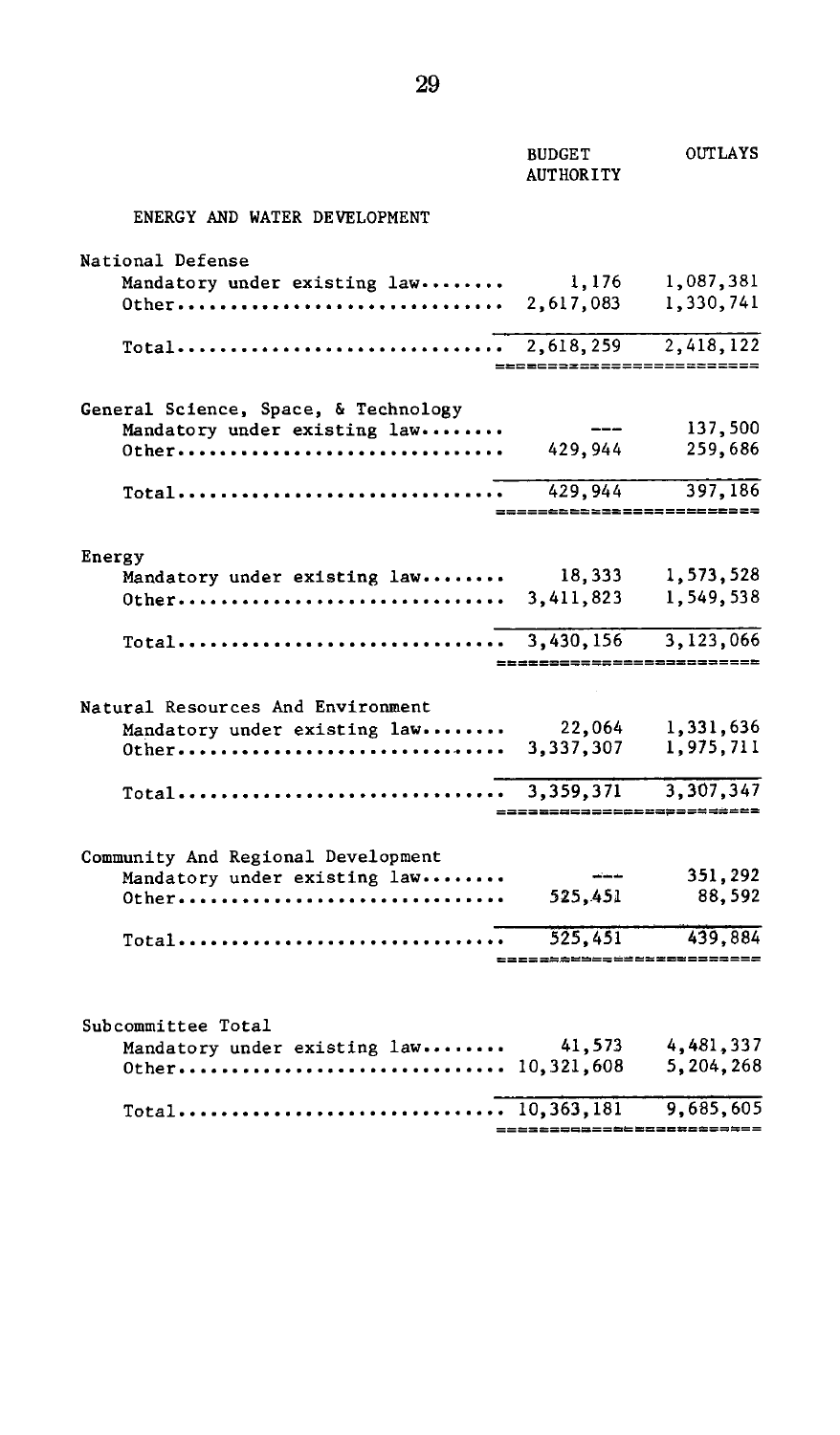|                                                                     | <b>BUDGET</b><br><b>AUTHORITY</b> | <b>OUTLAYS</b>         |
|---------------------------------------------------------------------|-----------------------------------|------------------------|
| <b>FOREIGN OPERATIONS</b>                                           |                                   |                        |
| International Affairs                                               |                                   |                        |
| Mandatory under existing law 26,669<br>Other 10,906,764             |                                   | 2,641,961<br>3.331,767 |
|                                                                     | ================                  |                        |
| Agriculture                                                         |                                   |                        |
| Mandatory under existing law<br>0ther                               | 40,000                            | 40,000                 |
| $Total \dots \dots \dots \dots \dots \dots \dots \dots \dots \dots$ | 40.000                            | 40,000                 |
| Income Security                                                     |                                   |                        |
| Mandatory under existing law                                        |                                   | 1,652                  |
| 0ther                                                               |                                   |                        |
|                                                                     | . 2225555222553333                | 1.652                  |
|                                                                     |                                   |                        |
| Subcommittee Total                                                  |                                   |                        |
| Mandatory under existing law 26,669                                 |                                   | 2,643,613<br>3,371,767 |
|                                                                     |                                   | 6,015,380              |
|                                                                     | =========================         |                        |

 $\overline{\phantom{a}}$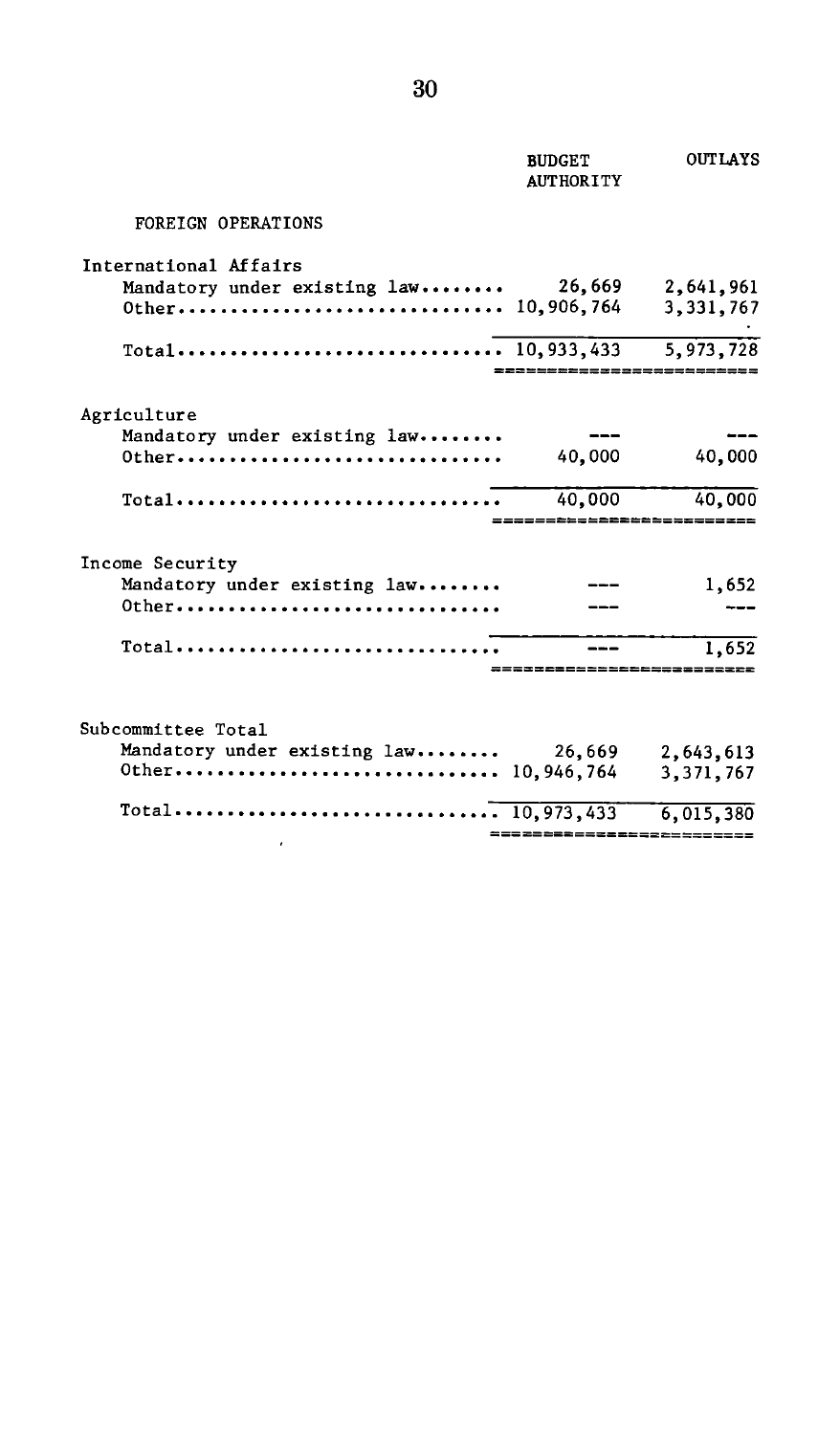|                                                                                 | <b>BUDGET</b><br><b>AUTHORITY</b>     | <b>OUTLAYS</b>                          |
|---------------------------------------------------------------------------------|---------------------------------------|-----------------------------------------|
| HUD-INDEPENDENT AGENCIES                                                        |                                       |                                         |
| National Defense                                                                |                                       |                                         |
| Mandatory under existing law                                                    | 2,070                                 | 61,550                                  |
| 0ther                                                                           | 135,108                               | 78,573                                  |
| Total                                                                           | 137,178                               | 140,123                                 |
|                                                                                 |                                       | $= 2222222$                             |
| General Science, Space, & Technology                                            |                                       |                                         |
| Mandatory under existing law                                                    | 21,375                                | 1,318,133                               |
| Other 4,899,427                                                                 |                                       | 3,431,871                               |
| $Total \dots \dots \dots \dots \dots \dots \dots \dots \dots \dots \dots$       | 4,920,802                             | 4,750,004<br>========================== |
|                                                                                 |                                       |                                         |
| Energy                                                                          |                                       |                                         |
| Mandatory under existing law                                                    | ---                                   | 99,400                                  |
| Other                                                                           | 111,387                               | 19,378                                  |
| Total                                                                           | 111,387<br>========================== | 118,778                                 |
|                                                                                 |                                       |                                         |
| Natural Resources And Environment                                               |                                       |                                         |
| Mandatory under existing law                                                    | ---                                   | 3,812,271                               |
| 0ther 5,293,158                                                                 |                                       | 548,784                                 |
| $Total \dots \dots \dots \dots \dots \dots \dots \dots \dots \dots \dots \dots$ | 5, 293, 158                           | 4,361,055                               |
|                                                                                 |                                       | ____________________________            |
| Commerce And Housing Credit                                                     |                                       |                                         |
| Mandatory under existing law                                                    | 504,160                               | 530,041                                 |
|                                                                                 |                                       | 12,005                                  |
| $Total \dots \dots \dots \dots \dots \dots \dots \dots \dots \dots \dots$       | 1,578,879<br>=============            | 542,046<br>-----                        |
|                                                                                 |                                       |                                         |
| Transportation                                                                  |                                       |                                         |
| Mandatory under existing law                                                    | 4,594                                 | 161,733                                 |
| 0ther                                                                           | 523,235                               | 292,320                                 |
| Total                                                                           | 527,829                               | 454,053<br>=====                        |
|                                                                                 |                                       |                                         |
| Community And Regional Development                                              |                                       |                                         |
| Mandatory under existing law                                                    | 196,940<br>4,885,750                  | 3,453,204<br>641,026                    |
| 0ther                                                                           |                                       |                                         |
| $Total \ldots \ldots \ldots \ldots \ldots \ldots \ldots \ldots$                 | 5,082,690                             | 4,094,230<br>.2202===================== |
|                                                                                 |                                       |                                         |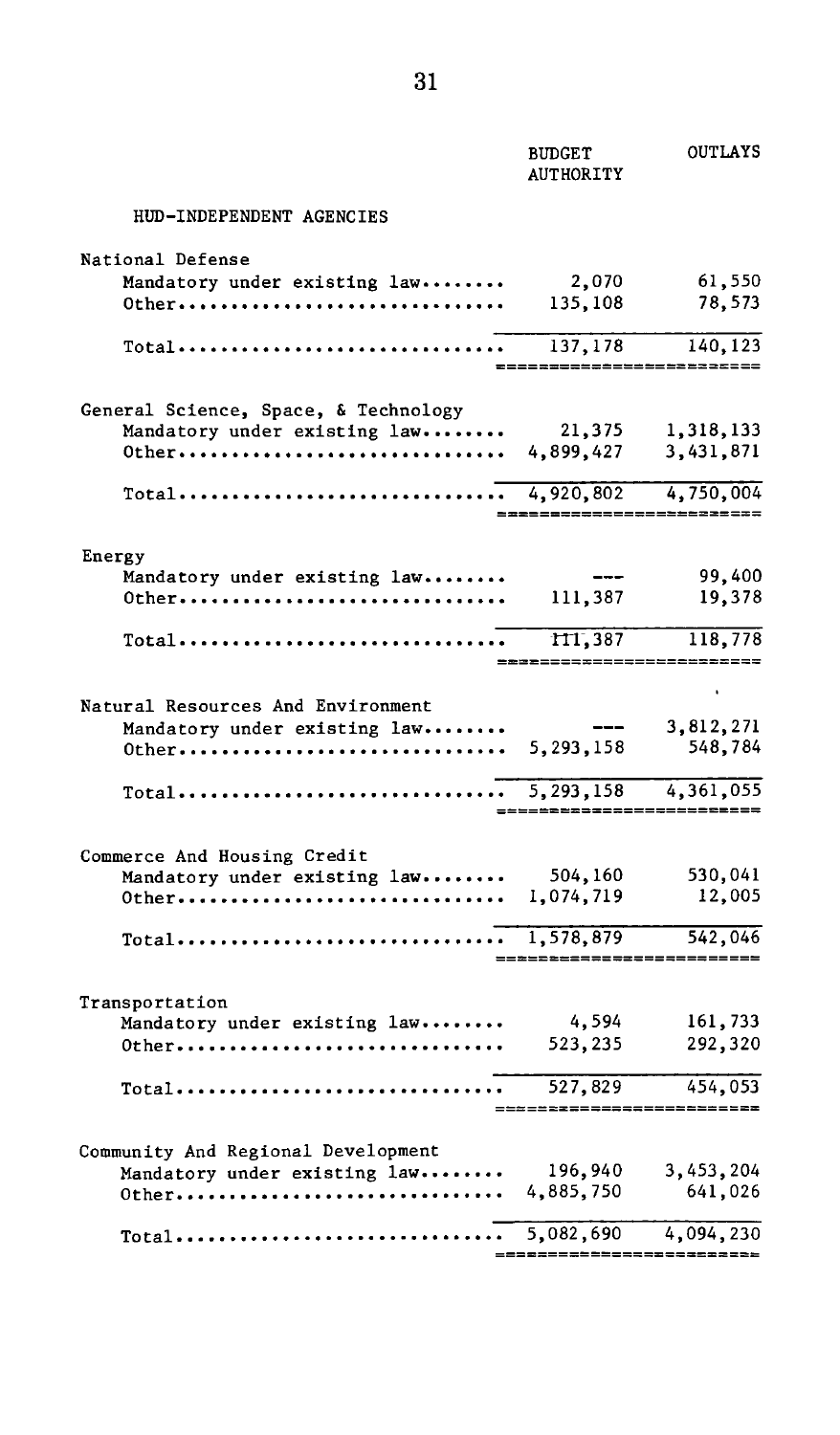|                                                                                      | <b>BUDGET</b><br><b>AUTHORITY</b>               | <b>OUTLAYS</b>          |
|--------------------------------------------------------------------------------------|-------------------------------------------------|-------------------------|
| HUD-INDEPENDENT AGENCIES                                                             |                                                 |                         |
| Education, Training, Employment<br>Mandatory under existing law<br>0ther             | 20<br>25,319                                    | 3,520<br>20,183         |
| $Total \dots \dots \dots \dots \dots \dots \dots \dots \dots \dots$                  | 25,339<br>-------------------------             | 23,703                  |
|                                                                                      |                                                 |                         |
| Health<br>Mandatory under existing law<br>0ther                                      | 750<br>42,190                                   | 11,608<br>28,207        |
|                                                                                      | 42,940<br>___________________________           | 39,815                  |
| Income Security                                                                      |                                                 |                         |
| Mandatory under existing law                                                         |                                                 | 3,987,434<br>371,721    |
|                                                                                      | --------------------------                      | 4,359,155               |
| Veterans Benefits And Services<br>Mandatory under existing law 13,222,587            |                                                 | 14,625,512<br>5,386,626 |
|                                                                                      | ------------                                    | 20,012,138<br>.ceacess= |
| Administration of Justice<br>Mandatory under existing law                            | 556                                             | 816                     |
| 0ther                                                                                | 14,743                                          | 13,858                  |
| $Total \dots \dots \dots \dots \dots \dots \dots \dots \dots \dots \dots$            | 15,299                                          | 14,674                  |
| General Government<br>Mandatory under existing law                                   | 20                                              | 3.128                   |
| 0ther                                                                                | 5,502                                           | 4,510                   |
| Total                                                                                | $\overline{5,522}$<br>------------------------- | 7,638                   |
| General Purpose Fiscal Assistance<br>Mandatory under existing law 7,008,799<br>0ther | 8,250                                           | 6,987,010<br>6,263      |
|                                                                                      |                                                 | 6,993,273               |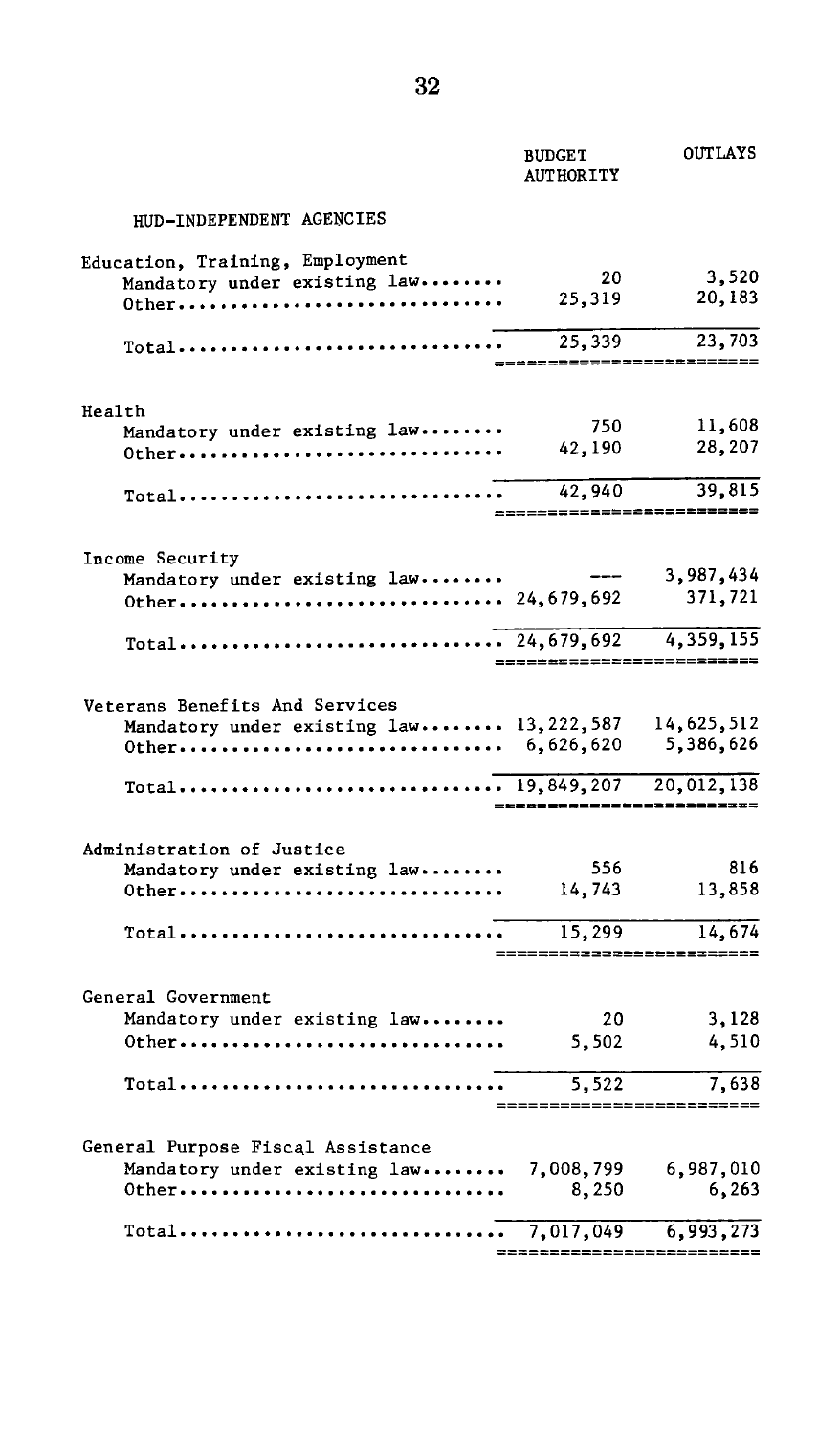| <b>BUDGET</b> | OUTLAYS |
|---------------|---------|
| AUTHORITY     |         |
|               |         |
|               |         |

### HUD-INDEPENDENT AGENCIES

| Subcommittee Total<br>Mandatory under existing law 20, 961, 871<br>Other 48,325,100 | 35.055.360<br>10.855.325 |
|-------------------------------------------------------------------------------------|--------------------------|
|                                                                                     |                          |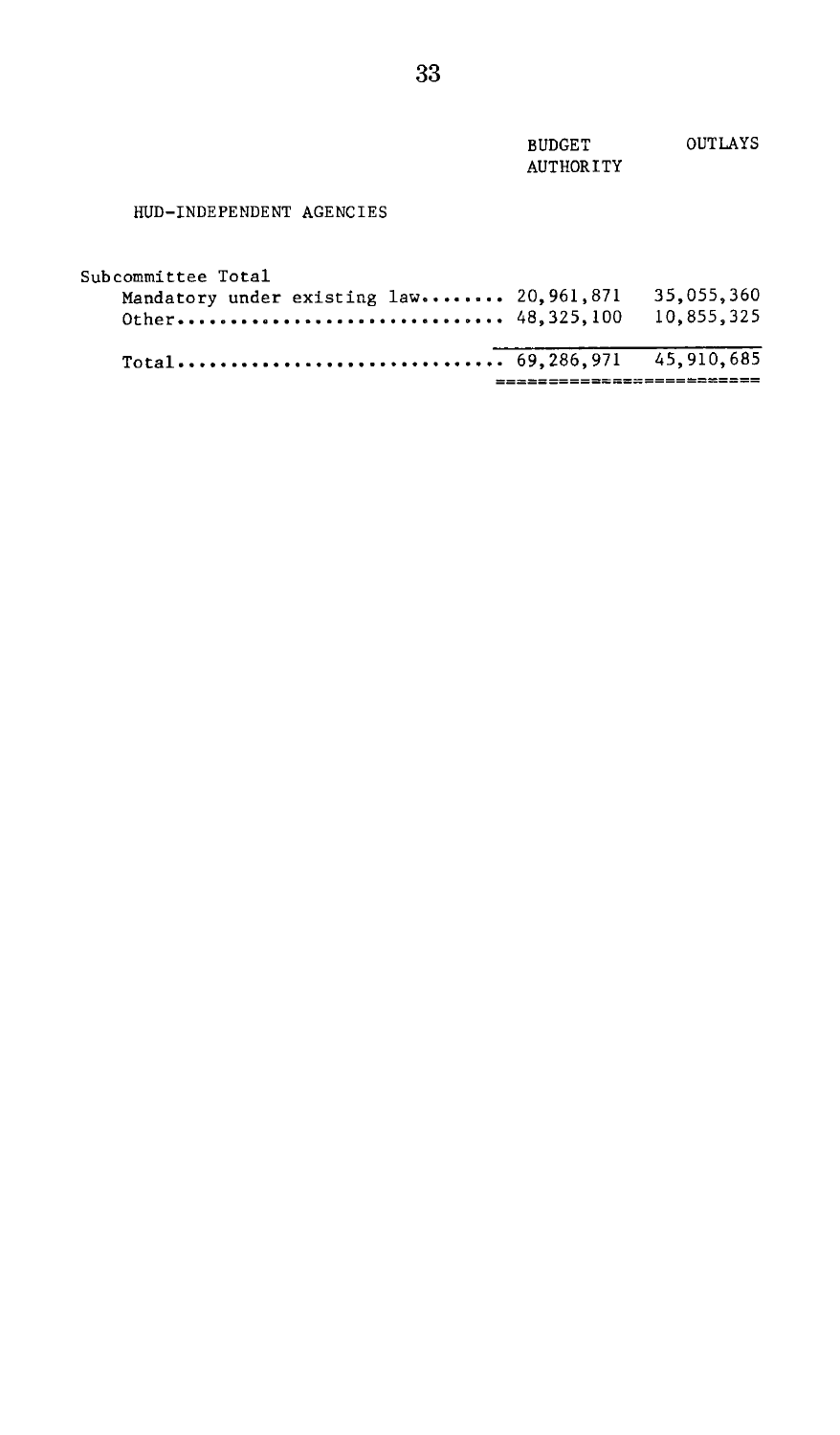|                                                                               | <b>BUDGET</b><br><b>AUTHORITY</b> | OUTLAYS                                 |
|-------------------------------------------------------------------------------|-----------------------------------|-----------------------------------------|
| INTERIOR                                                                      |                                   |                                         |
| General Science, Space, & Technology<br>Mandatory under existing law<br>0ther | 63<br>2,000                       | 63<br>2,000                             |
| Total                                                                         | 2,063                             | 2,063                                   |
|                                                                               |                                   |                                         |
| Energy<br>Mandatory under existing law<br>0ther                               | 3,364<br>5,014,213                | 2,202,656<br>1,264,726                  |
| Total                                                                         | 5,017,577                         | 3,467,382<br>,,,,,,,,,,,,,,,,,,,,,,,,,, |
| Natural Resources And Environment                                             |                                   |                                         |
| Mandatory under existing law<br>0ther                                         | 122,755<br>4,229,850              | 1,374,168<br>2,428,508                  |
| Total                                                                         | 4,352,605                         | 3,802,676                               |
| Community And Regional Development                                            |                                   |                                         |
| Mandatory under existing law<br>0ther                                         | 30,717<br>723,458                 | 220,701<br>405,611                      |
| Total                                                                         | 754,175                           | 626,312<br>---------                    |
| Education, Training, Employment                                               |                                   |                                         |
| Mandatory under existing law<br>0ther                                         | 7,080<br>758,725                  | 257,351<br>441,429                      |
| Total                                                                         | 765,805                           | 698,780                                 |
| Health                                                                        |                                   |                                         |
| Mandatory under existing law                                                  | 5,664                             | 187,010                                 |
| 0ther                                                                         | 560,789                           | 397,070                                 |
| Total                                                                         | 566,453<br>---------------        | 584,080<br>----------                   |
| Administration of Justice                                                     |                                   |                                         |
| Mandatory under existing law<br>0ther                                         |                                   | 67                                      |
| <b>Total</b>                                                                  |                                   | 67                                      |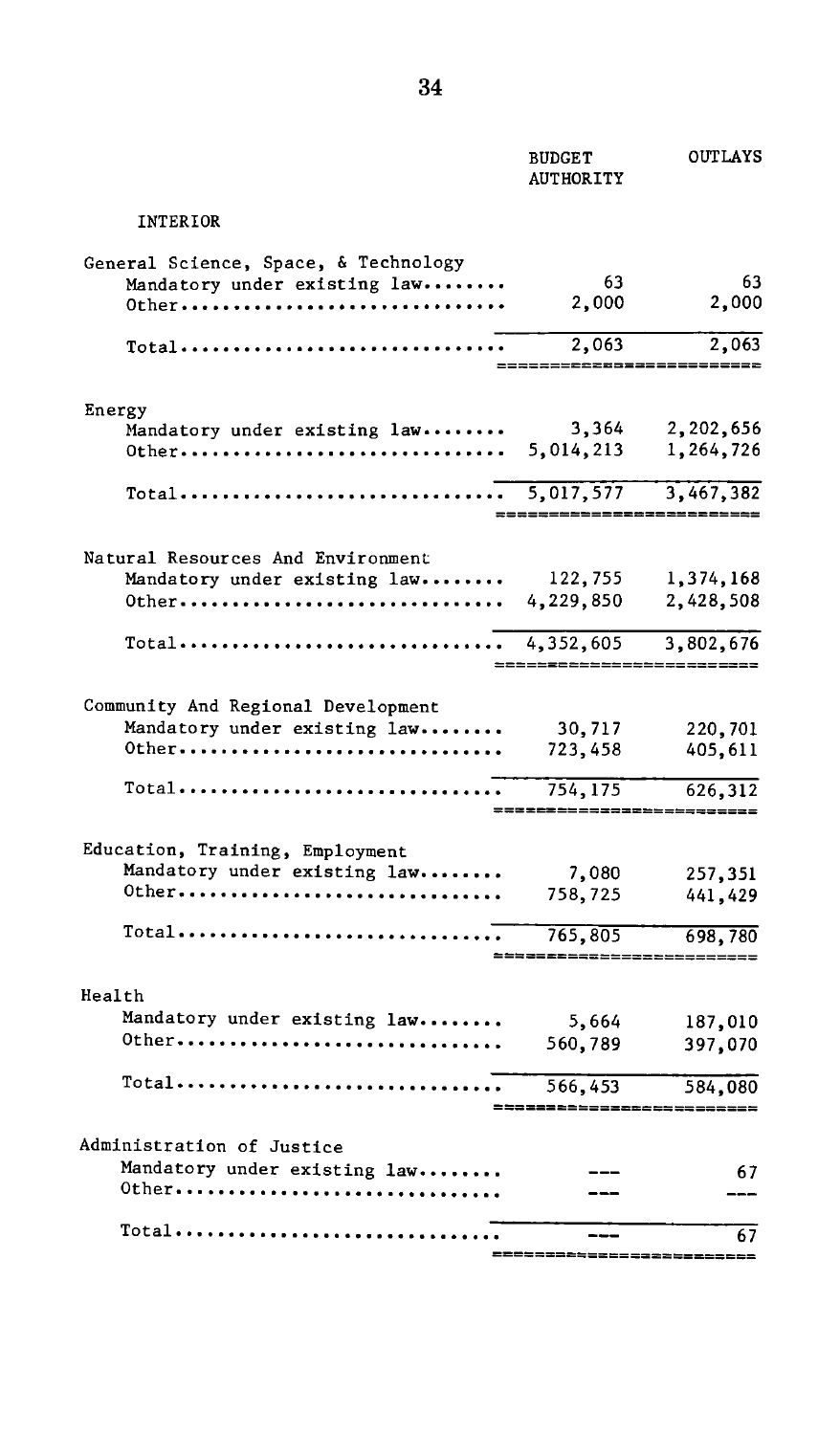|                                          | <b>BUDGET</b><br><b>AUTHORITY</b>  | OUTLAYS                  |
|------------------------------------------|------------------------------------|--------------------------|
| <b>INTER TOR</b>                         |                                    |                          |
| General Government                       |                                    |                          |
| Mandatory under existing law             | 30,173                             | 111,722                  |
|                                          | 192,922                            | 104,680                  |
| Total                                    | 223,095                            | 216,402                  |
| General Purpose Fiscal Assistance        |                                    |                          |
| Mandatory under existing law<br>$0$ ther | 105,000                            | 105,000                  |
| Total                                    | 105,000                            | 105,000<br>------------- |
| Subcommittee Total                       |                                    |                          |
| Mandatory under existing law 199,816     |                                    | 4,353,738                |
|                                          |                                    | 5,149,024                |
| Total                                    | 11,786,773<br>==================== | 9,502,762                |
|                                          |                                    |                          |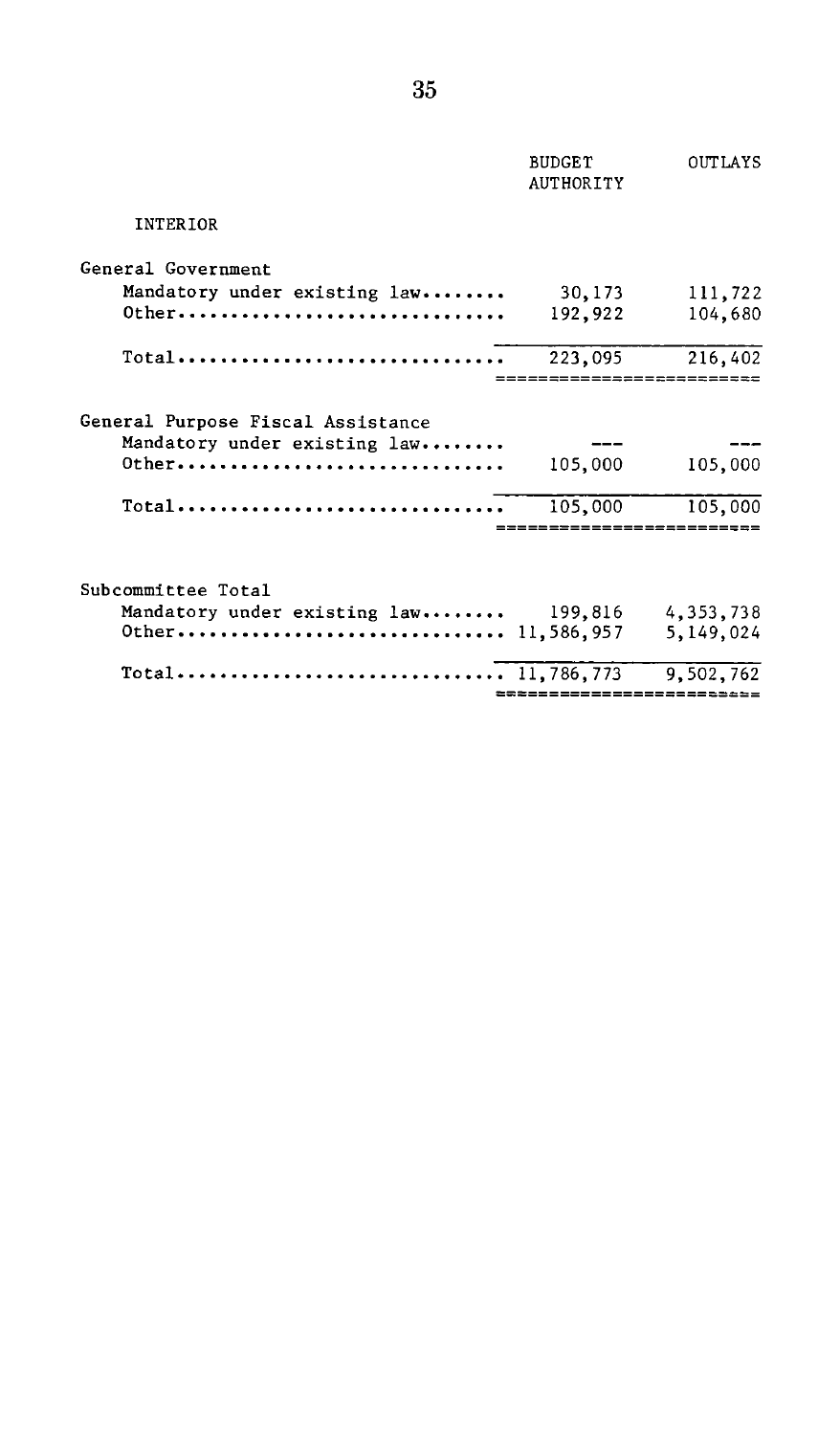|                                                                           | <b>BUDGET</b><br><b>AUTHORITY</b> | OUTLAYS                    |
|---------------------------------------------------------------------------|-----------------------------------|----------------------------|
| LABOR-HEALTH, EDUCATION & WELFARE                                         |                                   |                            |
| Education, Training, Employment<br>Mandatory under existing law 3,835,545 |                                   | 16,268,917<br>11,937,854   |
|                                                                           | -----------------------           |                            |
| Health                                                                    |                                   |                            |
| Mandatory under existing law 19,688,038<br>0ther                          | 7, 254, 148                       | 23, 143, 797<br>4,098,061  |
|                                                                           | ==========================        | 27, 241, 858               |
| Income Security                                                           |                                   |                            |
| Mandatory under existing law 15,963,141 15,911,562<br>0ther               | 826,396                           | 3,836,100                  |
|                                                                           | ---------------------------       |                            |
| Veterans Benefits And Services<br>Mandatory under existing law<br>0ther   | 17,529                            | 17,529                     |
|                                                                           | 17,529<br>=====================   | 17,529                     |
| Administration of Justice<br>Mandatory under existing law<br>0ther        | 68,227                            | 5,045<br>62,769            |
| Total                                                                     | 68.227                            | 67,814                     |
| Subcommittee Total                                                        |                                   |                            |
| Mandatory under existing law 39,504,253                                   |                                   | 55, 346, 850<br>19,934,784 |
| Total                                                                     | 74.300.520                        | 75.281.634                 |

. 74,300,520 75,281,634<br>=========================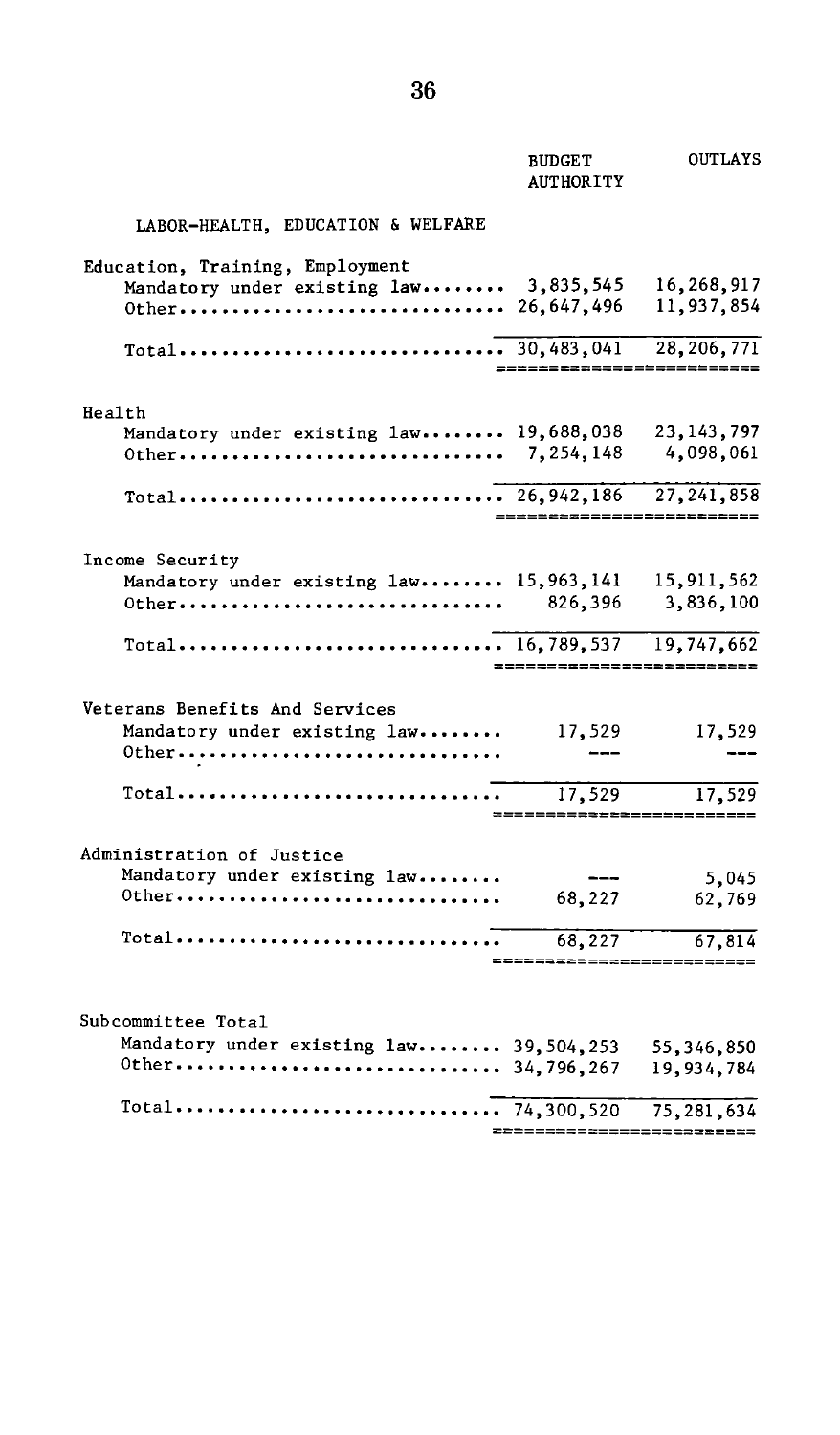|                                                                           | <b>BUDGET</b><br><b>AUTHORITY</b> | OUTLAYS |
|---------------------------------------------------------------------------|-----------------------------------|---------|
| LEGISLATIVE BRANCH                                                        |                                   |         |
| Commerce And Housing Credit                                               |                                   |         |
| Mandatory under existing law                                              |                                   | 1,499   |
| Other                                                                     | 9,366                             | 8,562   |
| $Total \dots \dots \dots \dots \dots \dots \dots \dots \dots \dots$       | 9,366                             | 10,061  |
| Education, Training, Employment                                           |                                   |         |
| Mandatory under existing law                                              |                                   | 40,205  |
| 0ther                                                                     | 140,533                           | 111,235 |
| $Total \dots \dots \dots \dots \dots \dots \dots \dots \dots \dots \dots$ | 140,533                           | 151,440 |
|                                                                           |                                   |         |
| General Government                                                        |                                   |         |
| Mandatory under existing $law$ 7,472 133,657                              |                                   |         |
| Other                                                                     | 972,674                           | 845,107 |
| $Total \dots \dots \dots \dots \dots \dots \dots \dots \dots \dots \dots$ | 980,146                           | 978,764 |
|                                                                           | ___________________               |         |
| Subcommittee Total                                                        |                                   |         |
| Mandatory under existing $law$ 7,472 175,361                              |                                   |         |
|                                                                           |                                   | 964,904 |
|                                                                           |                                   |         |
|                                                                           | ==========================        |         |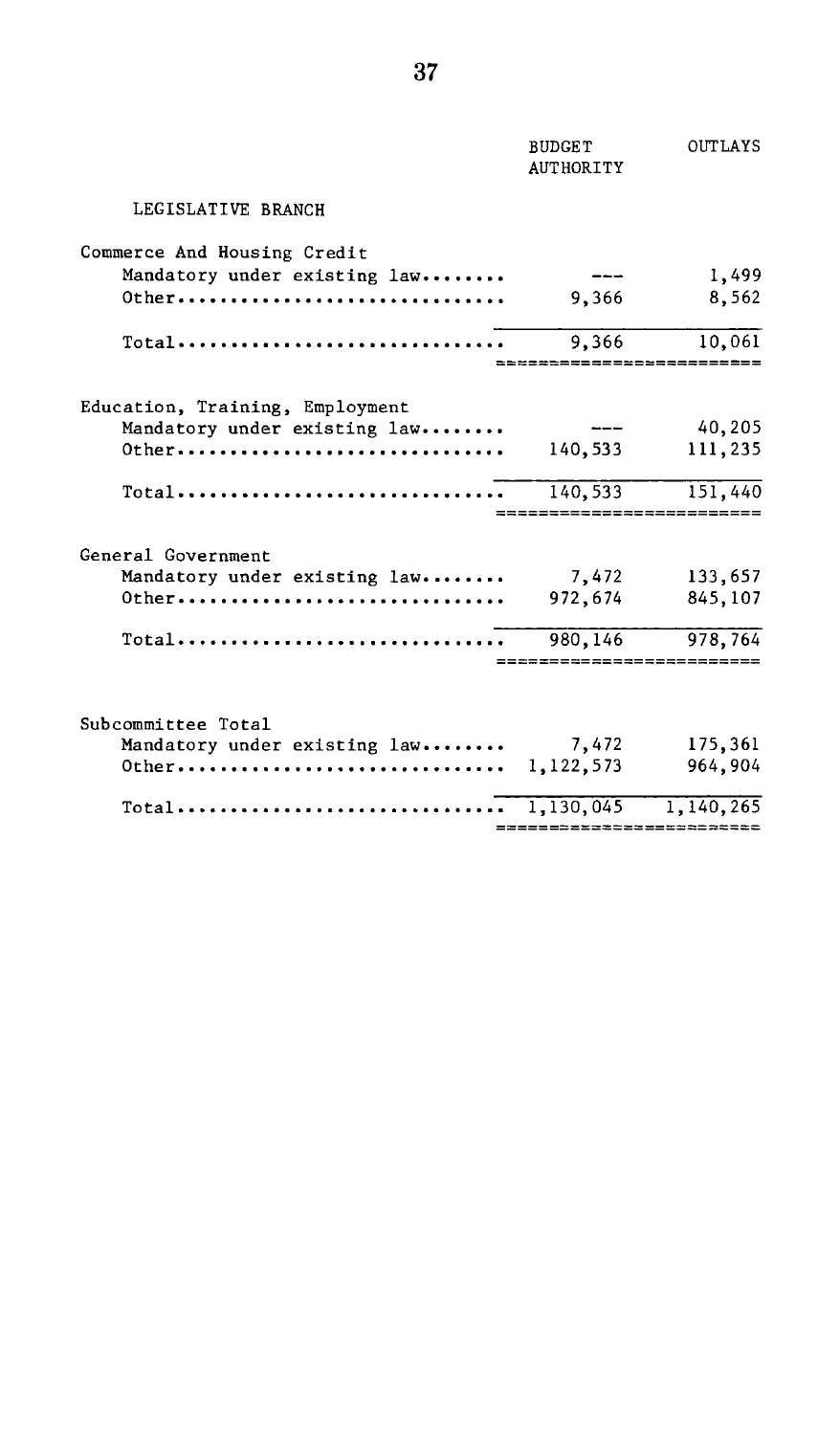|                                          | <b>BUDGET</b><br><b>AUTHORITY</b> | <b>OUTLAYS</b>           |
|------------------------------------------|-----------------------------------|--------------------------|
| MILITARY CONSTRUCTION                    |                                   |                          |
| National Defense                         |                                   |                          |
| Mandatory under existing law<br>$0$ ther | 1,500<br>3,879,363                | 2, 115, 713<br>1,042,074 |
| Total                                    | 3,880,863                         | 3,157,787                |
| Subcommittee Total                       |                                   |                          |
| Mandatory under existing law             | 1,500                             | 2, 115, 713              |
| $0$ ther                                 | 3,879,363                         | 1,042,074                |
| $Total$                                  | 3,880,863                         | 3.157.787                |
|                                          |                                   | ;;;;;;;;;;;;;;;;;;;;;;;; |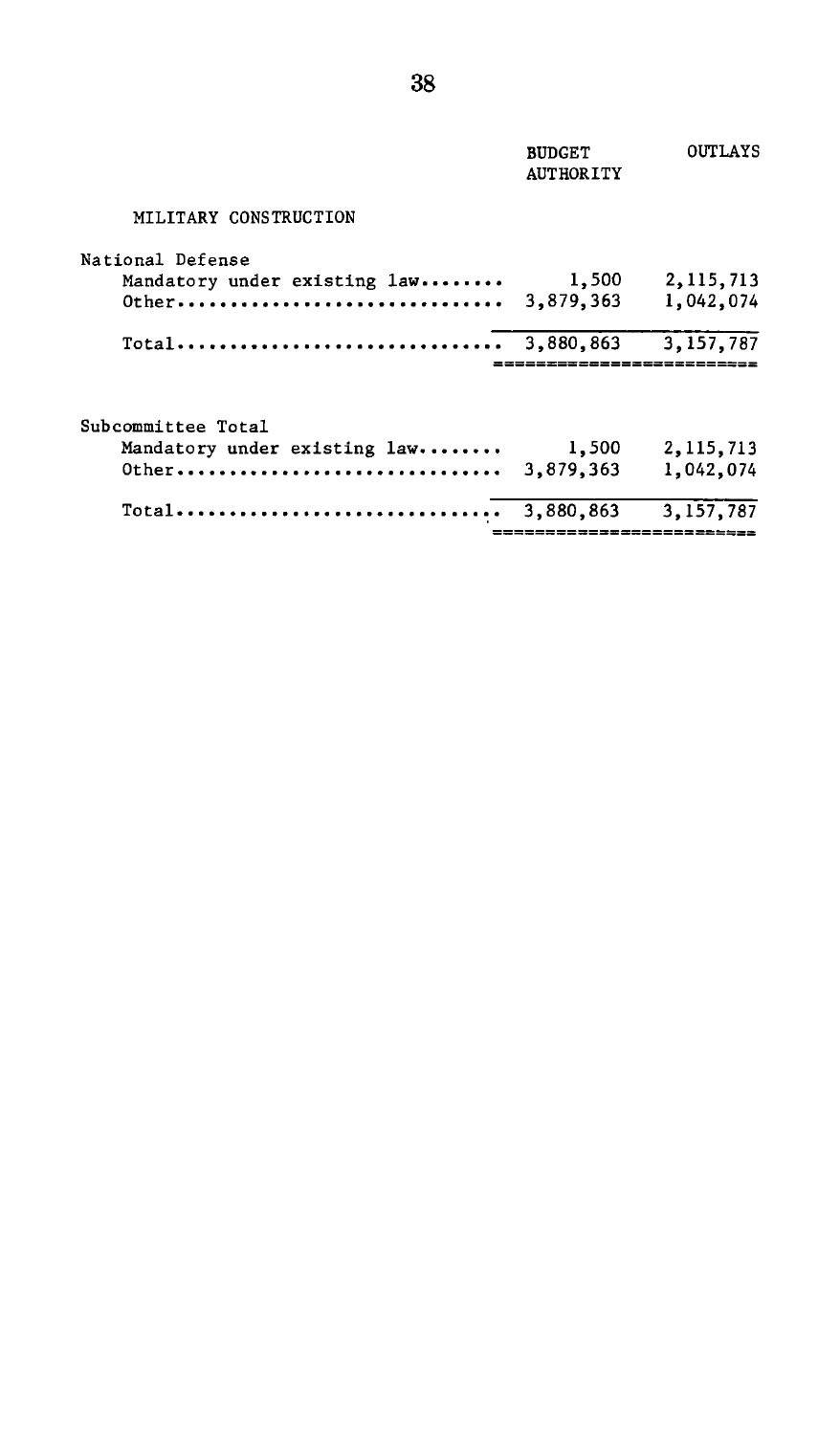|                                                                        | <b>BUDGET</b><br><b>AUTHORITY</b> | OUTLAYS                               |
|------------------------------------------------------------------------|-----------------------------------|---------------------------------------|
| STATE-JUSTICE-COMMERCE-JUDICIARY                                       |                                   |                                       |
| National Defense                                                       |                                   |                                       |
| Mandatory under existing law                                           |                                   | 323                                   |
| 0ther                                                                  | 5,260                             | 4,997                                 |
|                                                                        |                                   |                                       |
| Total                                                                  | 5,260                             | 5,320<br>$=$ $=$ $=$ $=$ $=$          |
| International Affairs                                                  |                                   |                                       |
| Mandatory under existing law 420,724                                   |                                   | 645,704                               |
|                                                                        |                                   | 1,102,857                             |
|                                                                        |                                   |                                       |
| Total                                                                  | 1,836,515                         | 1,748,561                             |
|                                                                        | 22552888885225555;                |                                       |
| Natural Resources And Environment                                      |                                   |                                       |
| Mandatory under existing law                                           | 16,097                            | 255,330                               |
| 0ther                                                                  | 748,852                           | 497,818                               |
| Total                                                                  | 764,949                           | 753,148                               |
|                                                                        |                                   | ==========================            |
| Commerce And Housing Credit                                            |                                   |                                       |
| Mandatory under existing law                                           | 20,031                            | 633,507                               |
|                                                                        |                                   | 898,857                               |
| $Total \ldots \ldots \ldots \ldots \ldots \ldots \ldots \ldots \ldots$ | 1,581,071                         | 1,532,364                             |
|                                                                        |                                   |                                       |
| Transportation                                                         |                                   |                                       |
| Mandatory under existing law                                           | 1,596                             | 512,605                               |
| 0ther                                                                  | 242,200                           | 62,933                                |
| Total                                                                  | 243,796                           | 575,538                               |
|                                                                        |                                   |                                       |
| Community And Regional Development                                     |                                   |                                       |
| Mandatory under existing law                                           | 1,604                             | 2,980,692                             |
| 0ther                                                                  | 1,845,225                         | 978,774                               |
|                                                                        |                                   |                                       |
| Total                                                                  | 1,846,829                         | 3,959,466<br>------------------------ |
| Education, Training, Employment                                        |                                   |                                       |
| Mandatory under existing law                                           |                                   | 15,786                                |
| 0ther                                                                  |                                   |                                       |
|                                                                        |                                   | 15,786                                |
|                                                                        |                                   |                                       |

=====================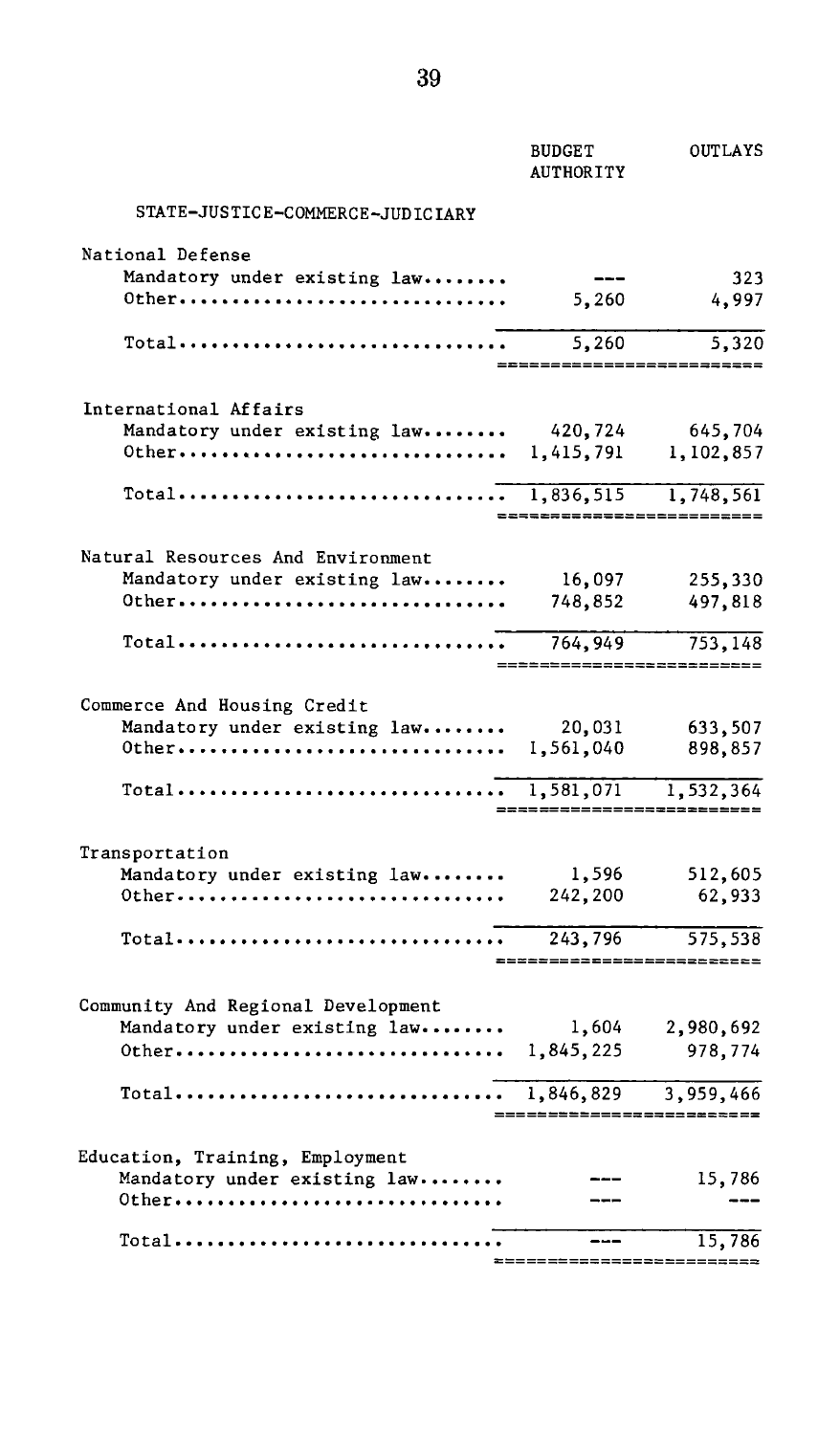| <b>BUDGET</b><br><b>AUTHORITY</b> | OUTLAYS                 |
|-----------------------------------|-------------------------|
|                                   |                         |
| 73,249<br>3,306,722               | 983,879<br>2,388,951    |
| 3,379,971                         | 3,372,830               |
| 42<br>4,486                       | 557<br>3,967            |
| 4,528                             | 4.524                   |
| 533,343                           | 6,028,383               |
| 9,662,919                         | 5,939,154<br>11,967,537 |
|                                   | Total<br>9,129,576      |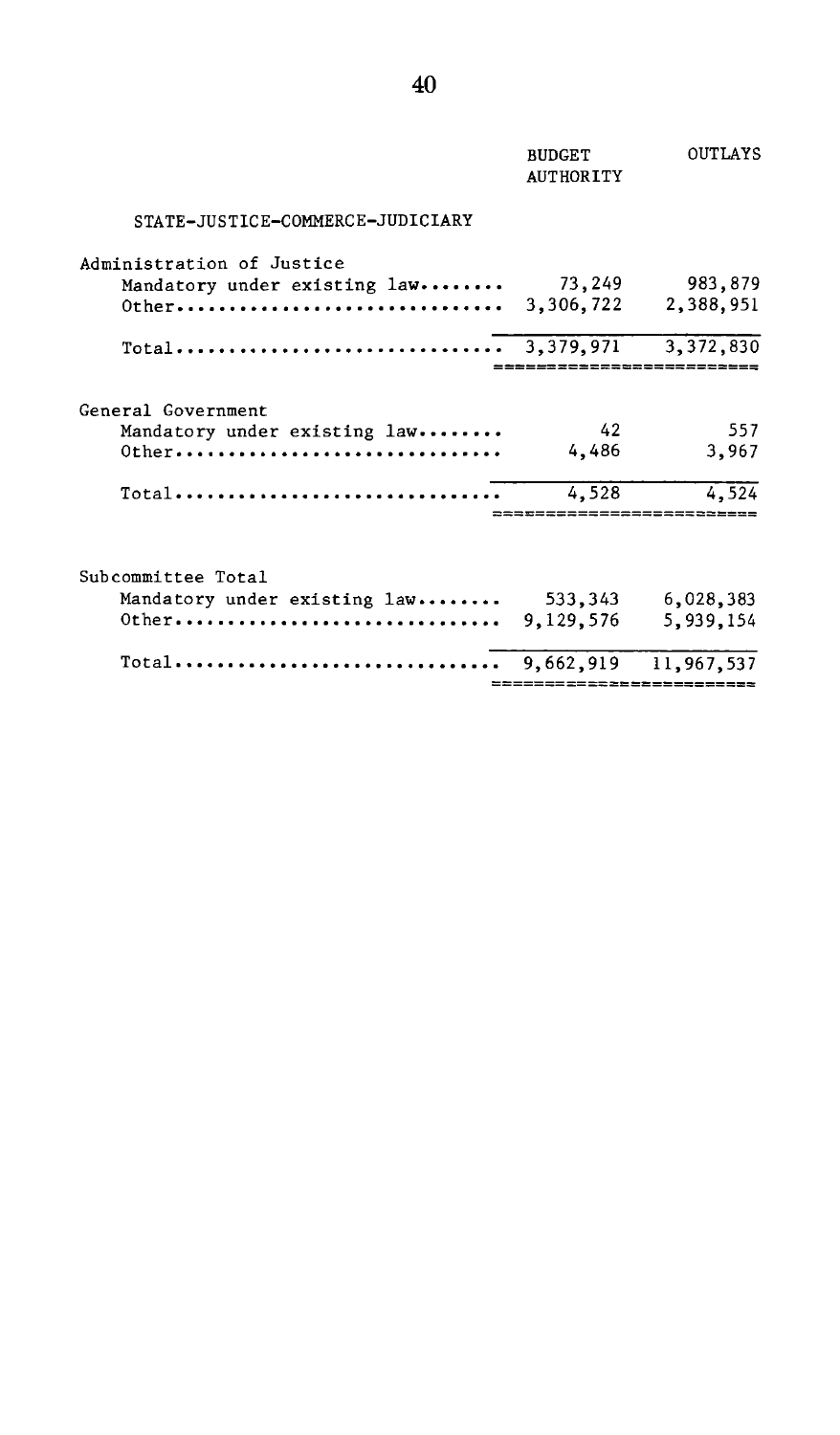|                                                                                                                                             | <b>BUDGET</b><br><b>AUTHORITY</b>   | <b>OUTLAYS</b>                                                       |
|---------------------------------------------------------------------------------------------------------------------------------------------|-------------------------------------|----------------------------------------------------------------------|
| <b>TRANSPORTATION</b>                                                                                                                       |                                     |                                                                      |
| International Affairs<br>Mandatory under existing law<br>0ther                                                                              |                                     | 3,050                                                                |
| $Total \cdots \cdots \cdots \cdots \cdots \cdots \cdots \cdots \cdots \cdots$                                                               | =============                       | 3,050                                                                |
| Natural Resources And Environment<br>Mandatory under existing law<br>$0$ ther                                                               | 8,000                               | 8,000                                                                |
| Total                                                                                                                                       | 8,000                               | 8,000<br>------------------------                                    |
| Transportation<br>Mandatory under existing law<br>0ther<br>$\text{Total} \dots \dots \dots \dots \dots \dots \dots \dots \dots$             | 486,104<br>8,790,278                | 11,209,662<br>4,885,631<br>9,276,382 16,095,293<br>================= |
| General Government<br>Mandatory under existing law<br>Other<br>Total                                                                        | 1,048<br>79.969<br>81,017           | 10,036<br>70,131<br>80,167<br>------------------------               |
| Subcommittee Total<br>Mandatory under existing law<br>$0$ ther<br>$Total \dots \dots \dots \dots \dots \dots \dots \dots \dots \dots \dots$ | 487,152<br>________________________ | 11, 222, 748<br>8,878,247 4,963,762<br>9, 365, 399 16, 186, 510      |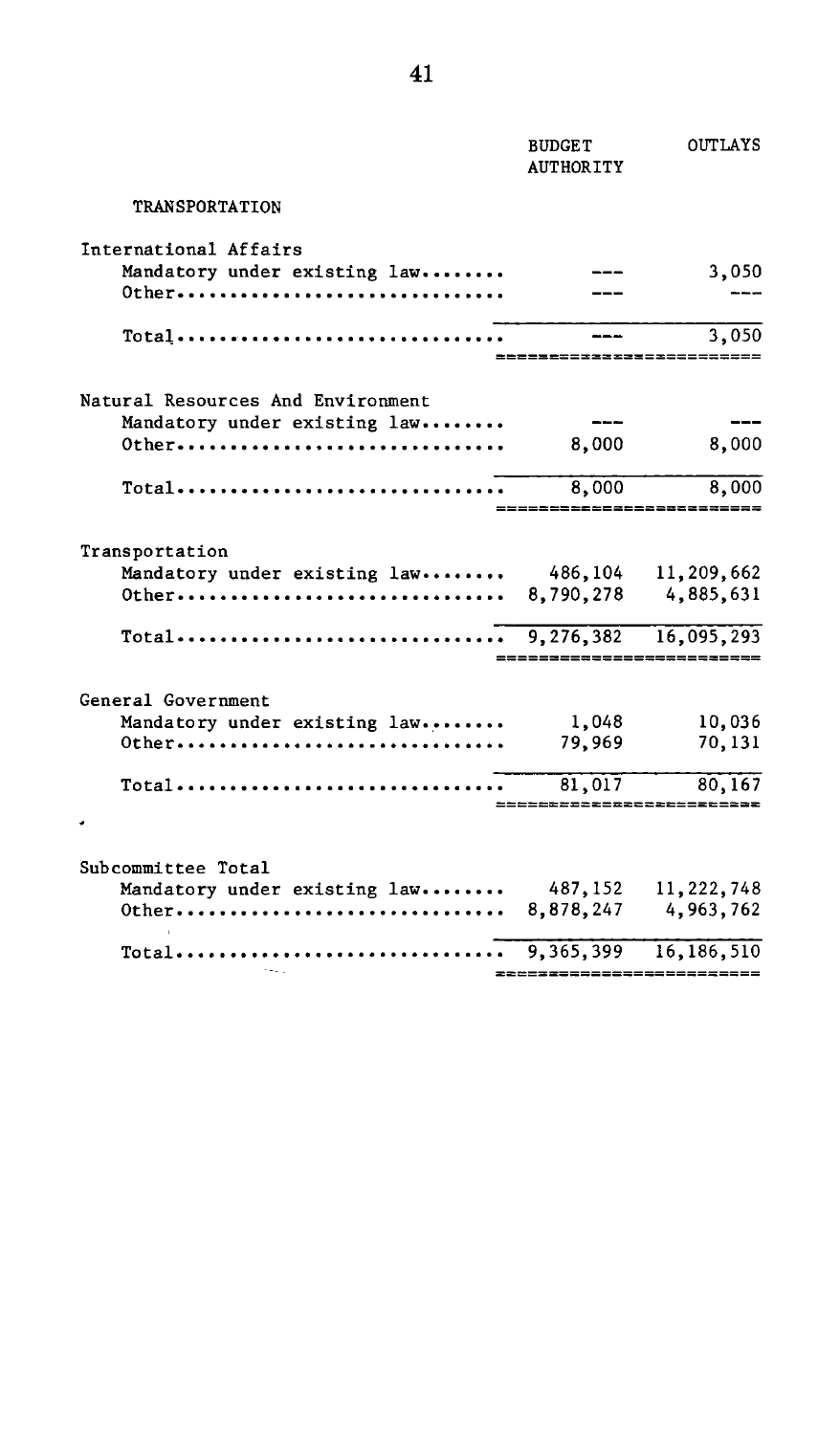|                                                                           | <b>BUDGET</b><br><b>AUTHORITY</b>         | <b>OUTLAYS</b> |
|---------------------------------------------------------------------------|-------------------------------------------|----------------|
| TREASURY-POSTAL-GENERAL GOVERNMENT                                        |                                           |                |
| National Defense                                                          |                                           |                |
| Mandatory under existing law<br>0ther                                     | 18,675                                    | 18,640         |
| Total                                                                     | 18,675                                    | 18,640         |
|                                                                           |                                           |                |
| Energy                                                                    |                                           |                |
| Mandatory under existing law<br>0ther                                     | 700                                       | 700            |
|                                                                           | 700                                       | 700            |
|                                                                           | ----------                                | eezzzzes       |
| Commerce And Housing Credit                                               |                                           |                |
| Mandatory under existing law 1,803,409 1,803,842                          |                                           |                |
| Other                                                                     |                                           |                |
| $Total \dots \dots \dots \dots \dots \dots \dots \dots \dots \dots \dots$ | 1,803,409<br>____________________________ | 1,803,842      |
|                                                                           |                                           |                |
| Education, Training, Employment                                           |                                           | 20             |
| Mandatory under existing law<br>0ther                                     | 543,441                                   | 543,416        |
| Total                                                                     | 543, 441                                  | 543,436        |
|                                                                           | ==========================                |                |
| Health                                                                    |                                           |                |
| Mandatory under existing law                                              | 606,035                                   | 528,550        |
| 0ther                                                                     |                                           |                |
| Total                                                                     | 606,035                                   | 528,550        |
|                                                                           |                                           |                |
| Income Security                                                           |                                           |                |
| Mandatory under existing law<br>0ther                                     |                                           | 33,439         |
|                                                                           |                                           |                |
| Total <del>.</del>                                                        |                                           | 33,439         |
|                                                                           |                                           |                |
| Administration of Justice<br>Mandatory under existing law                 | 14,861                                    | 108,135        |
| 0ther                                                                     | 721,899                                   | 641,818        |
| Total                                                                     | 736,760                                   | 749,953        |
|                                                                           |                                           |                |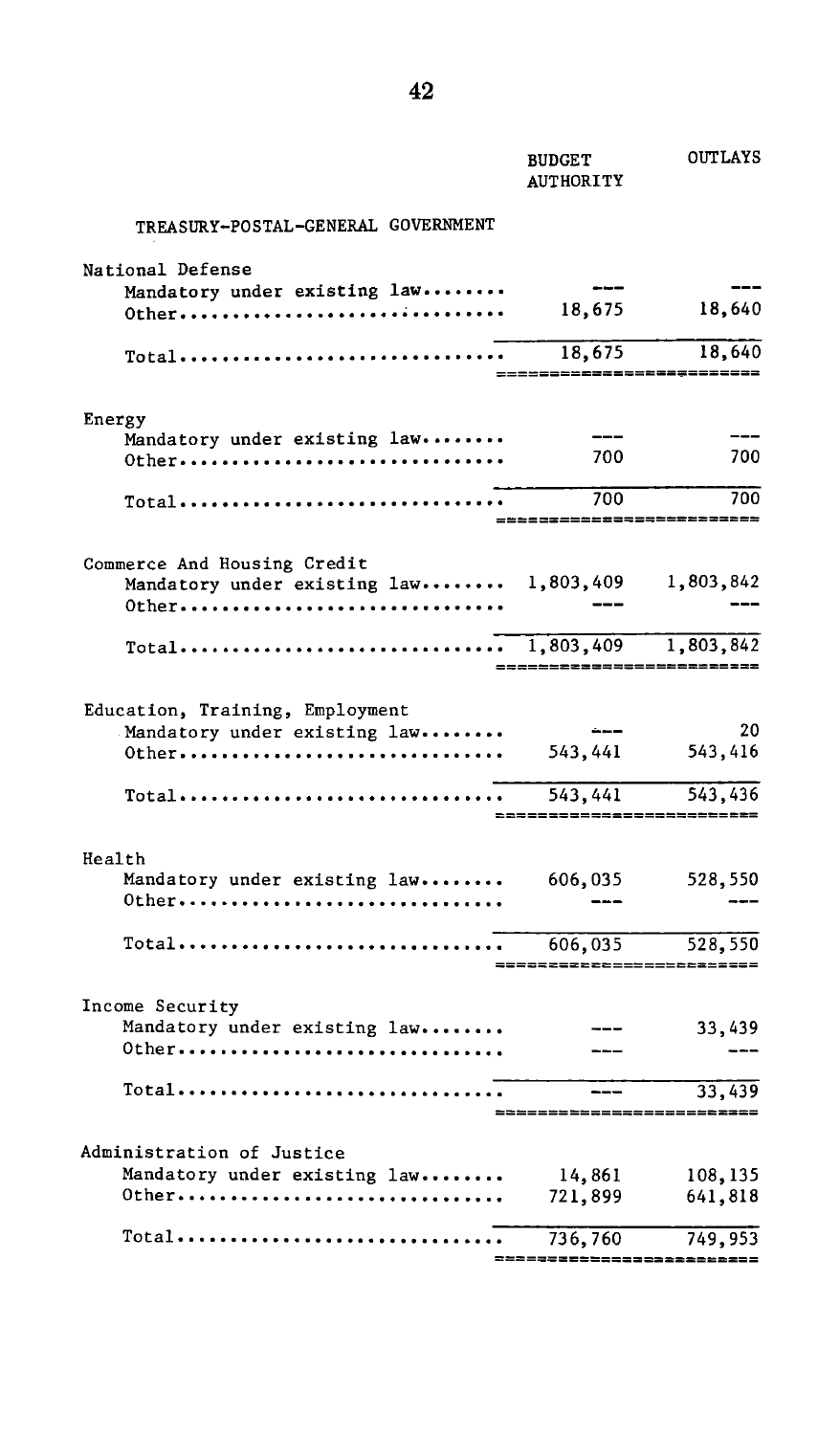|                                        | <b>BUDGET</b><br><b>AUTHORITY</b> | <b>OUTLAYS</b> |
|----------------------------------------|-----------------------------------|----------------|
| TREASURY-POSTAL-GENERAL GOVERNMENT     |                                   |                |
| General Government                     |                                   |                |
| Mandatory under existing law 2,531,066 |                                   | 2,756,068      |
| $0$ ther                               | 2.994.517                         | 2,643,930      |
|                                        |                                   |                |
|                                        |                                   |                |
| Interest                               |                                   |                |
| Mandatory under existing law           |                                   | 895            |
| $0$ <sup>t</sup> her                   |                                   |                |
| Total                                  |                                   | 895            |
|                                        |                                   |                |
| Subcommittee Total                     |                                   |                |
| Mandatory under existing law           | 4,955,371                         | 5,230,949      |
| $0$ ther                               | 4,279,232                         | 3,848,504      |
| $Total$                                | 9,234,603                         | 9.079.453      |
|                                        |                                   | ============== |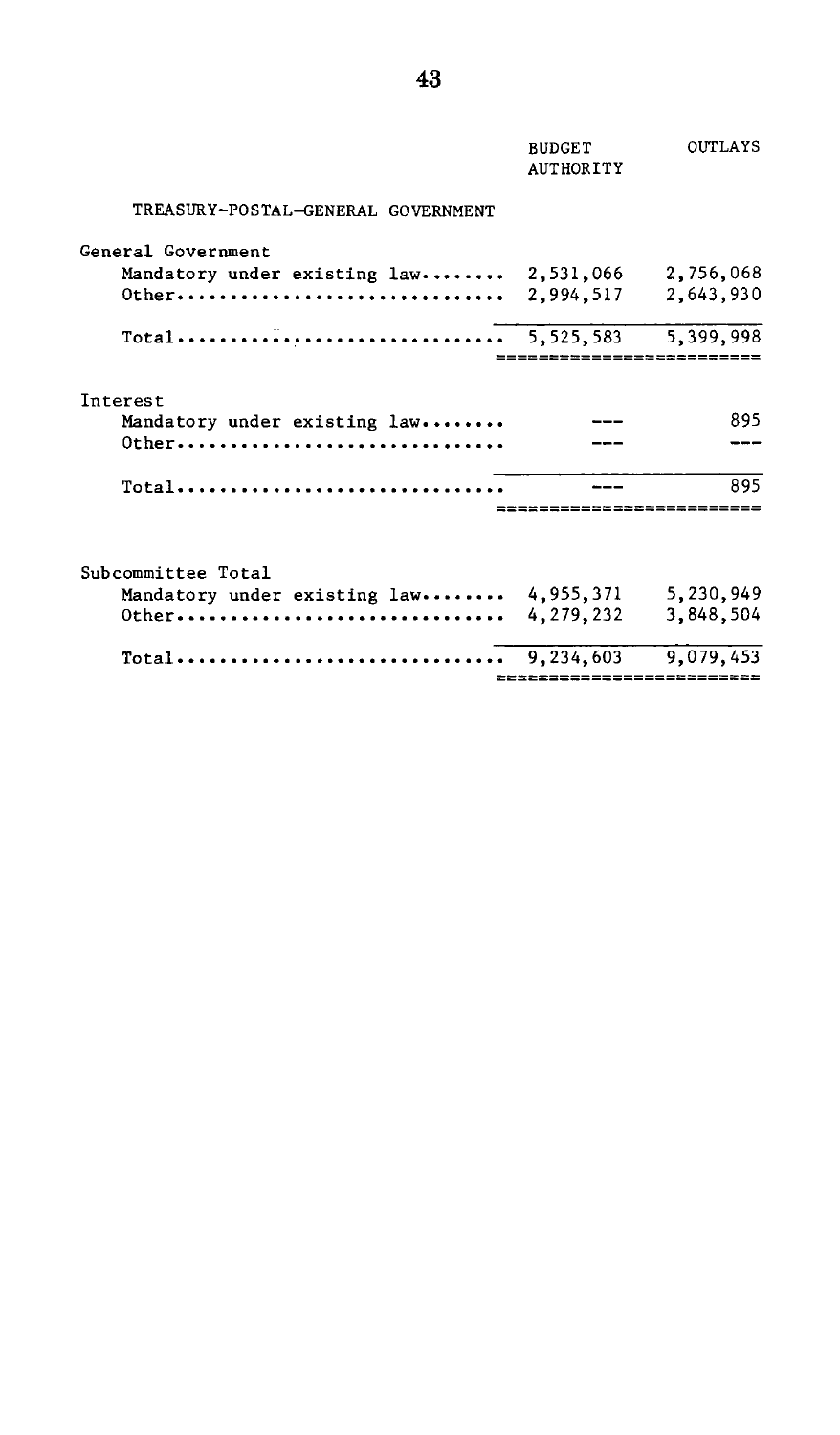|                                                                  | <b>BUDGET</b><br><b>AUTHORITY</b> | <b>OUTLAYS</b>                 |
|------------------------------------------------------------------|-----------------------------------|--------------------------------|
| UNDISTRIBUTED AT PRESENT                                         |                                   |                                |
| Allowances<br>Mandatory under existing law<br>0ther              | 700,000                           | 700,000                        |
| Total                                                            | 700,000                           | 700,000                        |
| Total, undistributed<br>Mandatory under existing law<br>$0$ ther | 700,000                           | 700,000                        |
| Total                                                            | 700,000                           | 700,000<br>=================== |